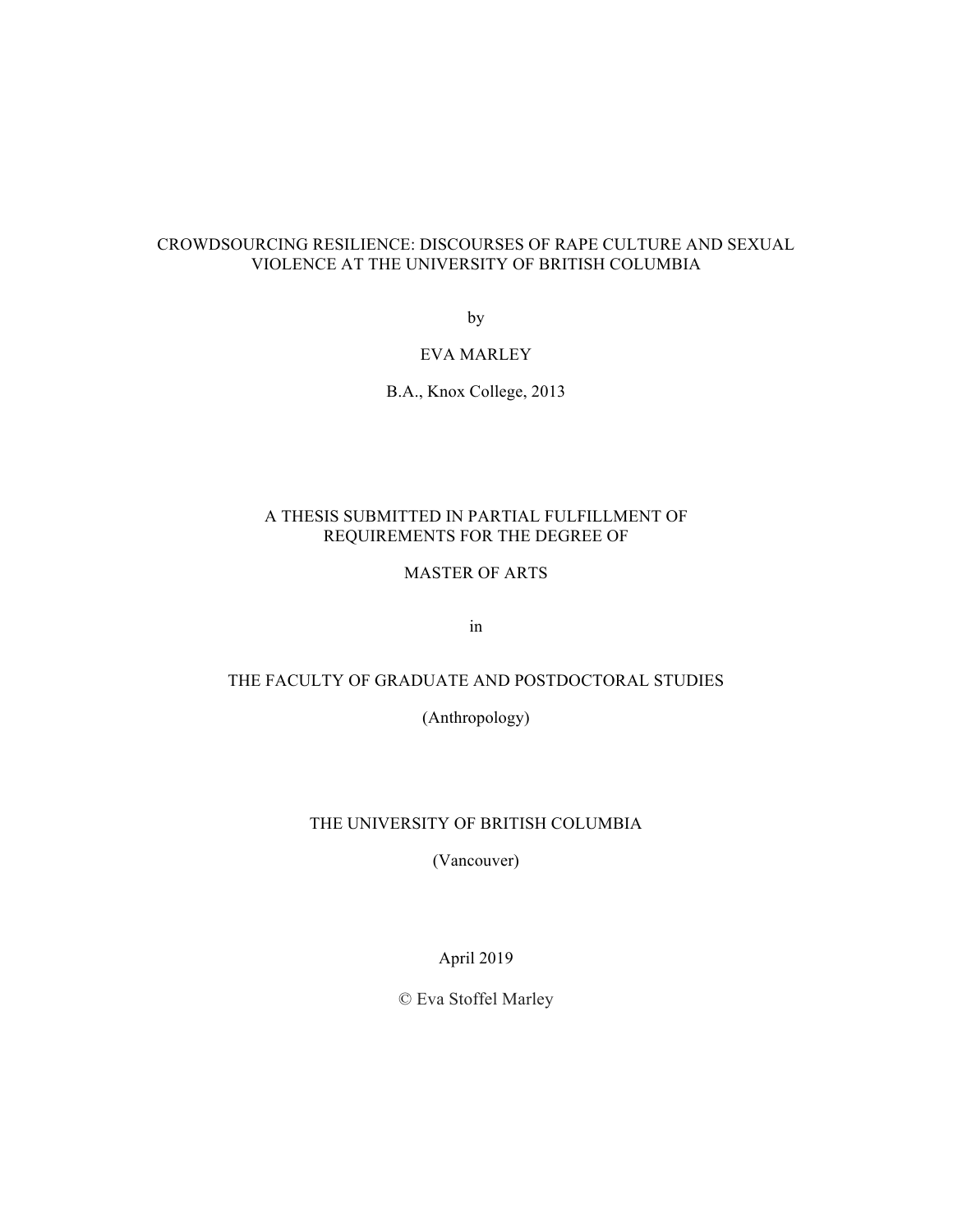The following individuals certify that they have read, and recommend to the Faculty of Graduate and Postdoctoral Studies for acceptance, a thesis/dissertation entitled:

Crowdsourcing resilience: discourses of rape culture and sexual violence at The University of British Columbia

| submitted<br>by                     | Eva Marley                  | in partial fulfillment of the requirements for |  |
|-------------------------------------|-----------------------------|------------------------------------------------|--|
| the<br>degree of                    | Master of Arts              |                                                |  |
| in                                  | Anthropology                |                                                |  |
|                                     | <b>Examining Committee:</b> |                                                |  |
| Leslie Robertson, Anthropology      |                             |                                                |  |
| Supervisor                          |                             |                                                |  |
| Alexia Bloch, Anthropology          |                             |                                                |  |
| <b>Supervisory Committee Member</b> |                             |                                                |  |
| Shaylih Muehlmann, Anthropology     |                             |                                                |  |
| <b>Additional Examiner</b>          |                             |                                                |  |
|                                     |                             |                                                |  |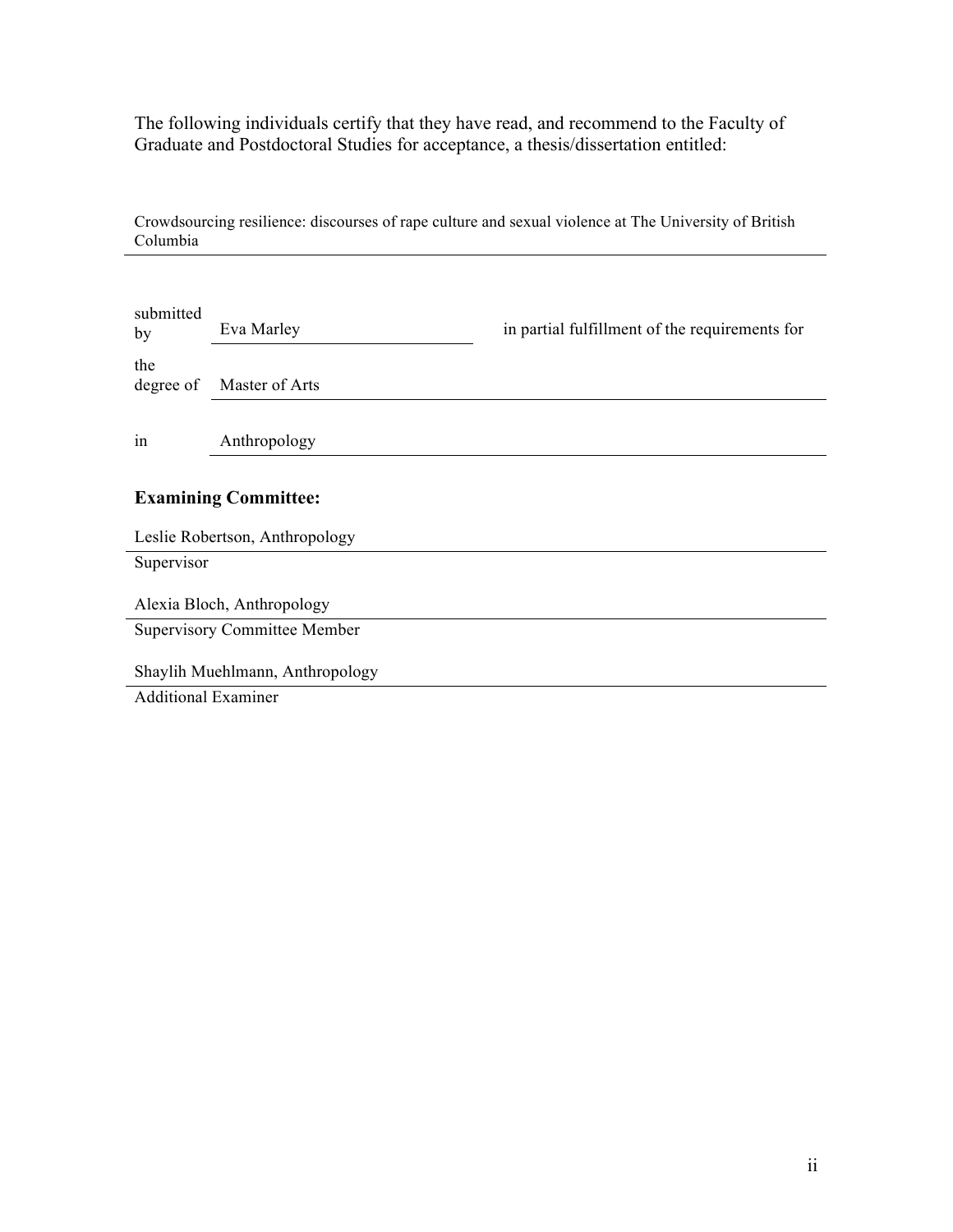## **ABSTRACT**

Responding to the Association for Feminist Anthropology's call for a greater awareness of the prevalence of gender-based violence in our society, this project aims to analyze multiple public responses to two well-documented cases of sexual violence that occurred in 2013 at the University of British Columbia in Vancouver, Canada (McChesney and Singleton 2010). This thesis considers mediated responses to these incidents, including news articles, administrative reports, and social media as important sources from which to evaluate these incidents, with special attention paid to the concept of *rape culture* and claims of its perpetuation within the institution. Drawing from a poststructuralist feminist framework, I explore the interplay between silence and voice within conversations about sexual violence, examining whose voices are amplified or stifled when responding to incidents of sexual assault in higher education and how this phenomenon shapes resistance narratives. While this research is grounded in specific case studies within the context of one Canadian post-secondary institution, it ultimately has significance among colleges and universities across North America. In 2014, for example, the Obama administration launched the "It's On Us" campaign to end campus sexual assault. In Canada, demands from the public for federal legislation to address violence against women have prompted significant expansions to sexual assault laws to protect survivors (Government of Canada 2014, Johnson and Colpitts 2013, Morris 2008, Sinha 2013). This growing focus on feminist anti-violence activism has spawned what I refer to as the "crowdsourcing of resilience," or the process by which individuals craft virtual communities of support where they can then begin to cultivate hope, draft strategies for organizing collectively and promote social change.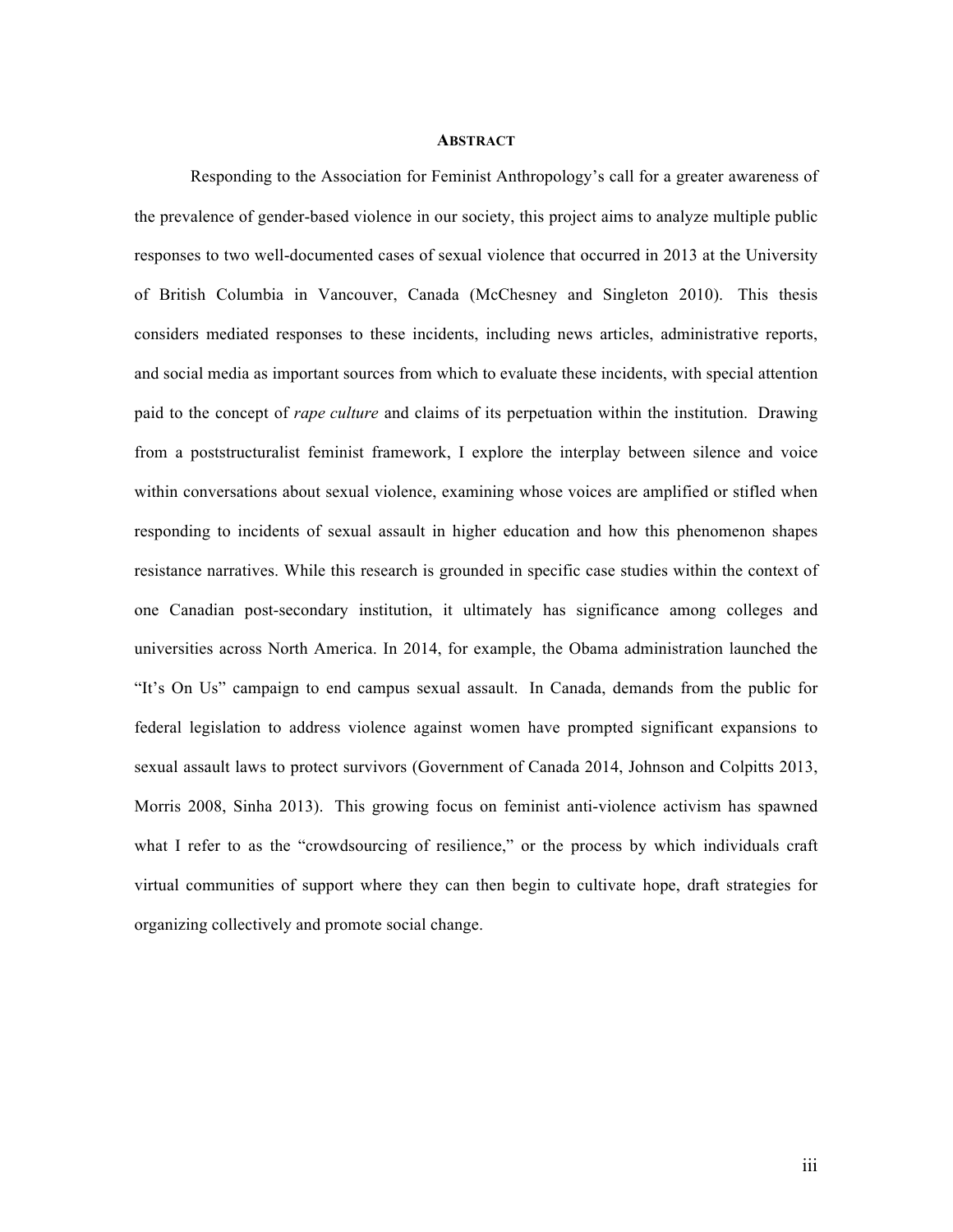# **LAY SUMMARY**

The issue of campus sexual assault has sparked much-needed conversations surrounding the concepts of consent and rape culture at college and university campuses across Canada and the United States. This thesis explores these concepts from a poststructuralist feminist standpoint as they relate to two well-documented cases of gender-based violence that occurred at The University of British Columbia in Vancouver, Canada in 2013. It further investigates how activism surrounding anti-violence movements has evolved over time, with a particular focus on "networked feminisms" or the growing use of digital technologies to connect victim-survivors of abuse with other anti-violence activists. Drawing upon participant observation within on-campus anti-violence organizations, this increased focus on feminist activism has spawned what I refer to as the "crowdsourcing of resilience," or the process by which individuals craft virtual communities of support where they can begin to cultivate hope, draft strategies for organizing collectively, and promote social change.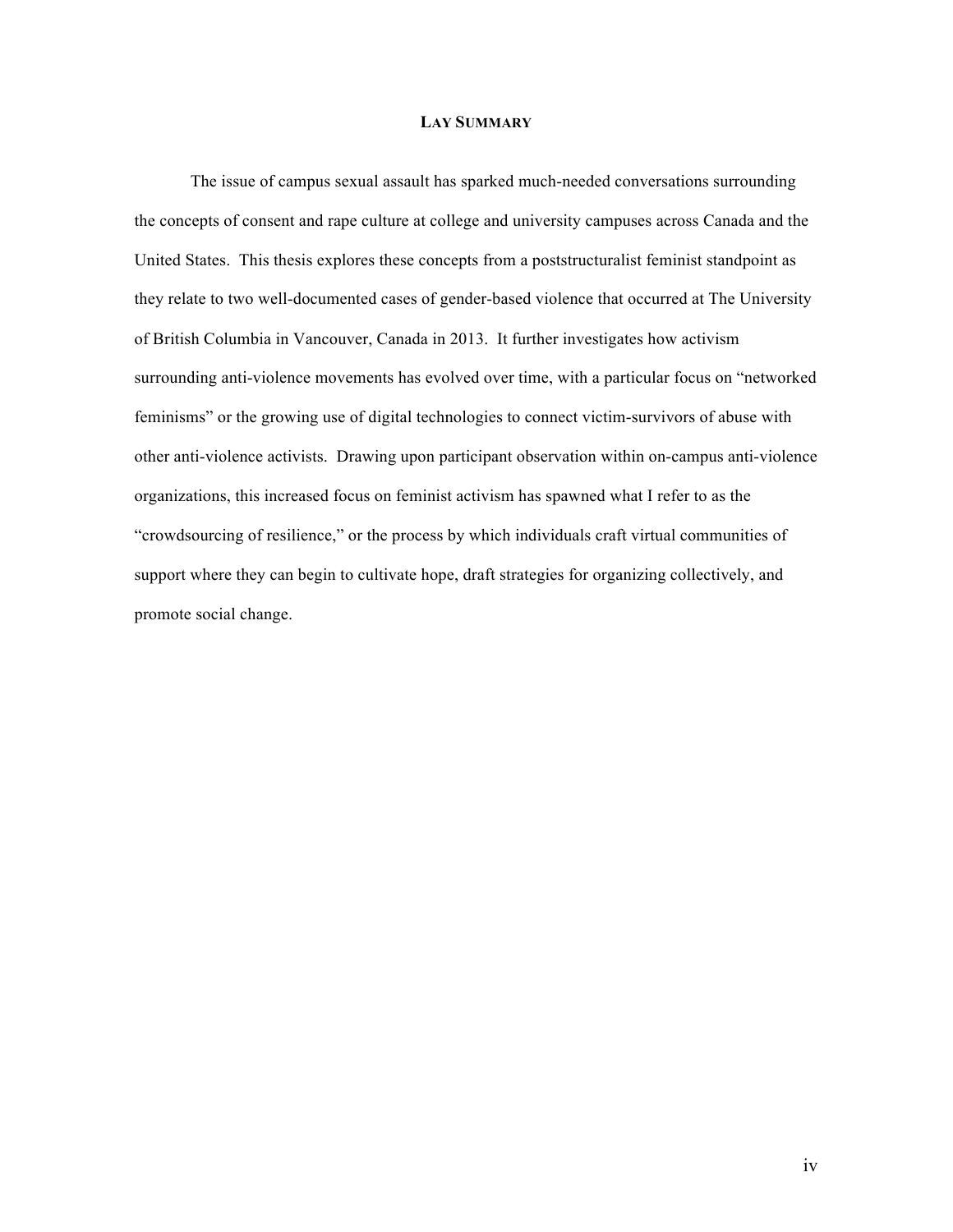# **PREFACE**

This thesis is an original, unpublished, intellectual product of the author, Eva Marley.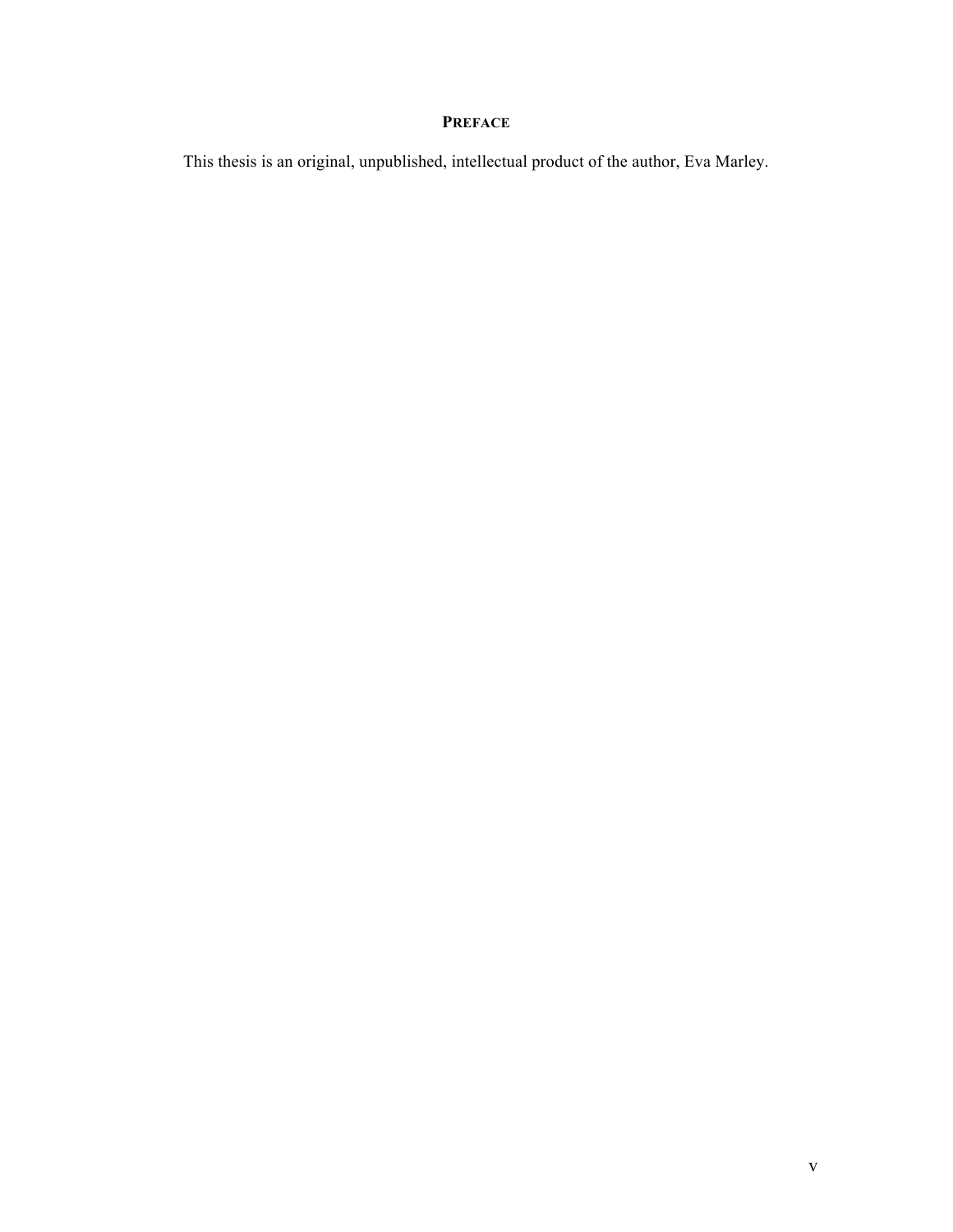# **TABLE OF CONTENTS**

| $\textbf{INTRODUCTION}.\textcolor{red}{\textbf{0.1}} \textbf{1} \textbf{2} \textbf{3} \textbf{4} \textbf{5} \textbf{6} \textbf{6} \textbf{7} \textbf{8} \textbf{8} \textbf{9} \textbf{1} \textbf{1} \textbf{1} \textbf{1} \textbf{1} \textbf{1} \textbf{1} \textbf{1} \textbf{1} \textbf{1} \textbf{1} \textbf{1} \textbf{1} \textbf{1} \textbf{1} \textbf{1} \textbf{1} \textbf{1} \textbf{1} \textbf{1} \textbf{1} \textbf{1} \$ |  |
|------------------------------------------------------------------------------------------------------------------------------------------------------------------------------------------------------------------------------------------------------------------------------------------------------------------------------------------------------------------------------------------------------------------------------------|--|
|                                                                                                                                                                                                                                                                                                                                                                                                                                    |  |
|                                                                                                                                                                                                                                                                                                                                                                                                                                    |  |
|                                                                                                                                                                                                                                                                                                                                                                                                                                    |  |
|                                                                                                                                                                                                                                                                                                                                                                                                                                    |  |
| BODILY AND CULTURAL MEMORY: COMMEMORATION THROUGH                                                                                                                                                                                                                                                                                                                                                                                  |  |
| NETWORKED FEMINISMS AND THE CROWDSOURCING OF RESILIENCE23                                                                                                                                                                                                                                                                                                                                                                          |  |
| TRADITIONAL MEDIA AND THE ROLE OF THE SURVIVOR NARRATIVE30                                                                                                                                                                                                                                                                                                                                                                         |  |
|                                                                                                                                                                                                                                                                                                                                                                                                                                    |  |
|                                                                                                                                                                                                                                                                                                                                                                                                                                    |  |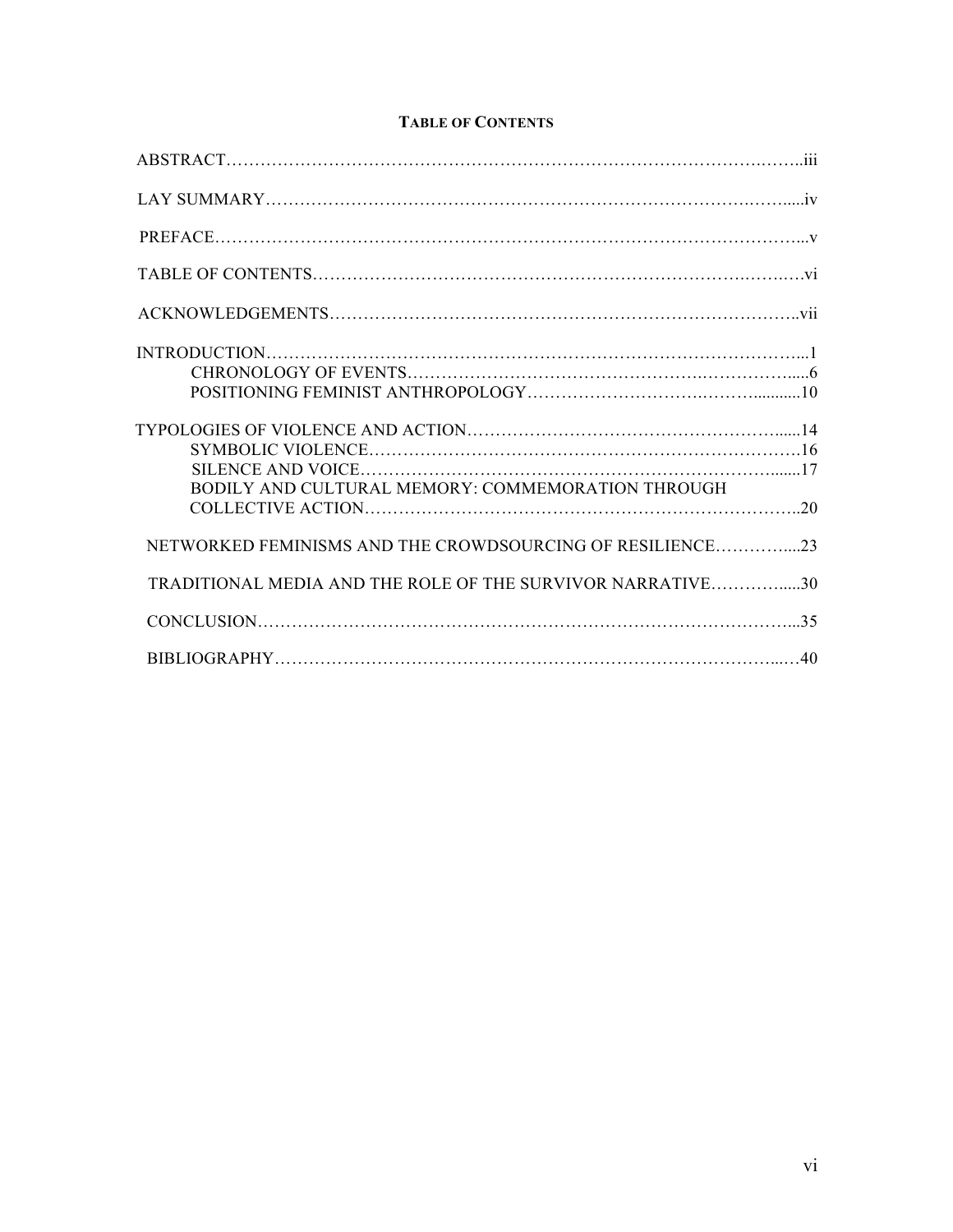#### **ACKNOWLEDGEMENTS**

I must, first and foremost, extend my most sincere and endless gratitude to my graduate thesis advisor, Dr. Leslie Robertson. Despite spanning several years and miles, this project was able to endure thanks to her boundless encouragement and resolute faith in me as a researcher at a time when much of this work hit close to home. Many thanks, too, to Dr. Alexia Bloch for her insightful courses and contributions to this thesis, Dr. Shaylih Muehlmann for thoughtful reading, and the AGSC for its continued support throughout the ups and downs of my graduate career.

Additionally, thank you to Jennifer Hollinshead, Shanleigh Bechard, and Faydra Cronin, whose warm offices and kind hearts were a much-needed respite from academia and who helped me learn to celebrate every victory, no matter how small.

To my beloved Knox family, especially Gabrielle Raley, Nancy Eberhardt, Catherine Denial, Sara Leverton, and Ai and Katya Miller, thank you for the gift of anthropology and friendship.

To the wonderful cohort that filled my time in Vancouver with light and companionship, thank you for the late-night pep talks, the endless laughter, and for sharing your beautiful hearts and minds with me. In particular, thank you to my dear friends Danielle Gendron, Lindsay Moore, Madeline Moore, Heather Robertson, Katie Roth, Jasmine Sacharuk, Martina Volfova, and Krista Zawadski. The world is so lucky to have you.

I am also forever grateful for my beautiful, radiant mum, whose endless supply of love and laughter helped me overcome this extraordinary challenge.

And finally, at its heart, this work has been an exercise in writing about campus sexual assault from the standpoint of a survivor and activist whose own relationship to the subject informed the research process. The stranger sexual assaults of 2013 marked my first introduction to UBC's institutional procedures for addressing sexual violence amidst a wave of discussions happening at college and university campuses across the United States and Canada. Still struggling to come to terms with my own assault while navigating my new surroundings as a graduate student, the 2013 attacks thrust me into a pressing debate regarding the role of institutions in preventing sexual violence. I occupied a unique position as both a victim-survivor and researcher with a personal commitment to social justice to explore this topic further through my graduate thesis (some may argue against better judgement) and, to ultimately identify the powers and narratives informing our understandings of campus sexual assault as a cultural phenomenon. The subsequent activism of the *Silence is Violence* network served as an invaluable source of support, information, and encouragement that helped propel this project to completion amidst many bouts of physical and emotional exhaustion.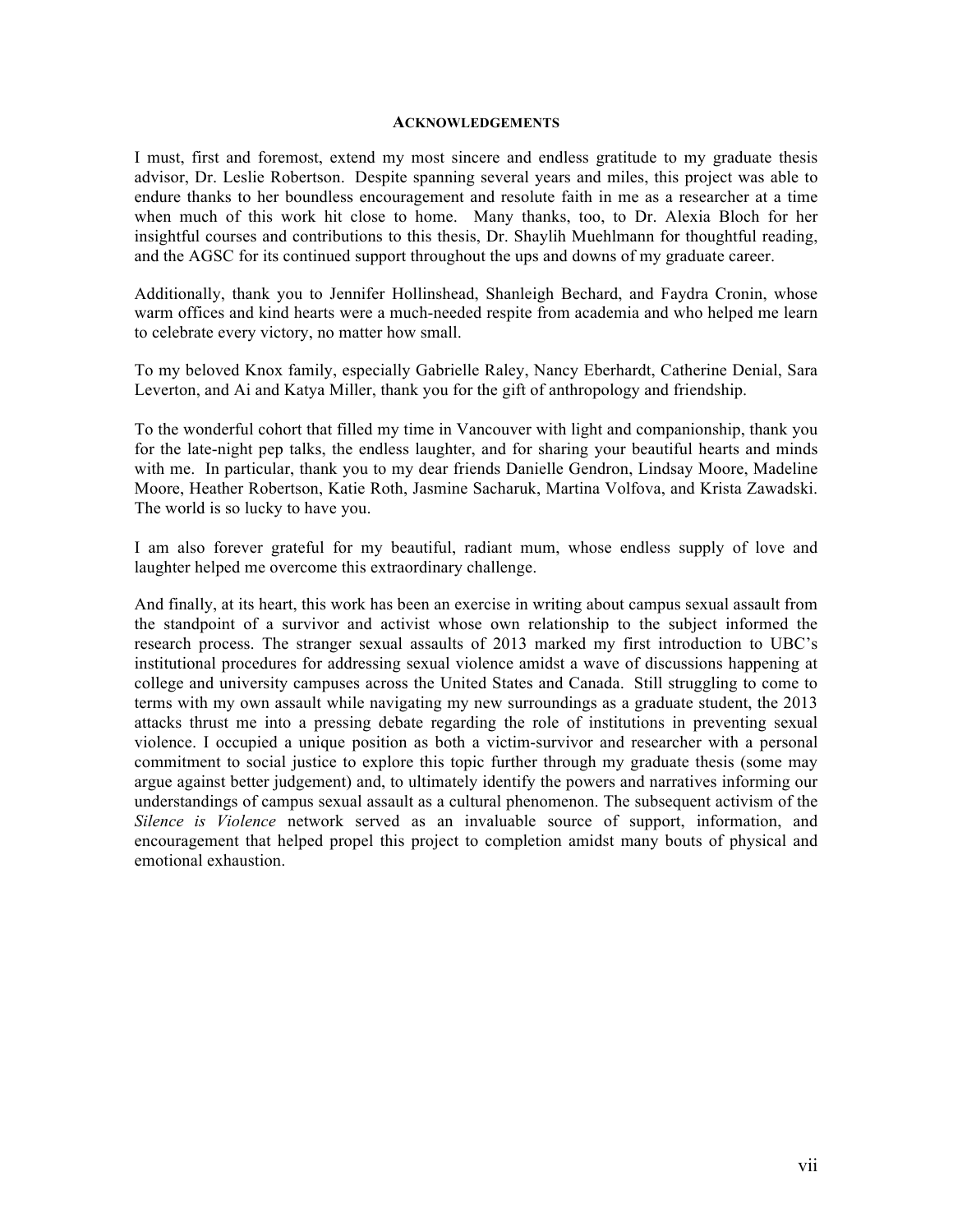#### **INTRODUCTION**

*#RapeCultureIsWhen too many people think consent to drinking means consent to everything else. Nope.*

*#RapeCultureIsWhen: Canadian Judge Asks Sexual Assault Victim Why She Couldn't Just Keep Her Knees Together.*

*#RapeCultureIsWhen Victims feel unsafe reporting sexual assaults to their university faculty.*

Feminist political analyst Zerlina Maxwell first coined the Twitter hashtag

*#RapeCultureIsWhen* on March 25, 2014. She was responding to an opinion piece penned for *Time*

*Magazine* by conservative American policy analyst Caroline Kitchens who contested the concept

of rape culture, or the notion that sexist attitudes in society normalize the prevalence of sexual

assault and gender-based violence. According to Peggy Reeves Sanday (1996), this produces

"rape-prone" communities. Reacting to discussions among activists about how best to deconstruct

harmful behaviour towards women, Kitchens (2014:2-3) wrote:

Though rape is certainly a serious problem, there's no evidence that it's considered a cultural norm. Twenty-First century America does not have a rape culture; what we have is an out-of-control lobby leading the public and our educational and political leaders down the wrong path…On college campuses, obsession with eliminating "rape culture" has led to censorship and hysteria.

In response, Maxwell's hashtag quickly soared to "trending" status as Twitter users around the world countered Kitchens' dismissal of rape culture by detailing their own lived experiences with sexual violence and harassment, as well as the stigma and shame that often results in victimsurvivors feeling silenced and isolated.

As the number of colleges and universities in North America reported for mishandling incidents of sexual assault and harassment continues to rise (see Marshall 1991; Oehme et al. 2015; Wood 2015; Yung 2015), anthropologists working in higher education occupy a unique position to call attention to the structural barriers that prevent victim-survivors from gaining a sense of justice. Drawing upon a multi-sited analysis that includes digital networks, campus demonstrations, and traditional media, this thesis explores the phenomenon of campus sexual assault at one Canadian university at a time when public captivation with reports of sexual assault challenged the routine silencing of victim-survivors. Observing this phenomenon from the perspective of an international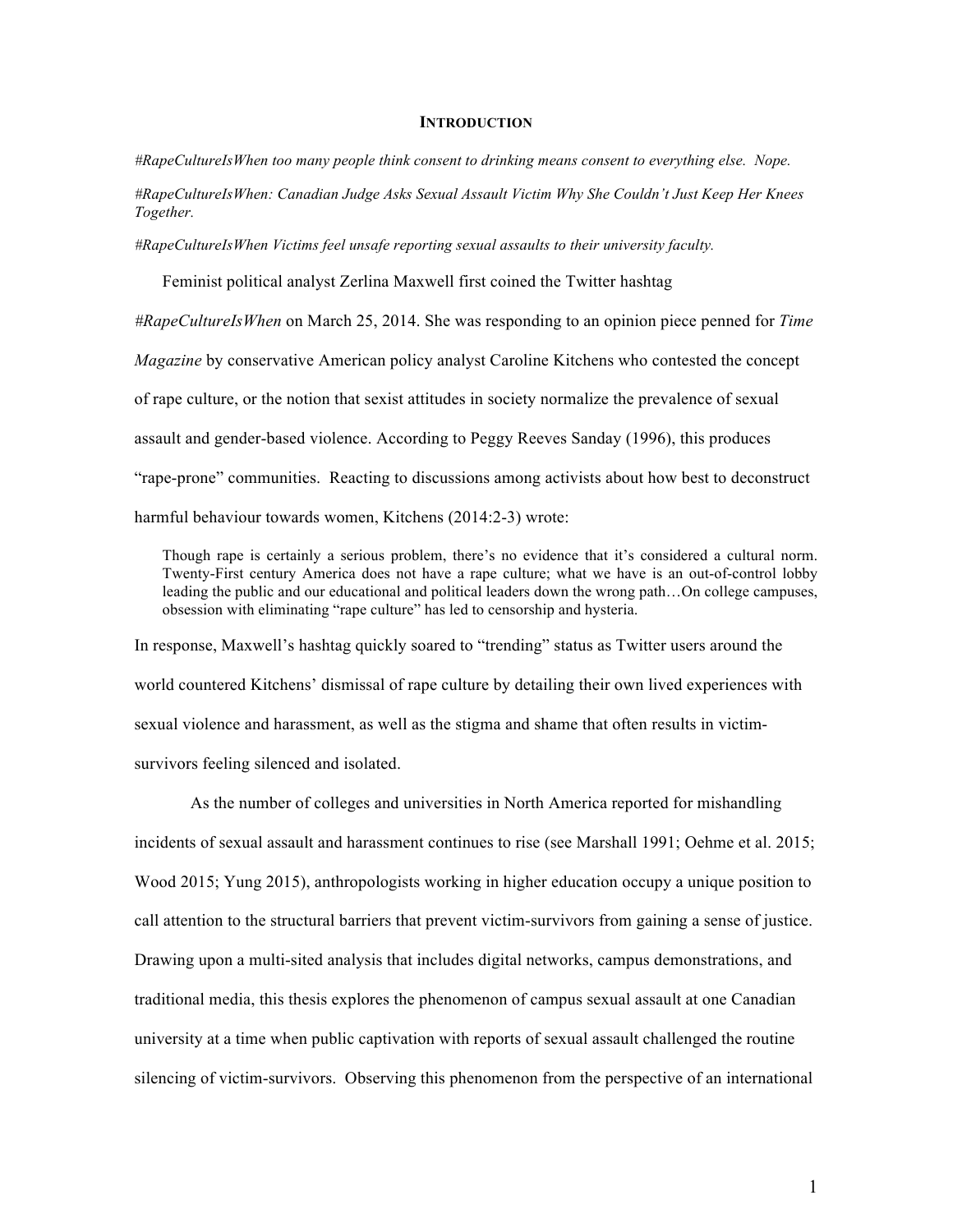(American) student, I approach this research with a comparative eye to analyse the trajectory of events at The University of British Columbia in Vancouver from September to March of the 2013- 2014 academic year that sparked a series of demonstrations, policy discussions, and local and national dialogues about the growing reports of sexual assault on Canadian campuses. This research delves into the following questions: How do anti-violence activists define rape culture? What role does digital technology play in establishing communities of support and solidarity for victim-survivors and de-stigmatizing "speaking out" about experiences of sexual violence? And how might these public responses to sexual harassment and assault inform collective memory at colleges and universities and inspire policy change?

These "counterpublics" of solidarity, a term Joshua Price (2010:68) uses to refer to a "communicative sphere for oppressed or excluded groups," are virtual spaces where anthropologists conducting digital ethnography gather their data. Digital Ethnography, as practice, consists of analyzing digital texts, images and videos within virtual spaces where online communication and interaction occur, allowing researchers to study the relationships between users and the content of their messages. The anthropologist observes these conversations and may engage as an active participant within the digital field, helping to guide discussions, ask questions, and contact individual users directly. As a first year Master's student at the University of British Columbia in 2013, my research data revealed itself in the social media posts friends and fellow students shared about the events happening on our campus in the wake of two highly publicized incidents of sexual assault and harassment. Discussions that began on Facebook, Twitter, or campus news blogs frequently evolved into other, more engaged forms of activism, including campus protests and demonstrations, and sparked discussions among students and administrators about the need for policy reforms to protect victim-survivors. My data collection also incorporated the many news and television reports devoted to campus sexual assault at UBC, as these reports were easily shared among social media, further adding to the discussion of rape culture in academia.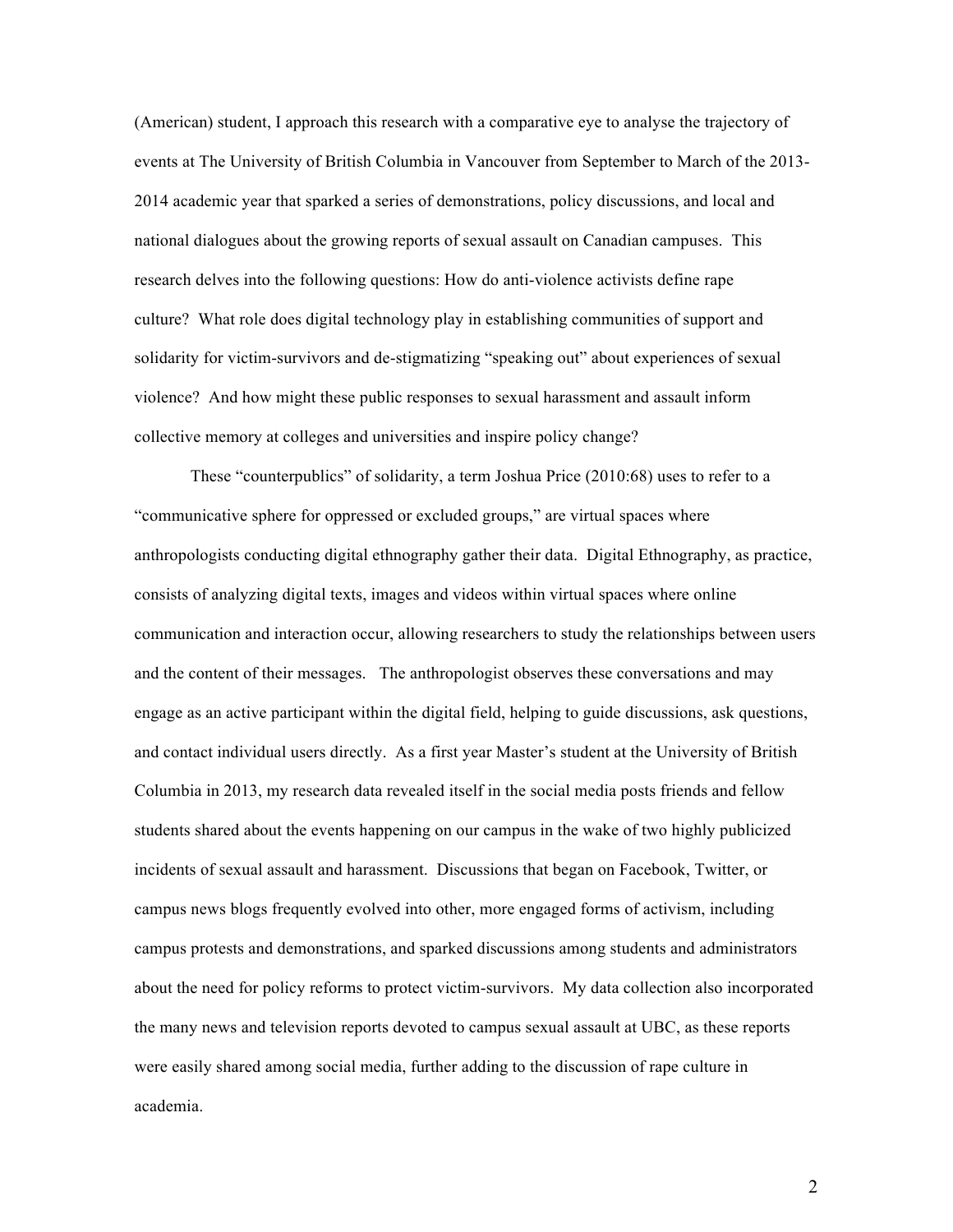Debates surrounding digital ethnography cite the methodology's inability to capture the "critical aural, gestural, and kinaesthetic cues of face-to-face interaction" (Mastin and Plowman 2003:76) resulting in data that is lacking in what Geertz (1973) termed "thick description" or the minute interactions, interpretations, and meanings that are derived from immersing one's self in a community and observing others first-hand. Digital forums may also be susceptible to online "trolls" or users who purposefully post inflammatory statements to incite arguments, leading to discrepancies in data collection. Ethical concerns of privacy and consent make this methodology challenging as researchers can observe and analyze virtual communications without users ever knowing they are being studied. However, with many activists utilizing social media spaces to communicate and organize collectively, digital ethnography is necessary to capture the evolution of social movements as they occur in real time (see Boellstorf, Nardi, Pearce and Taylor 2012; Linder, Myers, Riggle and Lacy 2016; Pink and Postill 2012).

In the wake of the reported sexual assaults that occurred in 2013, I often found myself drawn to discussions of sexual violence in academia on social media to make sense of the phenomenon as it occurred on our campus. According to Krebs et al. (2007), one in five women and one in sixteen men in the United States will experience sexual assault while in college and of those, fewer than ten per cent will report the incident to campus administrators or police. In Canada, conversely, where few universities collect statistics on campus sexual assault (and where until recently, it was not required to have transparent, comprehensive response protocols for incidents of alleged sexual misconduct), grassroots anti-violence campaigns are on the front lines of demanding institutional reform (Sawa and Ward 2015). My analysis of the collective efforts of these campaigns is grounded in an anthropological literature that examines sexual violence in reference to discussions of memory, silence, and voice (Bourdieu and Wacquant 1992; Farmer 2005; Das 2007; and Argenti and Schramm 2010).

Embedded within the many responses to the *#RapeCultureIsWhen* hashtag are the intricacies of language, which have spawned important discussions about the semantics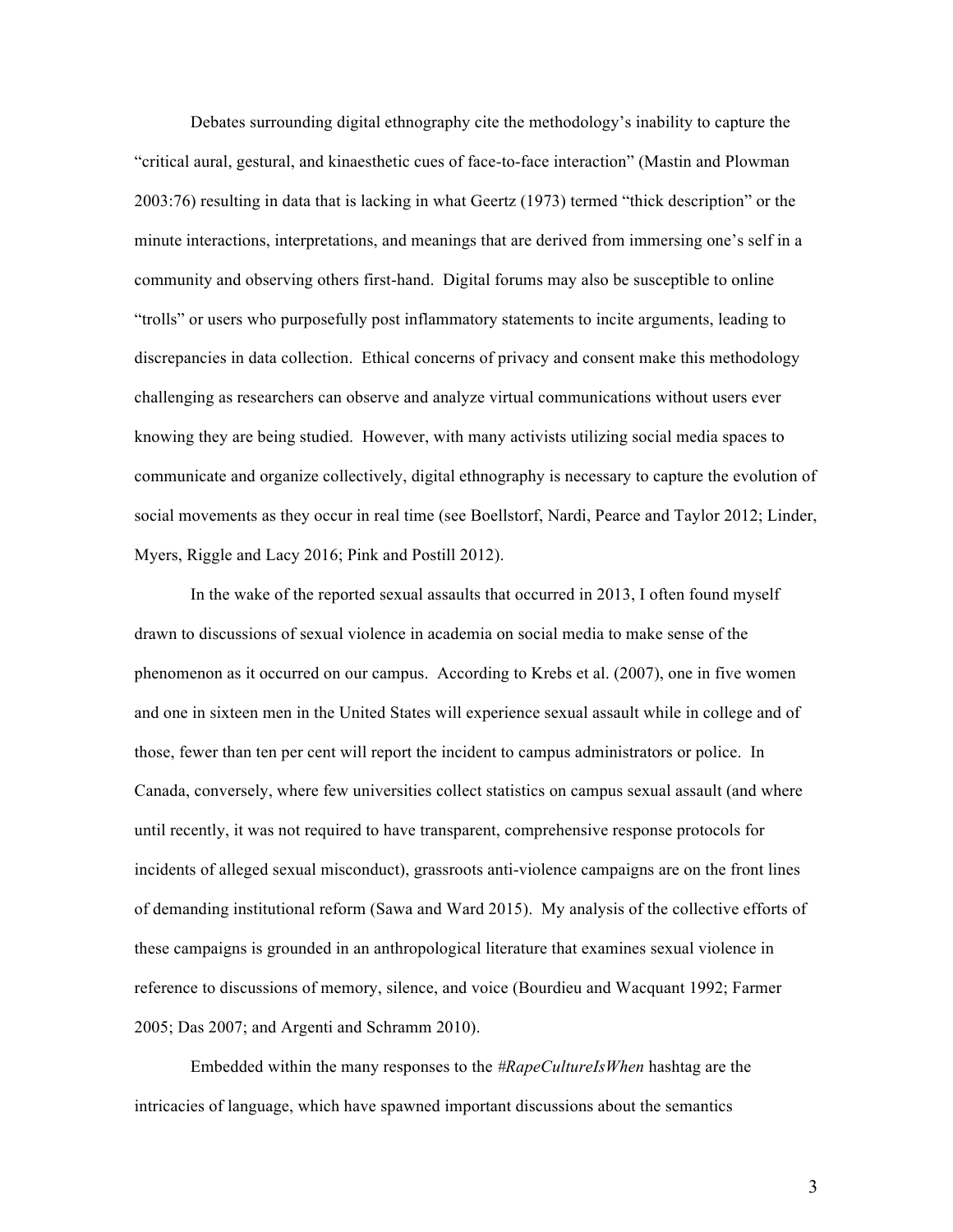surrounding sexual violence. "Language," Janet Bavelas and Linda Coates (2015:29) argue, "can never be neutral; it creates versions of reality" informed by our cultural experiences, biases and environment. The term "victim," suggests Cindy Peternelj-Taylor (2015:63-4), often connotes a lack of agency, weakness, and "has become pejorative, which has translated into backlash against victims." The term "survivor" is equally problematic and may impose harmful assumptions or expectations on individuals who have experienced sexual assault. The debate surrounding these labels reflects the range of physical and emotional responses to sexual violence that may change depending on circumstances and context. Ultimately, Peternelj-Taylor (2015:64) reminds activists and researchers working with individuals who have experienced sexual violence to "see the 'person-as-a-person' and not solely as a patient, a victim, or a survivor." For the purpose of this research, I use the term "victim-survivor" to refer to individuals who have experienced sexual abuse as I feel it reflects the spectrum of identities with which one might associate after sexual assault.

*#RapeCultureIsWhen* and its collective response on Twitter and other social media platforms highlight the degree to which violence against women in our society is commonplace and institutionalized as a seemingly normal occurrence in women's daily lives. These digital campaigns, coalescing around a single hashtag allow women to "speak up" within a virtual community of support. The *#EverydaySexism* hashtag, another social media campaign established in 2012 by British author Laura Bates, provides a swift and public outlet for women to call out instances of misogyny and sexual harassment that they witness in their daily lives. These observations frequently include references to street harassment or reports of victim-blaming rhetoric used in sexual assault cases. By coalescing hundreds of thousands of tweets around a communal hashtag, one begins to gain a sense of how widespread internalized misogyny has become in our communities.

Similarly, *#YesAllWomen* garnered traction globally on Twitter in the spring of 2014, accompanying thousands of women's personal stories of how systemic gender violence and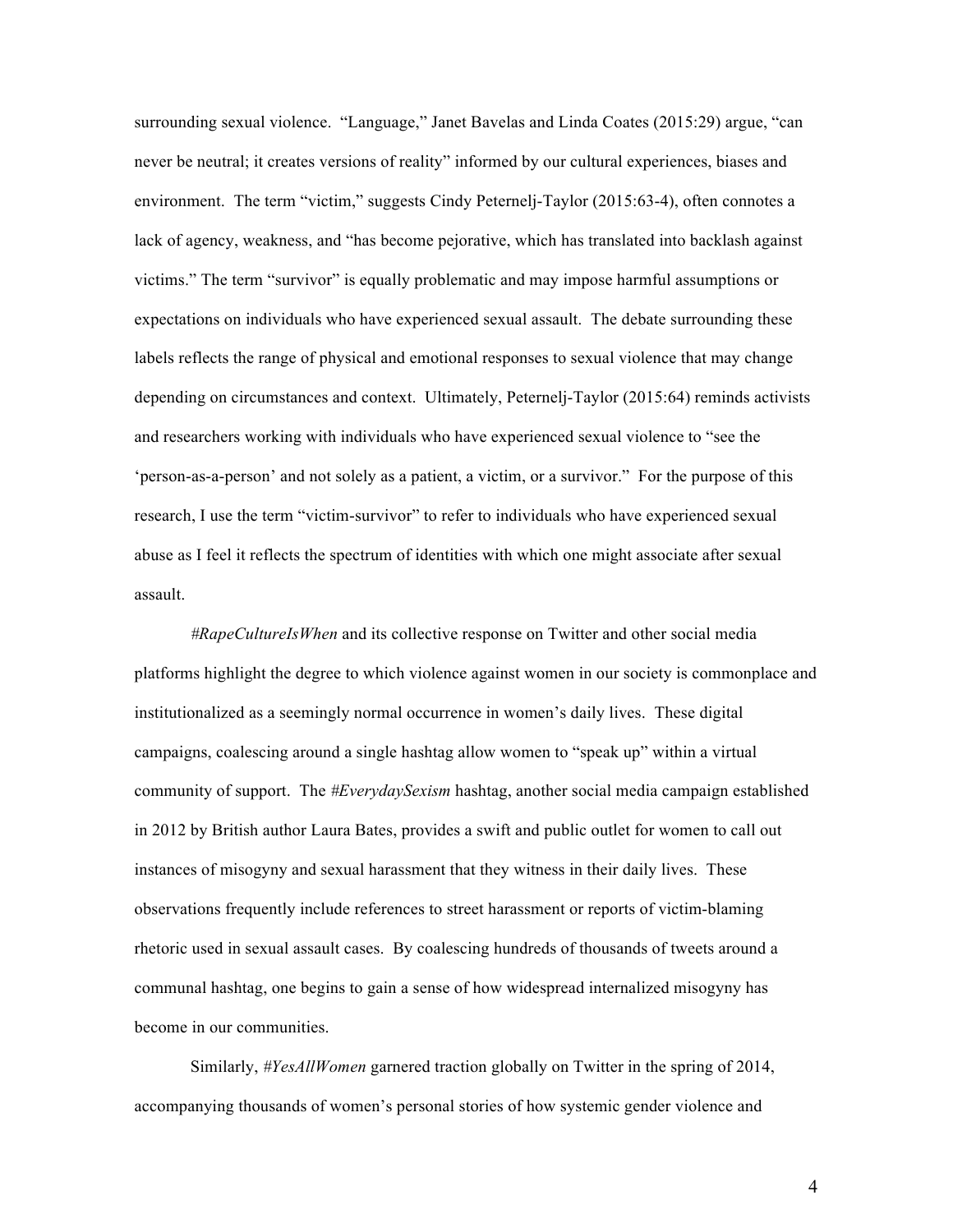harassment have influenced how they navigate and interact with the world. As Twitter users *@katekilla* and *@schemaly* recount: "Girls grow up knowing that it's safer to give a fake phone number than to turn a guy down #YesAllWomen" and "#YesAllWomen [because] when my husband asks me to slow down when we walk together I realize he hasn't spent his life avoiding street harassment"(Feeney 2015). Social media platforms like Twitter, combined with the communal symbolic power of a hashtag, are beginning to shift our understanding of the tools victim-survivors possess to reclaim their agency and find support. New media technologies provide a digital megaphone for women to "speak up," share their experiences, and craft virtual communities where they are less likely to experience shame and victim-blaming rhetoric from others.

Conversely, while social media campaigns such as *#YesAllWomen* claim to shed light on the universal nature of sexism, it is also important to acknowledge the ways in which new media may overlook the subjectivities of certain groups of women, including those who do not or cannot access social media due to financial, geographic, or other demographic factors. In the United States alone, the Pew Research Centre reports that fifty-two per cent of American Twitter users are under the age of thirty, suggesting that many of the most vocal Twitter anti-violence activists are millennials who have come of age in an era of increased digital communication (Duggan 2015). This trend reflects the distinction Collins, et al. (2013:359) make between "mass media" and "networked publics," or virtual communities that are "made up of discrete relationships between local nodes, even when scaled into the millions." Trends such as *#EverydaySexism* and *#YesAllWomen* may gather significant traction among a diverse array of women online, but the narratives that are amplified most are likely to be those whose authors are closest to the local privileged majority – primarily young adult, college-educated women living in developed countries.

Exploring the difference between mass media and networked publics further, competing discourses on the prevalence of rape culture in North America and beyond shed light on its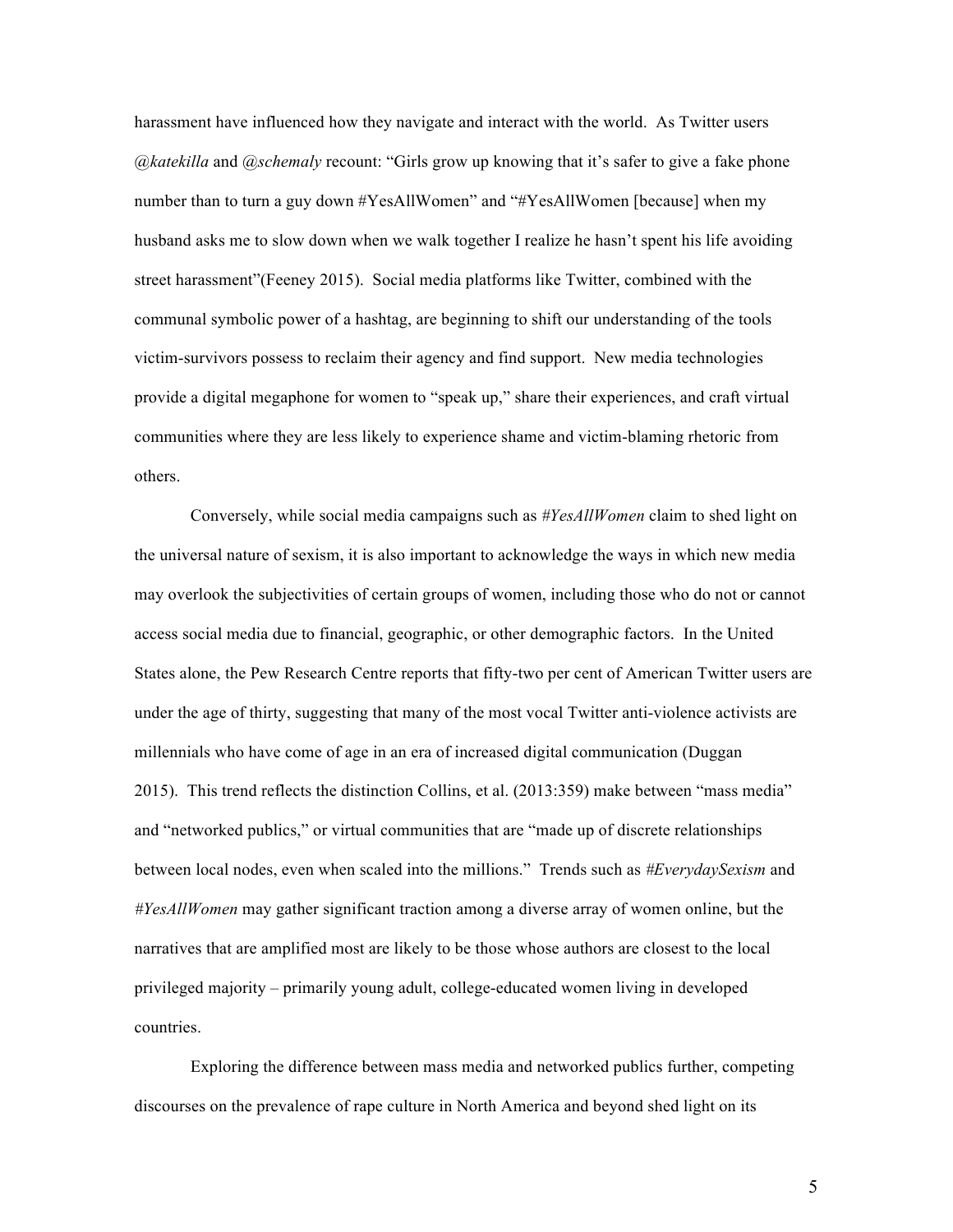different interpretations. Because the term encompasses psychological and social facets of genderbased violence, it is useful to outline my understanding of the phenomenon and its effects. Guckenheimer (2008:581-582) defines *rape culture* as "a systematic belief system supporting sexual violence throughout a particular society" that "perpetuates norms of sexual aggression while lacking an understanding of consent."

### CHRONOLOGY OF EVENTS: CAMPUS ASSAULTS

For many first-year students, orientation week at The University of British Columbia (UBC) is a festive introduction to university life marked by mixers, parties, and team building exercises. Older students from each faculty guide first year students to events on the sprawling campus while leading chants, singing songs, and even dressing alike to promote a sense of solidarity and inclusion within and among their respective departments. Most of these activities are convivial in nature, aimed at creating a welcoming atmosphere on campus. One incident in September of 2013, however, thrust orientation week at UBC into the spotlight when students from the Sauder School of Business were observed participating in a series of disparaging and sexually explicit chants or "cheers" as part of the Commerce Undergraduate Society's (CUS) annual "FROSH Week" activities ("UBC Investigates Frosh Students' Pro-Rape Chant" 2013).

While en route to an off-campus event, CUS orientation leaders instructed their first year students in a "cheer" laden with frequent mentions of sexually assaulting young women:

*Y-O-U-N-G at UBC, we like 'em young: Y is for Your sister, O is for Oh so tight, U is for Underage, N is for No consent, G is for Go to jail!*

Students were also led in a pejorative cheer, some donning feathers and face paint, nicknamed the "Pocahontas chant" that alluded to a celebration of colonialism and the rape of Aboriginal women, broadening the nature of the offensive behaviour to include overt racism and misogyny. The nature of the Pocahontas chant is disturbing in any context, but even more so when performed on the traditional unceded territory of the hanquem speaking Musqueam First Nation upon which the University of British Columbia stands. In promoting flippant, harmful chants condoning violence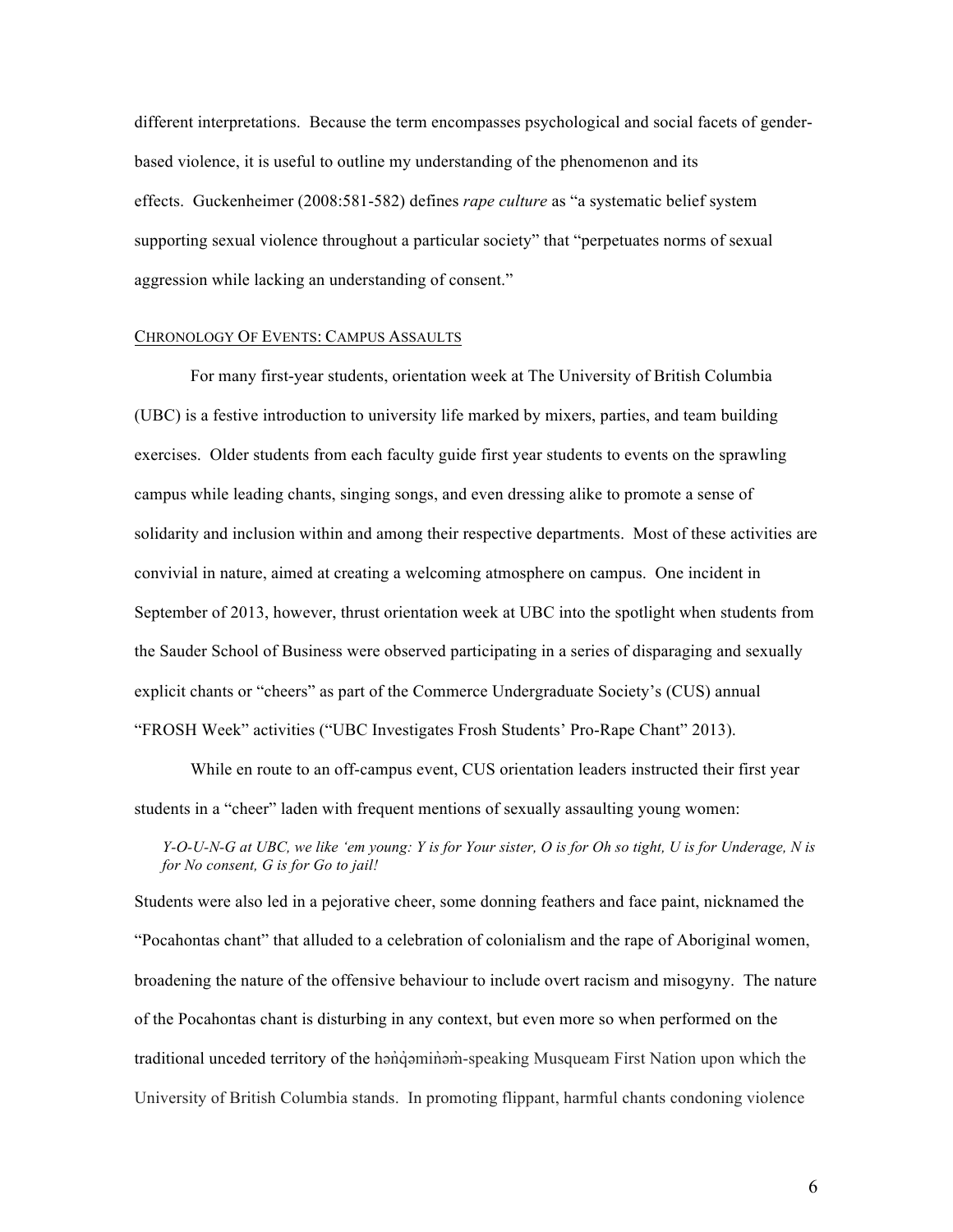against First Nations women, FROSH Week leaders simultaneously alienated Indigenous women and their allies from the orientation week festivities and contributed to the harmful stereotyping of Aboriginal women that Indigenous feminists have spent decades working to deconstruct (La Rocque 1994; Maracle 1996; Kuokkanen, 2009, 2012, 2014; Bourgeois 2014).

As news of these incidents spread nationwide, outrage grew. On September 6, CUS representatives dispensed a letter to the university community admitting their acts to be "harmful" and not representative of the society's mission. In a campus-wide statement, they defended their "community engagement and external influence, and our leadership role in the education of our graduates who will go on to become influential global citizens" (Commerce Undergraduate Society 2013, The University of British Columbia 2012). While acknowledging the occurrence of the derogatory chants at Sauder-sponsored events, the letter failed to accept responsibility for the process by which the chants have become institutionalized within the CUS FROSH week tradition:

While we do our best to provide a safe and controlled environment during formal Sauder FROSH sessions, there is admittedly little we can do to completely control what some leaders may expose their students to (CUS 2013).

As several students would later explain in an administrative fact-finding report, the chants were part of a long-standing FROSH week ritual designed to embolden "people to come out of their shell" (The University of British Columbia 2013a:2). Business students who participated in the chants years prior provided further support, noting both the "naughty" nature of the chants and their exclusivity to Sauder FROSH culture (The University of British Columbia 2013a:2):

*The bus cheers were taboo, a naughty thing that you got to do…a way to loosen up. It made you feel less apprehensive…it was our own thing...*

*[Bus cheers] are a thing for us only, a thing that only Sauder students know, a tradition, this helps build community.*

*It's a brotherhood type thing, an inside thing, it's inclusive in that others would not know about it.* Repeated mentions of "tradition" and transmitted teachings of the cheers between class years suggests that participating in the chants is perceived as a rite of passage, an activity reserved solely for those joining the coveted Sauder family, and a way of expressing one's commitment to a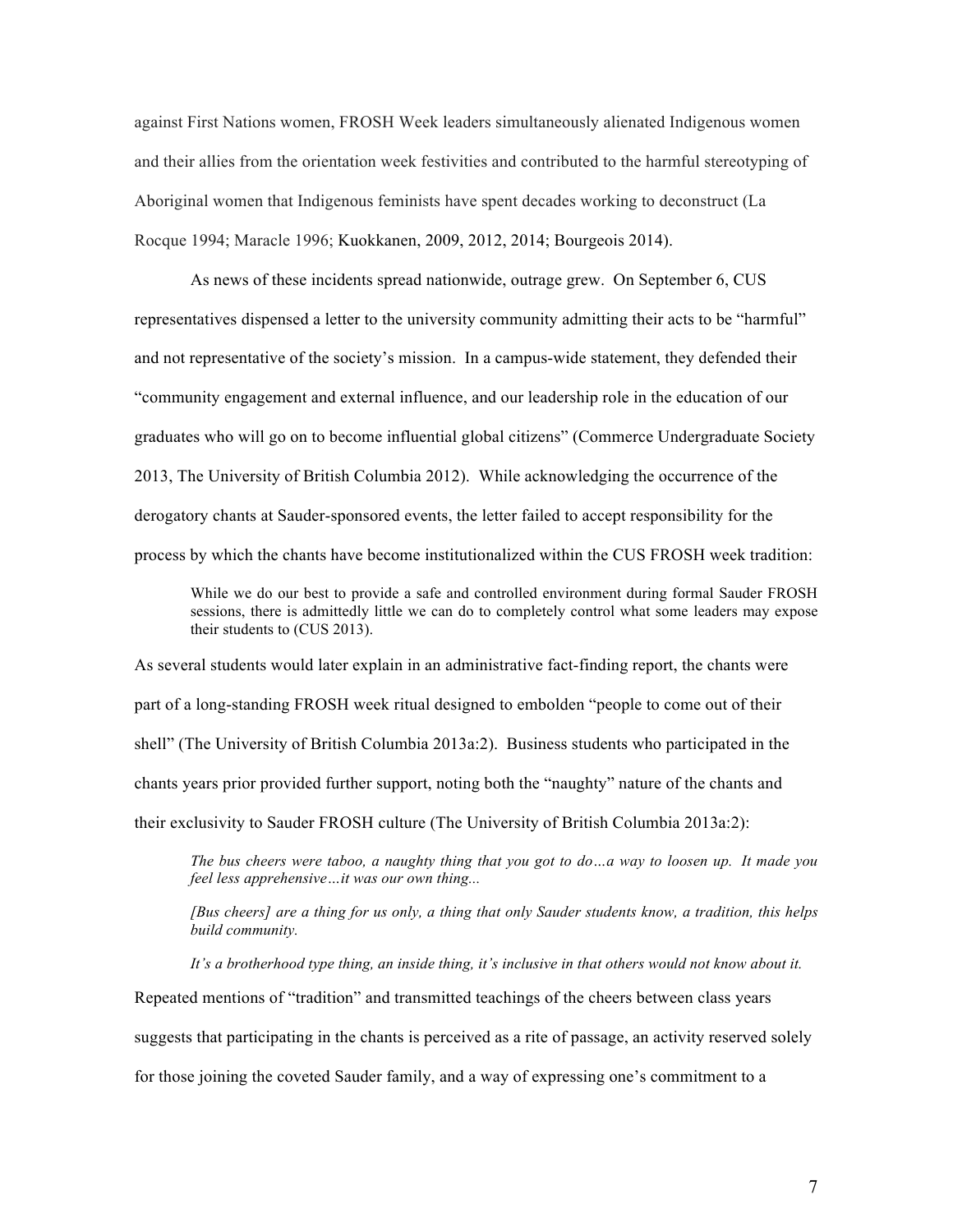collective culture. As one Sauder representative described, the FROSH week chants have been "passed down year after year ... from forever, I guess." After receiving negative backlash from administrators, students are now coached to be discreet when performing the cheers under the policy of "if it happens in the group, it has to stay in the group" (Rosenfeld 2013). Another representative of the Sauder student group suggested the chant ritual has existed for a decade or more, even though a business school administrator declared that the offensive ritual "doesn't exist" (Rosenfeld 2013:n.p.). These statements suggest that a value system within the Sauder community existed that normalized sexual violence to promote offensive and inappropriate behaviour for the sake of community-building during the liminal period of orientation week and that one's place within the social group is dependent on their "inside" acquiescence to this just as much as their academic merit. With repeated acknowledgments that the rape chants are performed in designated "private" spaces -- such as group busses to evade discipline by deans or other administrators - chant leaders appeared to engage in groupthink behaviour. They recognized the inappropriate nature of their FROSH week activities while privileging a sense of belonging over a moral or ethical code of conduct (Rosenfeld 2013).

Before the dust of the Sauder scandal settled, another act of violence was revealed. A dense October fog provided ample camouflage for a violent serial attacker who, under the guise of night, preyed on female students as they walked along wooded areas that fringe the campus, grabbing them from behind and sexually assaulting them before fleeing. The perpetrator was reportedly a young man with "a broad forehead, longer rounder chin and face with a straight nose." Obscured by a dark hooded sweatshirt, he seemed to move without raising attention, with one victim referring to him as "a shadow" (CBCNews 2013). The incidents fuelled an outcry for greater public safety measures on campus. Suggestions were made to improve lighting along footpaths, increase the number of emergency phones, and recruit more students as companion escorts for those apprehensive about walking alone at night. Despite the increased security presence on campus, the number of assaults grew with each passing weekend and frustration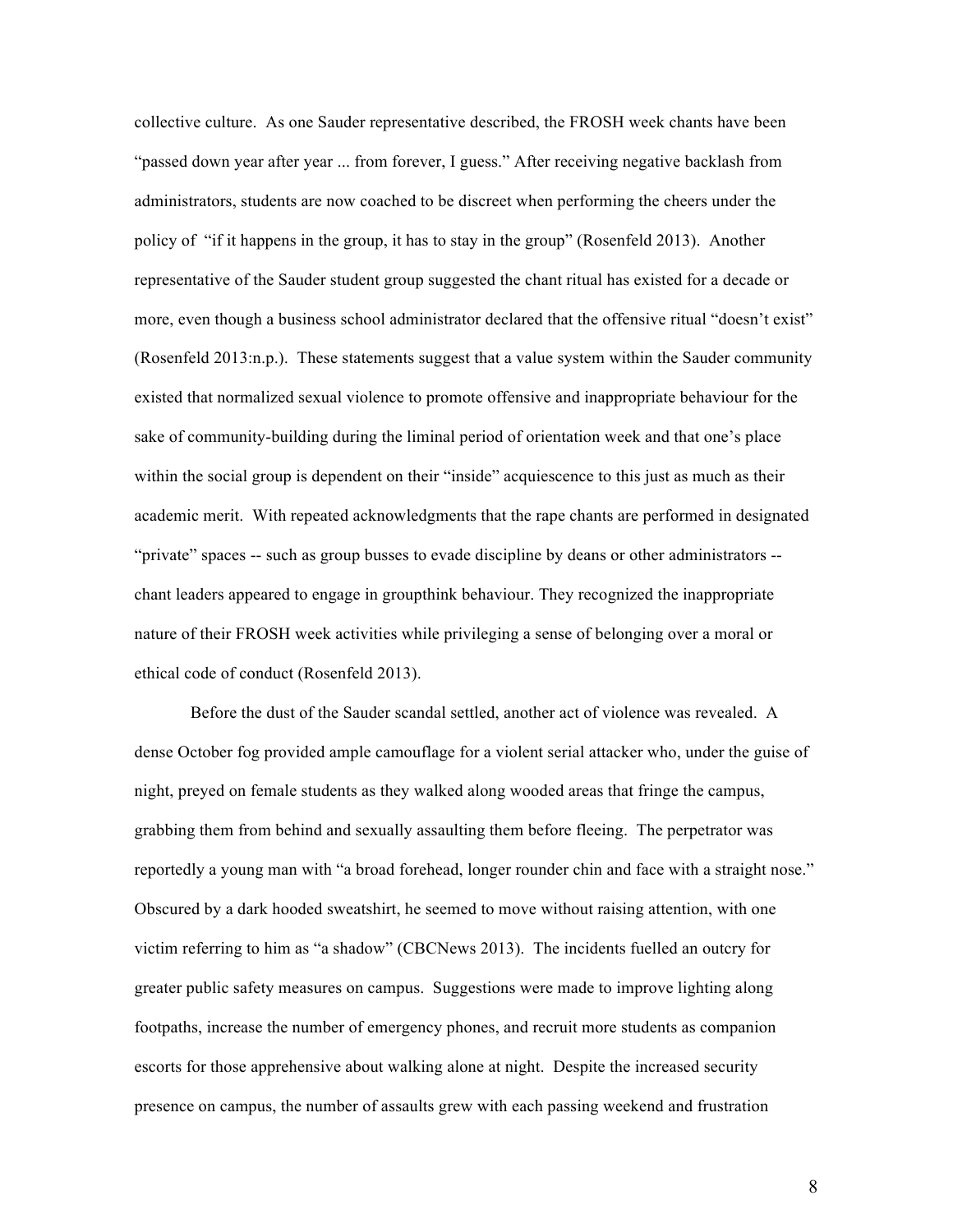among the campus community swelled. In total, six women reported assaults of a similar nature throughout 2013, four of which occurred in the month of October alone, prompting local police to believe the violence was the act of a single perpetrator.

Local and national media outlets descended upon UBC eager to capture the campus climate. Under increased scrutiny, university administrators worked with the Royal Canadian Mounted Police (RCMP) to place hundreds of posters depicting a sketch of the alleged perpetrator's face with the message "Don't walk alone" in high-traffic areas around the university, including hallways, washrooms, elevators and student residences. Female students were encouraged to enrol in women-only self-defence classes, while neon pink rape whistles were made available in student residence buildings.

Without a suspect in custody, however, some community members were apprehensive of the ominous messages of constant vigilance promoted by the university. One UBC student, speaking to the campus newspaper *The Ubyssey,* expressed her concern with the tone of campus prevention efforts:

### *There's the notion of 'don't get raped' or 'don't get sexually assaulted.' We need to switch that around and think about 'don't sexually assault' and 'don't rape,' so speaking to the greater community in terms of not exerting power and enforcing control of another person (Bigam 2013).*

This approach sparked action among campus anti-violence activists capitalizing on the frustration of these seemingly random, violent stranger assaults to improve public safety measures and, more generally, promote a campus culture that emphasizes consent and respect towards women. Mass demonstrations took on the form of Take Back the Night protests and the "National Day of Action," inspired by the anti-rape performance art demonstration of Columbia University student Emma Sulkowicz, who resolved to carry the dorm mattress where her sexual assault occurred on her back until her abuser was removed from campus (David 2015, Mitra 2015). Media pressure on the university intensified with calls to act in students' interests to provide safe spaces for victimsurvivors of sexual violence and others to gather in displays of solidarity. These movements were particularly effective in shedding light upon the predominance of acquaintance sexual assault,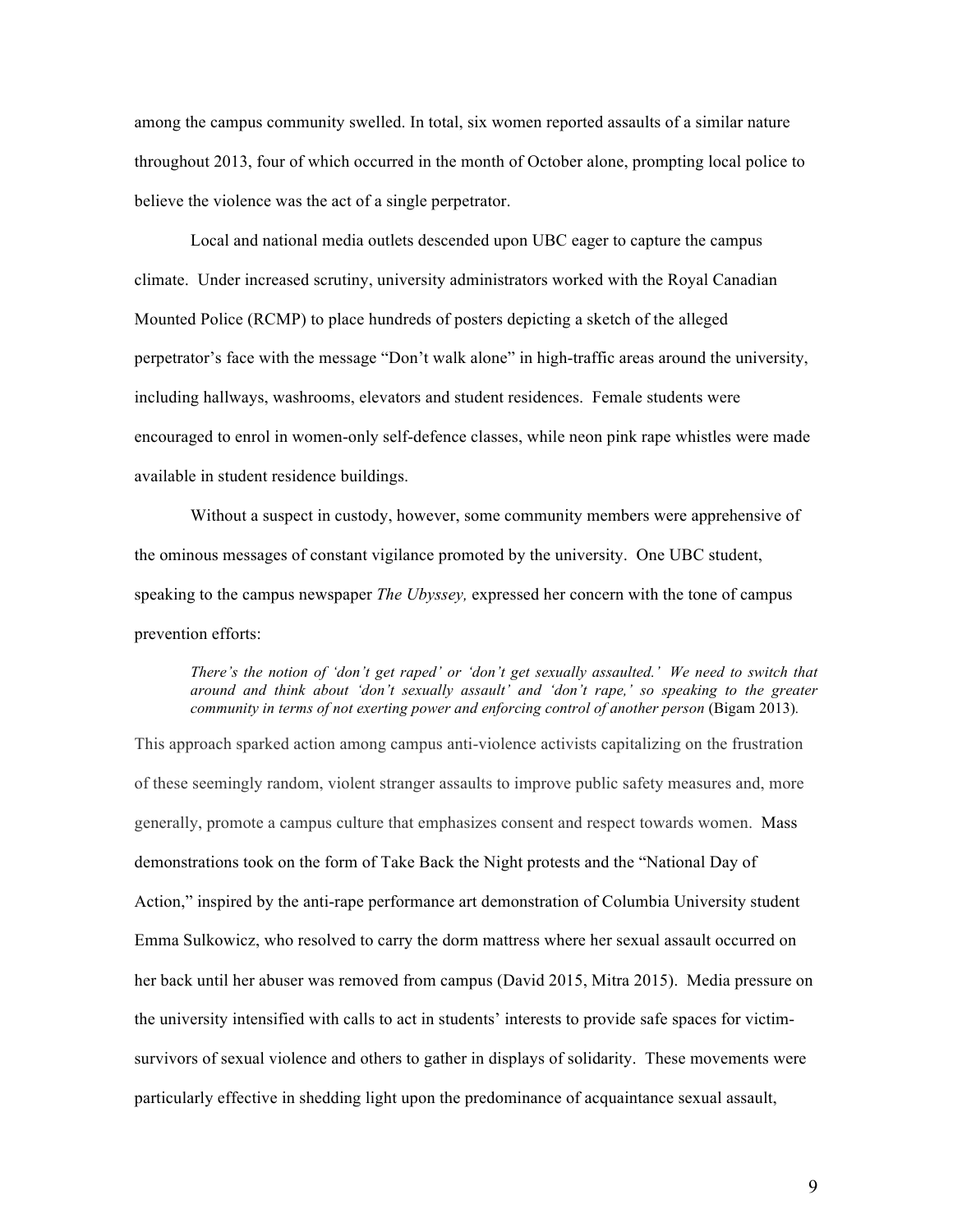helping to expand the discussion of rape culture at UBC beyond the narrow "stranger-in-thebushes" narrative.

Anti-violence activists, displeased with the repeated deficiencies of the university to respond to their reports of sexual and gender-based violence adequately and appropriately, have since launched multi-media campaigns with the goal of reforming institutional procedures. Drawing upon a wealth of new resources, including online support communities, national media programs, and campus safe spaces, these activists continue to advocate for victims and the larger university community in part by amplifying the voices and experiences of victimsurvivors. Additionally, chants of the Sauder School of Business and the stranger sexual assaults forced UBC administrators to acknowledge the presence and persistence of sexual harassment and violence on its campus, resulting in significant policy reforms that will be outlined in a later chapter.

## POSITIONING FEMINIST ANTHROPOLOGY

Positioning a theoretical analysis of violence against women requires us to acknowledge the cultural and societal expectations of gender and power. Silence and voice are prevalent themes within violence research, requiring anthropologists to examine whose voices are privileged in violence narratives and whose may be absent. Exploring these themes from a poststructuralist feminist standpoint, I begin by positioning the body as the primary site of struggle often involving violence, something a number of feminist scholars have suggested for a wide range of marginalized people, including men and women (See Van Vleet 2002; Stephen 1999). Violence narratives analyzed through poststructural feminist theory play an important role in understanding how gender is shaped through lenses of race, class, and social justice. Andrea Smith (1992) asserts that theory is itself practice; that the experiential standpoint of women locates us bodily in sites that are worthy of study. By focusing on the body as the primary locus of analysis, feminist researchers achieve multiple goals. An introspective approach aids in deconstructing the legacy of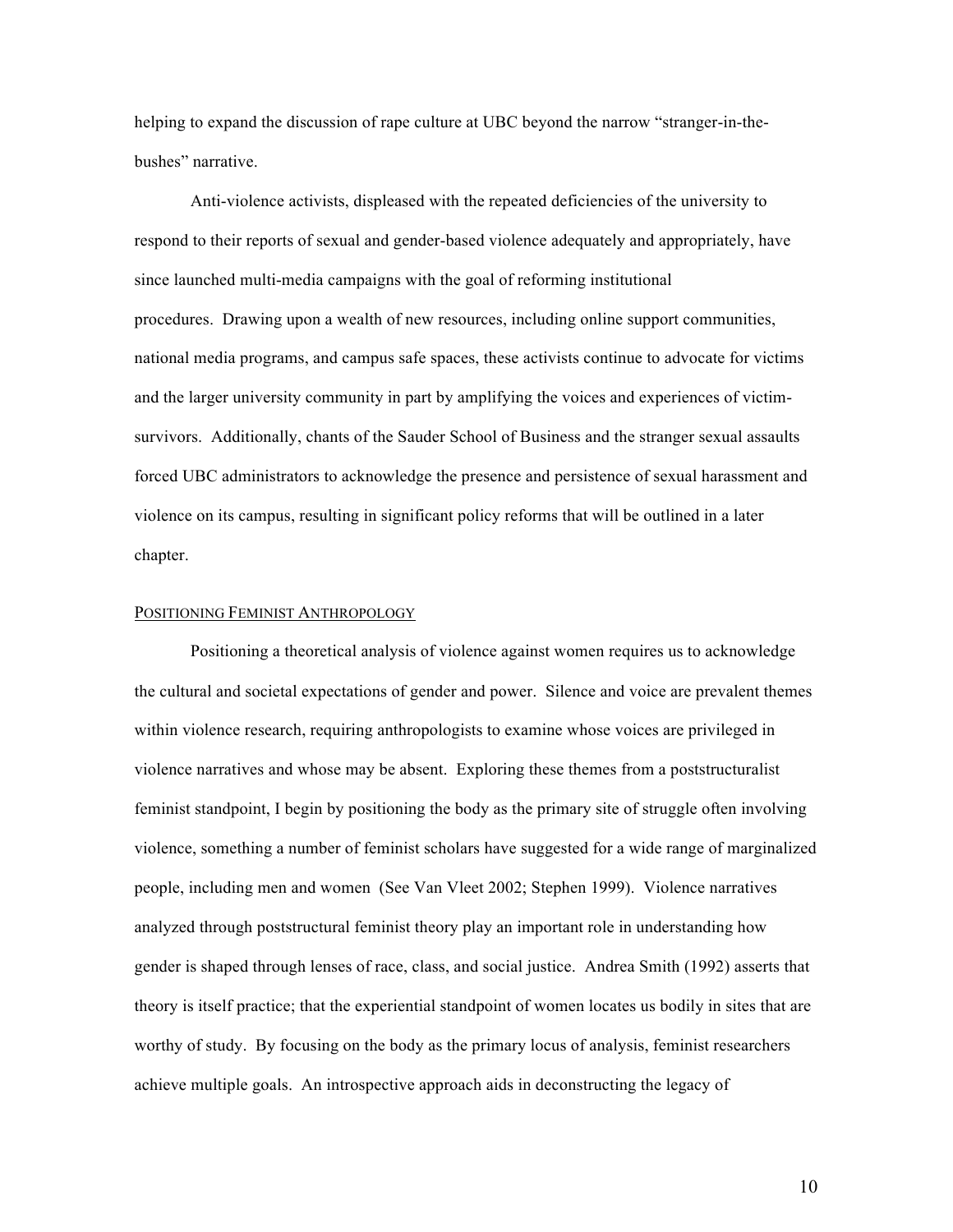ethnography as a medium that has traditionally been dominated by male voices while simultaneously highlighting the subjectivities of women by amplifying the stories they tell about themselves (See Behar 1996; Johnson 2000).

Feminist anthropology offers a useful roadmap for conceptualizing the diversity of voices within the feminist movement and their ethnographic and epistemological contributions to discussions about violence. The foundations of feminist anthropology can be traced back to the works of Margaret Mead and Zora Neale Hurston, both students of Franz Boas, whose publications *Coming of Age in Samoa* (1928) and *Mules and Men* (1935) breathed new life into ethnography by documenting the unique access both women acquired in their researched communities via their gender to observe and analyze women's rituals and narratives. Their scholarship laid the foundation to explore gender and race imbalances within the academy. Coinciding with the rise of second-wave feminism in the 1960s, anthropologists began questioning positivist assumptions about humanity and universal truths (Myrdal 1969). While highlighting female anthropologists' contributions to the discipline and the need for more women's voices in research, the epistemological progression towards an anthropology of women *with* women in the 1970s often failed to evolve beyond discussions of gender.

Critiques by racialized women explored the politics of difference and voice. As feminist scholar and activist Audre Lorde (1984:115) noted:

Certainly there are very real differences between us of race, age, and sex. But it is not those differences between us that are separating us. It is rather our refusal to recognize those differences, and to examine the distortions which result from our misnaming them and their effects upon human behaviour and expectation.

As more racialized scholars entered the academy, they generated a critique of dominant scholarship that included a predominantly white, middle class and heterosexual feminism (see bell hooks 1982; Trinh T Minh-ha 1989). In the 1980's feminist scholars challenged the objectification of the "master" concept "culture" (see Abu-Lughod "writing against culture") and demanded greater explanations for differences in human experience (Haraway 1988). Other challenges to decolonize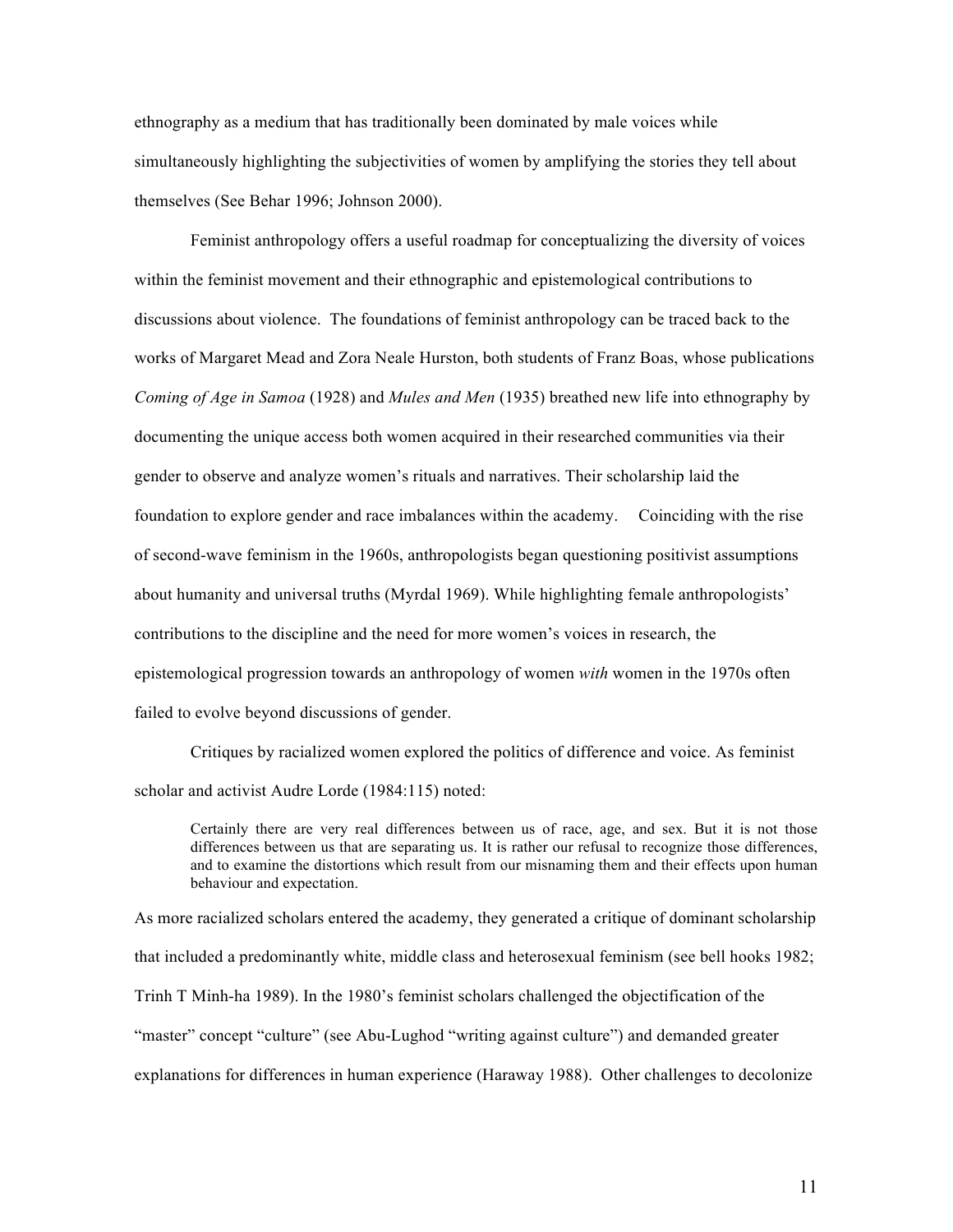the discipline began by recognizing its origins within imperialism (Kathleen Gough 1968; Talal Asad 1973). Critiques urged scholars to move away from a fascination with the exotic "other" (Said 1978; Wolf 1996). An explicitly feminist anthropology sought to expand cultural critique by embracing "a new turn in American anthropology toward doing fieldwork 'at home' rather than in faraway places," including within the academy itself (Behar 1996:270). Feminist theorists in anthropology advocate for scholarly research on gendered subjectivities, including issues of class, sexuality, ethnicity, and religion (see Abu-Lughod 1993; Das 1994; McClaurin 2001).

With the platform for feminist scholars to explore aspects of the research process unique to women came attention to the prevalence of sexual violence in the field. Noting that "anthropological literature is almost devoid of references to sexual violence to anthropologists," Eva Moreno (1995:220) negotiated this silence with confusion and shame about her experience of rape in the field. At issue for women is the possible risk to their reputations as "competent" researchers. Documenting a similar experience with violence during fieldwork, Cynthia Keppley Mahmood (2012:281) demonstrates the precarious relationship she had with anthropology in the wake of sexual assault:

I had no stake in any religious or political controversies. But when others chose to use their very bodies as weapons, insulting my own at its very core, this ethnography became a very intimate matter indeed.

Forced to confront their identities at home as both scholars and victim-survivors of sexual violence, Moreno and Mahmood highlight the challenging task of negotiating a supposedly "gender-free" academy while they simultaneously bear the physical and emotional scars that remind them of the violence many women anthropologists face in the field (Moreno 1995:246). Resisting "the machine that keeps academia complicit in the silencing of abuses," Mahmood (2012:9) calls upon anthropologists to acknowledge the history of gender inequality in the discipline and to embrace ethnography as a tool to combat social suffering in the communities where we conduct our research and in the academy itself.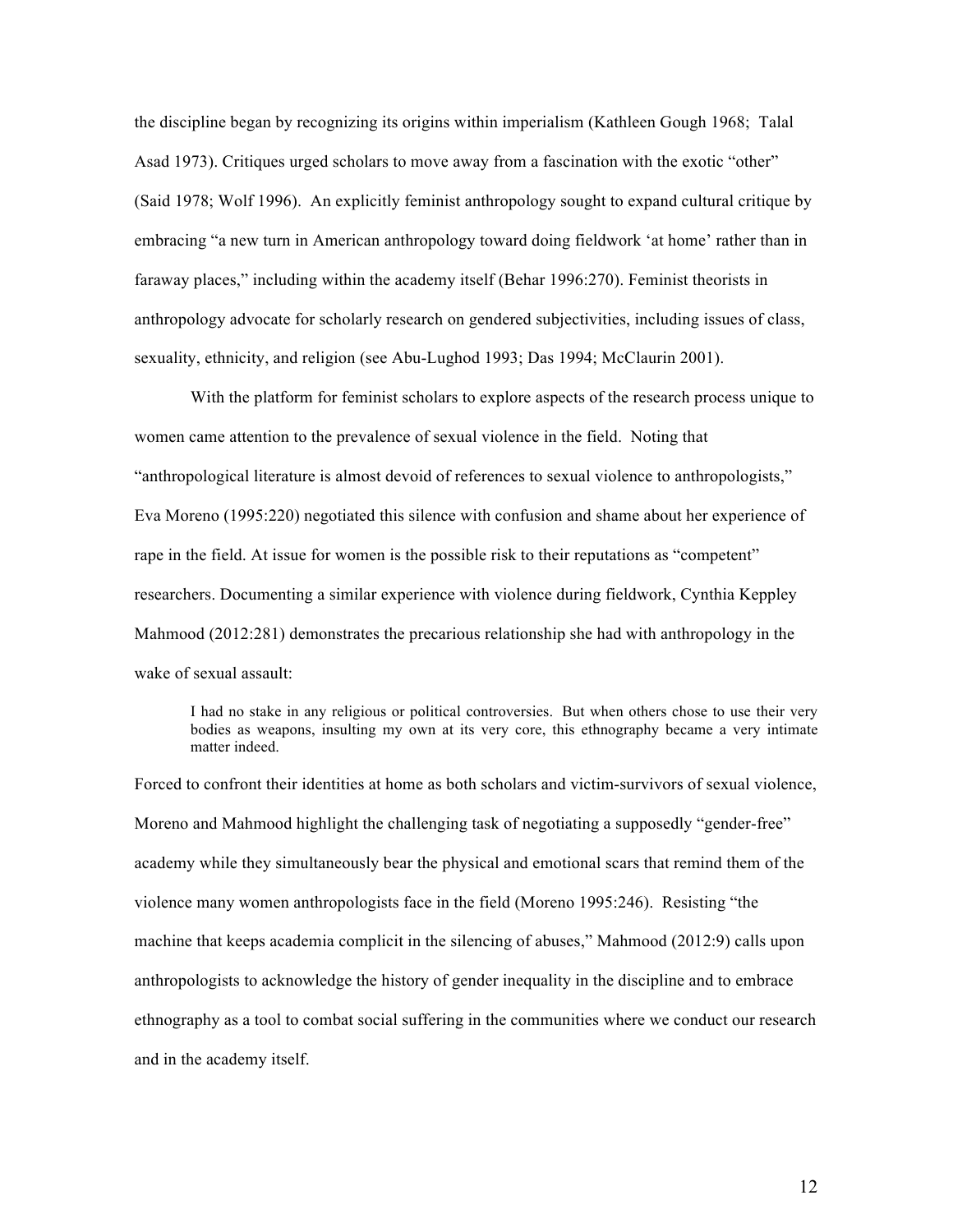This was not the first time that an anthropologist suggested that anthropology could be used to research structures of power. In 1972, Laura Nader challenged readers to "re-invent anthropology" by examining one's own position within the academy and turning the researcher's focus to "the culture of power" instead of "the culture of the powerless" (ibid:288). By applying this lens to college and university campuses researchers can better elucidate the intricacies of structural and interpersonal relationships between and among students, faculty, and administrators, including those who may perpetuate conditions that silence sexual violence and normalize rape culture. Just as ethnography is the practice of learning about others, it is also the practice of learning about ourselves and the ways that our own biases, judgements and experiences shape our worldviews.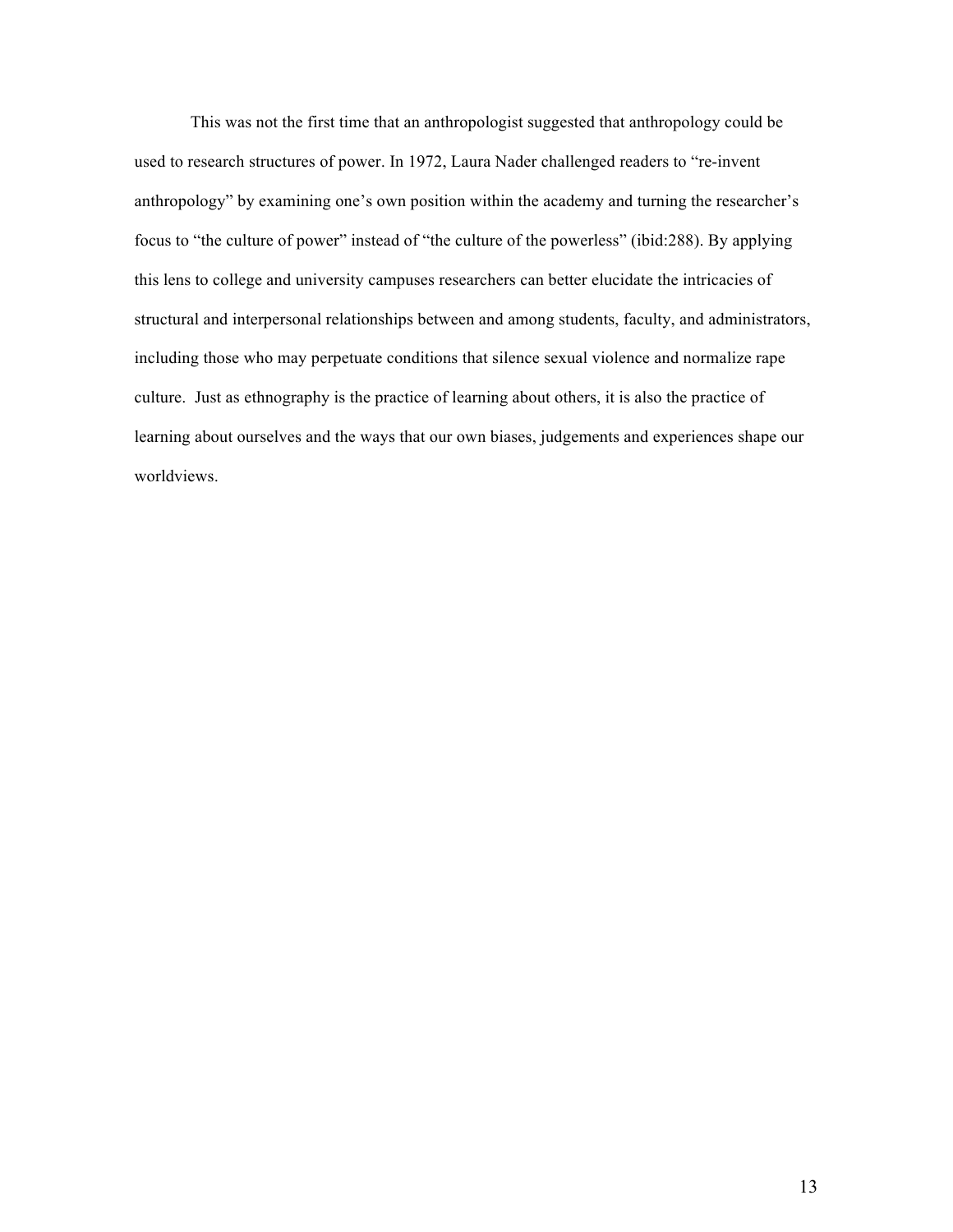#### **TYPOLOGIES OF VIOLENCE AND ACTION**

While studies of conflict lie at the heart of social theory (see Bourdieu and Wacquant 1992, Marx 1848, and Mills 1956), cultural anthropologists have only recently begun to question how we conceptualize violence -- be it physical, structural, or symbolic -- and examine how social suffering is understood within specific cultural contexts. The means by which individuals actively remember or forget incidents of violence and suffering are inherently political, rooted in history. They shape how we craft personal and cultural memories. "Memory," David Berliner (2005:200) writes, "is not these series of recalled mental images, but a synonym for cultural storage of the past, it is the reproduction of the past in the present, this accumulated past which acts on us and makes us act."

In communities where sexual violence is frequent, victim-survivors may engage in processes of active forgetting as a mechanism for maintaining social cohesion or they may resist this ritual silencing by incorporating violence narratives into their daily lives (Aydin 2017; Das 1997; Klungel 2016). Janine Klungel (2010) elaborates on the ties between sexual violence and conscious forgetting with her exploration of the intergenerational impact of rape on the lives of women in the small island community of Guadeloupe. Memory, like language, she argues, is the product of a communal process of conscious remembering and forgetting that is rehearsed and performed according to specific cultural mores (2010: 54). Klungel's case study provides a compelling look at how Guadeloupian women perceive resistance and resilience. She probes the interconnectedness of physical, symbolic, and structural violence to examine how they are institutionalized as rape culture through culturally sanctioned processes that implicate social remembering and forgetting.

The concept of rape culture has gained significant traction among contemporary feminist scholars and activists. It is a site where women may coalesce in their struggle to end sexual violence. Feminist writer Susan Brownmiller (1975) first propelled discussions of rape into mainstream media with her work *Against Our Will: Men, Women, and Rape*. In it, Brownmiller asserts that rape and sexual assault are violent acts of power perpetuated first by individuals and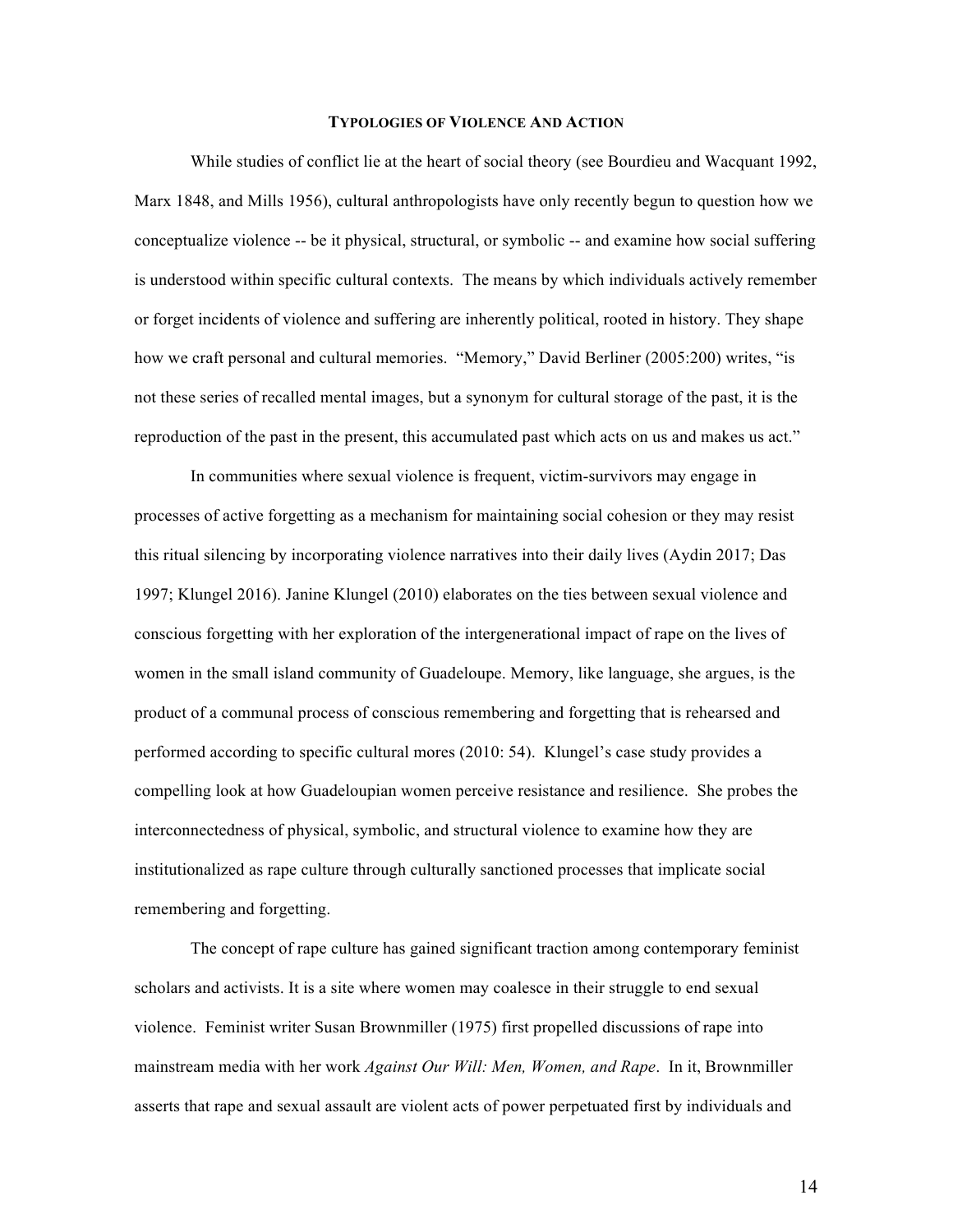second by collective societal attitudes of misogyny and ignorance. Combined, these forces create an oppressive culture by which women are discouraged from speaking out and demanding justice.

Anthropologist Peggy Reeves Sanday (1996:193) explores these themes further with her analysis of university fraternities and what she terms "rape-prone" and "rape-free" societies. Rapeprone societies such as fraternities, she argues, are those that sanction rape as a ritualized display of masculinity. In conjunction, Sanday argues that fraternity culture subjects new male recruits to ritualized abuse in which hyper-masculine attitudes are crafted through violence and

competition. These acts, she writes,

stamp the pledge with two collective images: one image is of the cleansed and purified 'manly' self bonded to the brotherhood; the second image is of the despised and dirty feminine, 'nerdy,' and 'faggot' self bonded to the mother…The traumatic means employed to achieve these goals introduces a state of consciousness that makes abuse of women a repetition of cleansing the self of the inner, despised female as brothers renew their fraternal bonds (Sanday [1990] 2007:165).

This process of ritualizing violence against women exposes how certain aspects of campus culture, such as fraternity life, may contribute to institutional blindness and promote active forgetting. Sanday's research suggests that perhaps the most effective means for transforming universities from "rape-prone" to "rape-free" communities lies not in training women how to avoid rape, but in deconstructing negative expectations of masculinity that harm both women and men (Sanday 1996).

Regardless of gender, victims and survivors of sexual violence in rape-prone surroundings often report experiencing immense pressure from abusers, law enforcement, and even peers to remain silent (Renzetti 2014). An attitude of helplessness often follows as survivors are reminded that, historically, both the judicial system and the public are more likely to question what the victim was wearing or how much they had to drink than the perpetrator's motives for committing assault. By succumbing to silence, victim-survivors are resigned to live in a society that works to consciously forget their experiences while simultaneously tolerating and protecting perpetrators seen as part of the masculine fabric of the university campus, for example. Campbell and Raja (2001:1239) refer to this normalization of shaming and re-victimization as "the second assault"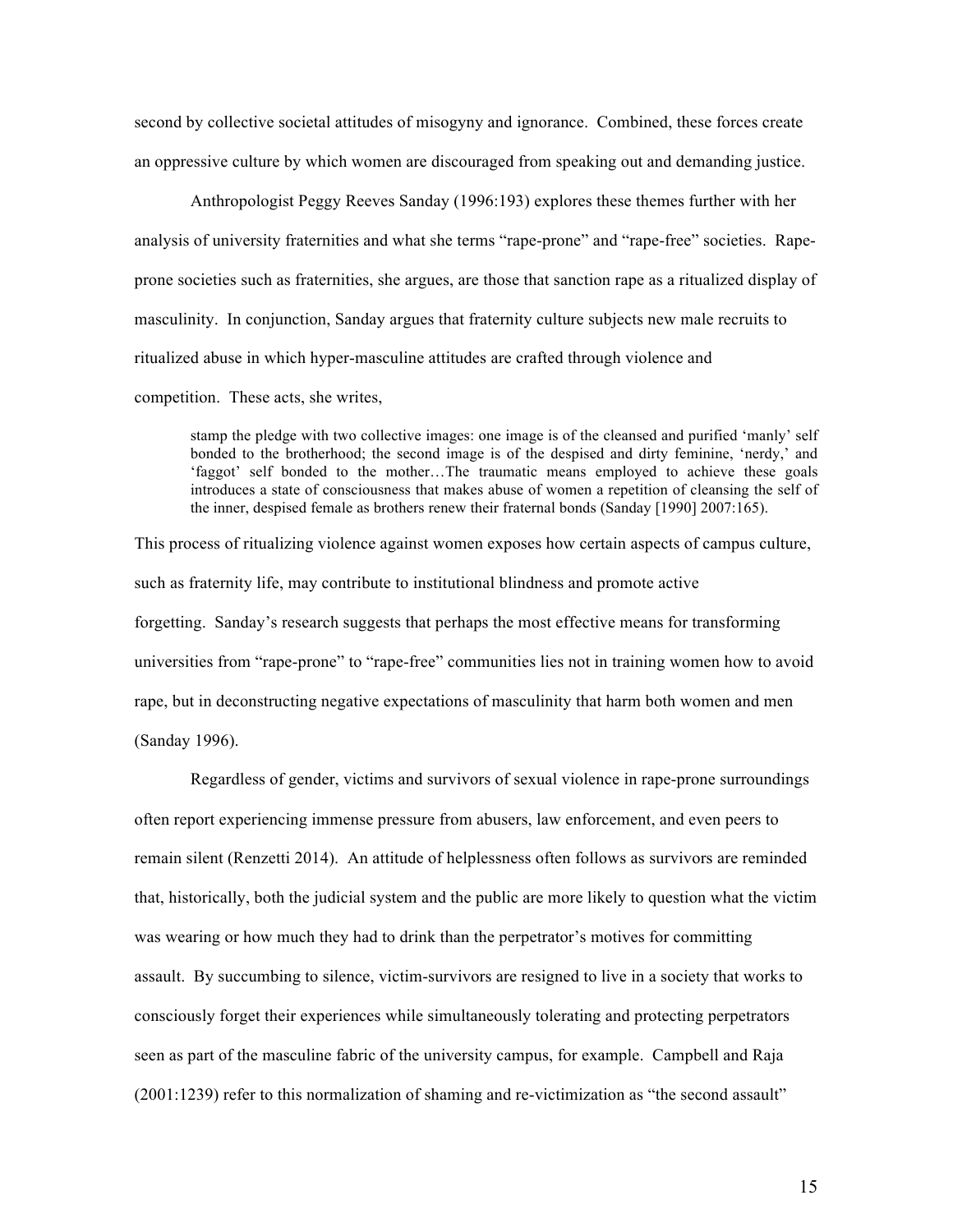marked by what Klungel (2010:46) sees as the communal abandonment of the survivor as "when people in society and the justice system react in hostile ways to the rape, blaming the persons raped themselves and doubting their story."

#### SYMBOLIC VIOLENCE

Perhaps the most troubling facet of violence in academia is the nature with which sexual violence in and among campus communities can promote environments of fear and helplessness. Bourdieu conceptualizes this kind of phenomenon as *symbolic violence*, or "the violence which is exercised upon a social agent with his or her complicity" (Bourdieu and Wacquant 2002:167). Classical examples of symbolic violence include gendered forms of social organization such as hiring practices in the workplace or divisions of labour in the home where women are considered the weaker sex. These relationships become embedded within the social consciousness of individuals, informing their dispositions, habits, and actions, forming the *habitus*. When gender-based violence becomes accepted and incorporated into our daily practice, perhaps by avoiding certain spaces or not walking alone at night, it manifests in the form of symbolic violence, which can be experienced both externally and internally. Externally, messages from institutions and peers operating within the social field instruct us to modify our behaviour to avoid predatory behaviour. Internally, these messages permeate other spheres of social interaction and are embodied as *habitus*, creating a culture of fear and transforming the individual's sense of self.

At the University of British Columbia, administrators promoting the message of "Don't walk alone" cultivated a culture of fear and a sense of threat for women. At every bus stop, classroom, and café, students, especially women, were reminded that their campus was no longer safe and they should adjust their behaviour accordingly. Campus activists interpreted this institutional response as a contributor to rape culture at the university instead of the effective bare bones prevention campaign administrators envisioned. As one student described,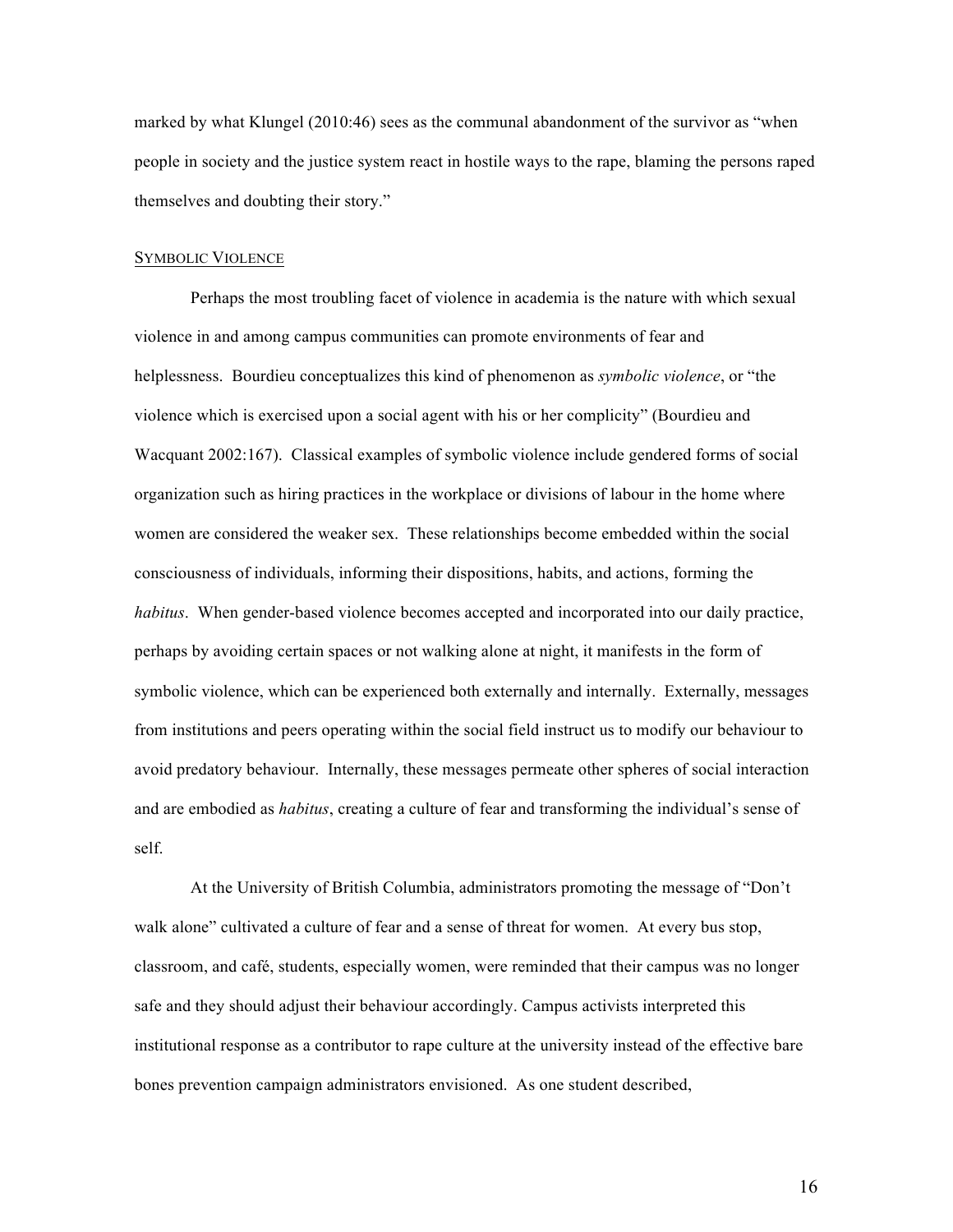It's been over a year since any violent stranger assaults have been reported on campus, but take a moment to remember the atmosphere it triggered in the fall of 2013: the weeks of thick fog that covered campus; the hushed conversations; posters, bus announcements, professors and peers admonishing us 'Don't walk alone.' I saw women check in with each other constantly, asking, 'Do you have a ride home?' and a few well meaning men discussing vigilante action plans (none of which came to fruition). The anxiety hung thick in the air, and suddenly conversations about sexual assault that some of us have been having for years were in the forefront of everyone's minds. It was as if the anxiety and fear some of us have felt our entire lives was suddenly released, and suddenly visible to everyone (Fukumoto 2015).

The sudden visibility of "anxiety and fear" Fukumoto details in the wake of the 2013 assaults

demonstrates the extent to which women (and men), regardless of their position in the university,

were led to recognize and incorporate the risk of sexual violence into their daily lives.

For victim-survivors, the internalization of fear associated with gender-based violence also

has the likely potential to manifest in the form of shame and, ultimately, guilt. Fuchs (2003:235)

suggests,

…shame becomes guilt when the social norms are internalized as one's own feelings of value when the self-condemnation anticipates public exposure. This presupposes the development of a personal centre, with the beginning capacity to regard oneself as the originator of one's actions, to evaluate and feel responsible for them.

In these instances, it becomes increasingly difficult for victim-survivors of campus sexual assault

to distinguish institutional failure from personal shortcomings. Victims may interpret the blame for

their assault internally, rationalizing violence as deserved or inevitable instead of a product of a

culture that upholds structures of inequality.

#### SILENCE AND VOICE

The interplay between silence and voice, be it expressed in the form of journal entries, tweets, blog posts, or performed in commemorative displays, is one of the spaces in feminist anthropology where discussions of power and agency continue to emerge. Particularly among antiviolence activists, victims-survivors are encouraged to "break the silence" and share the details of their abuse with the goal of reclaiming one's autonomy over their body and narrative to prevent future acts of harm through consciousness-raising efforts (Lorde 1977, Roberts 1994). While some women find speaking out in the wake of sexual violence to be an empowering act of resistance,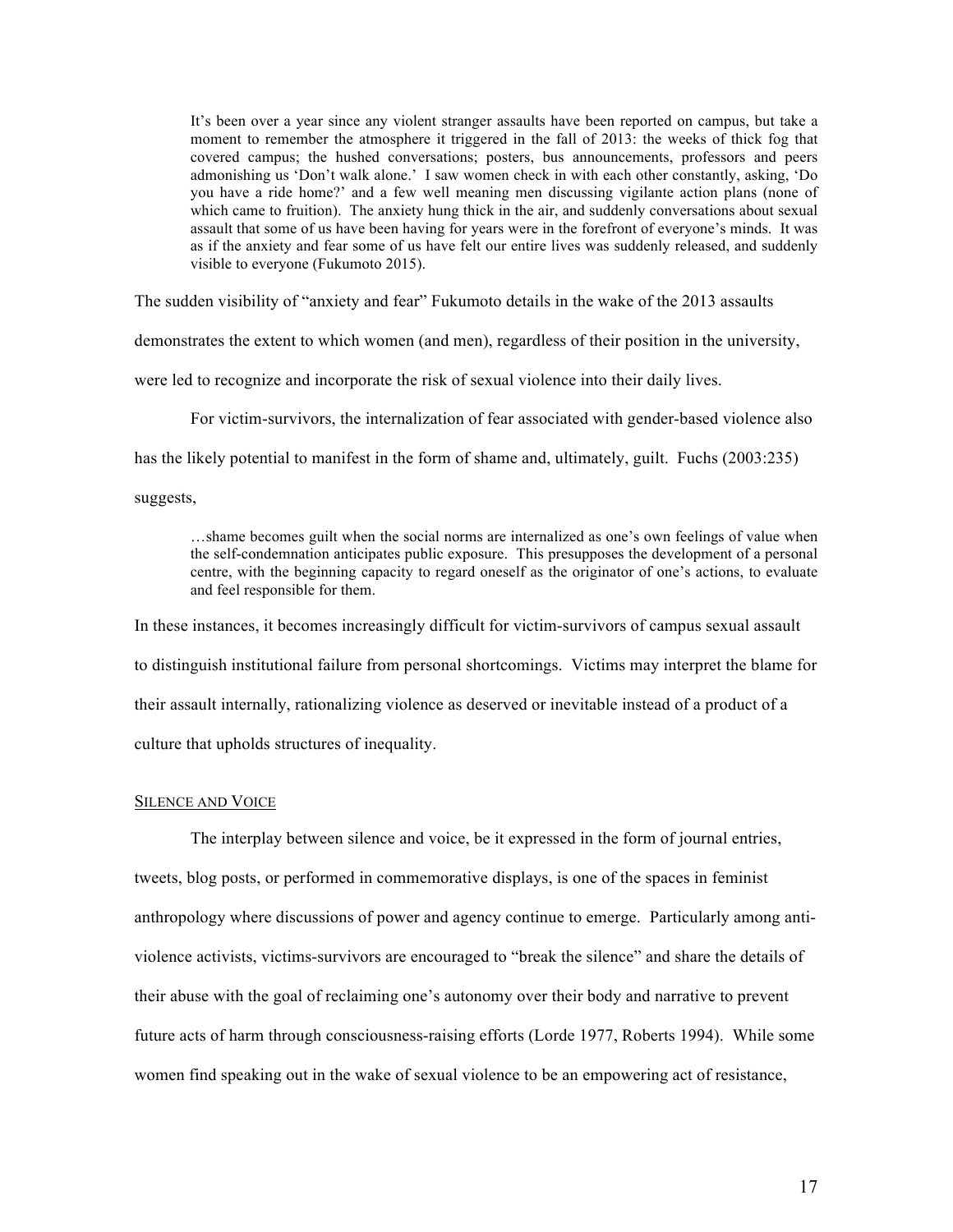many must weigh the risks of physical and emotional harm from their abusers, stigmatizing responses, or interrogative procedures by law enforcement institutions and others who may challenge or deny their claims. Analysing spaces where discussions of sexual violence are sanctioned, protected and encouraged allows activists to cultivate strategies for raising awareness of violence against women in ways that preserve victim-survivors' autonomy and safety. Social media has emerged as an important stepping stone in helping many victimized women connect with others to share stories of support and resilience before seeking other, more direct, forms of action such as police intervention and counselling.

An analysis of recent trends in sexual assault reporting in Canada sheds light on the factors that prohibit many women from seeking help from law enforcement. According to the Uniform Crime Report Survey (UCR) which documents the number of sexual assaults reported to police: "in 2013, there were approximately 21,300 assaults reported to police, approximately 98% were classified as Level 1" involving "minor physical injuries or no injuries to the victim" and the rate of sexual assaults reported to police declined by four percent between 2012 and 2013 (Sex Information and Education Council of Canada 2015:2; Brennan and Taylor-Butts 2008a:n.p.). Coupled with this, is data obtained by the General Social Survey (GSS) conducted every five years, which asks Canadians to state if they have ever experienced a sexual assault, including those not reported to police. In 2009, more than 677,000 sexual assaults were documented in the GSS, suggesting that the number of sexual assaults occurring in Canada far outnumber those reported to police and may be as few as one in ten (Brennan and Taylor-Butts 2008b). Understanding this phenomenon of underreporting begins with and exploration of why victim-survivors feel they cannot or should not approach law enforcement officials.

Findings by Gartner and Macmillan (1995) suggest that women and men view incidents of sexual violence between intimate partners as less severe than incidents that occur between strangers, reinforcing the "stranger in the bushes" narrative as that which produces the most action among concerned publics. "Women and men come to view intimate relationships as private and (at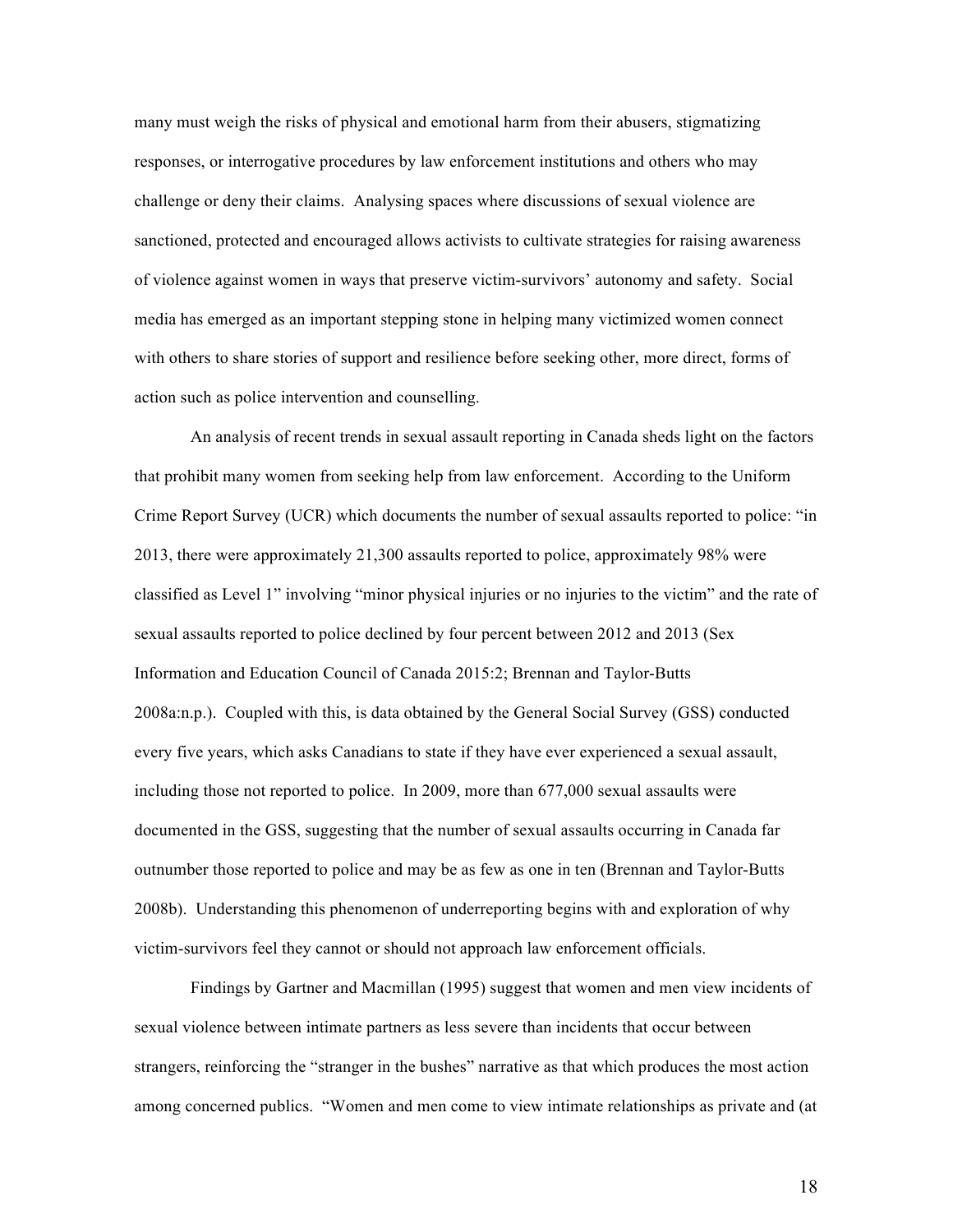least some types of) legal intervention into them as an accusation of failure, a source of embarrassment and shame, and a cause of breakdowns in those relationships," prompting many women who have been victimized to remain in abusive relationships without seeking help (Gartner and Macmillan 1995:396). These experiences may also inform why eighteen percent of female victim-survivors, as compared to nine percent of males, sampled in a 2013 report titled *Measuring Violence Against Women: Statistical Trends,* stated that fear of retaliation from their partners is a significant determinant of not reporting violence to police (Sinha 2013).

The high incidence of underreported, gender-based crimes highlights the issue of how different voices within discourses of violence are amplified or stifled. Dorothy Smith's (1990) work *The Conceptual Practices of Power: A Feminist Sociology of Knowledge* provides a helpful roadmap for exploring the relationships among women in academia, anti-violence movements, and institutions of higher education in order to foment social change. "The standpoint of women," she writes, "allows us to explore as insiders the social relations in which we play a part, including the social relations of objectified knowledge" (Smith 1990:61). Smith's sociology is grounded in exploring the intersections of knowledge (or texts) created by the "local actualities" of individuals and the "impersonal and abstracted relations" of institutions (Smith 1990:68). Analysing digital responses to campus sexual assault through new media technologies thus provides a contrast to the carefully constructed texts produced by college and university administrators and offers equal weight to victim-survivors' narratives. Social media as communication technology disseminates individuals' reactions to and memories of gender-based violence in real time, providing an intimate and authentic portrait of events as opposed to the formal documents and accounts produced by institutions. When these individual narratives are shared with the public, they can be utilized as powerful convergence points around which anti-violence activists may coalesce and organize collectively.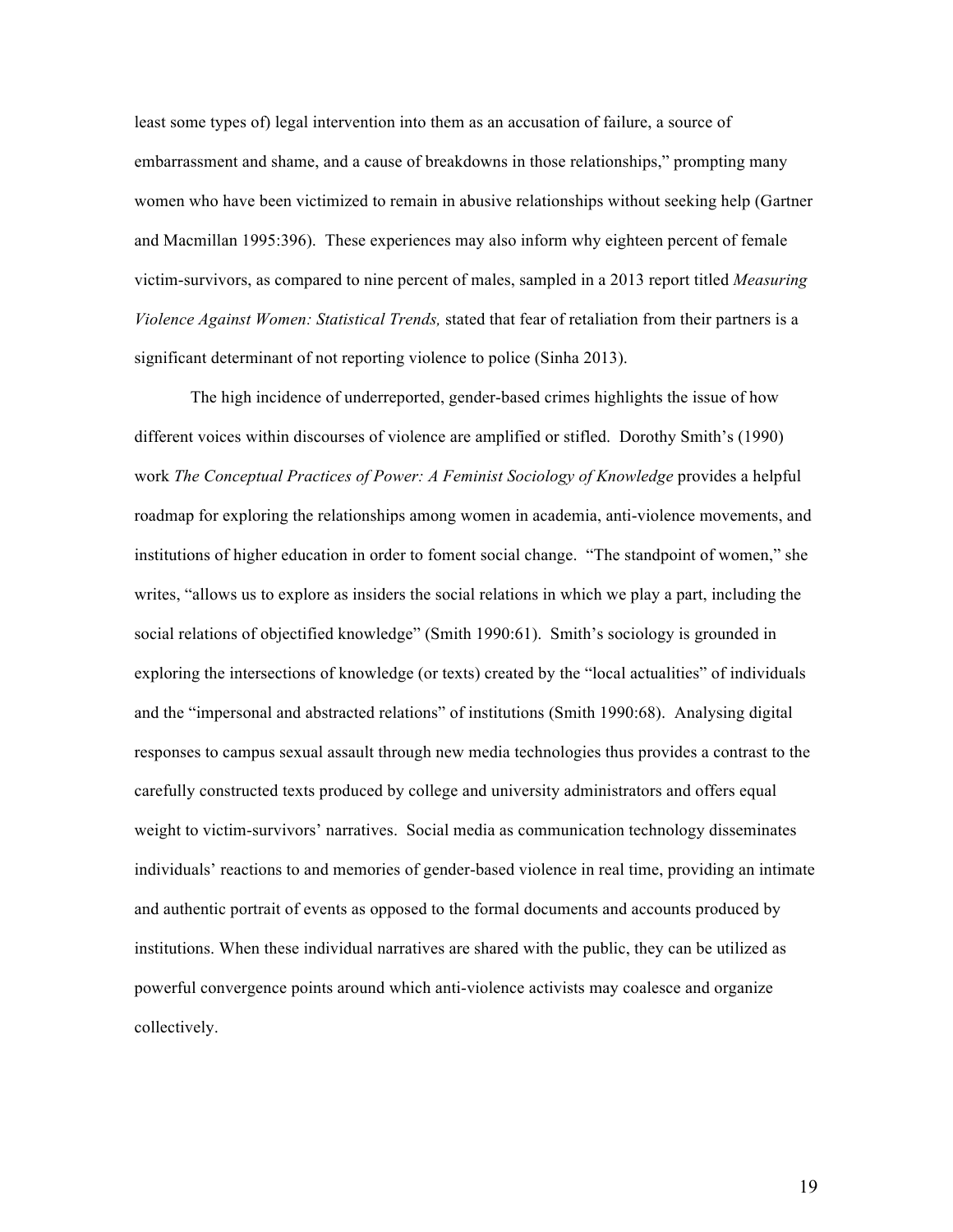#### BODILY AND CULTURAL MEMORY: COMMEMORATION THROUGH COLLECTIVE ACTION

The collective and individual memories of violence are capable of spawning action. Marianne Hirsch and Valerie Smith (2002:1) suggest that memory "is the encounter between the 'self'...and the space that resonates with history." Our ability to translate memories through commemorative performances and rituals invites audiences to participate in the creation of collective cultural narratives as they evolve to reflect the influence of violence on a community. In conjunction, these performances also invite individuals affected by trauma back into the space by establishing arenas where the silencing of their narratives is suspended temporarily, which Klungel (2010:47) refers as "re-membering." Drawing upon Cathy Winkler's (1991:14) concept of "social murder," Klungel (2010:57) describes how "rape memory is not only an individual matter, but also one that involves the entire social body in 're-membering' persons who have been rendered socially dead as the result of their rape experience." The act of collectively performing these violence memories through settings such as Take Back the Night demonstrations, commemorative marches, historical displays and even the use of hashtags in virtual spaces, serves to re-introduce victimized women to a community and society from which they might have felt excluded or silenced and preserves their narratives within the public consciousness (Bold, Knowles and Leach 2002).

Feminist scholars exploring encounters between body and history assert that, like cultural narratives transmitted between generations, the tools with which we collect and perform our pasts are themselves gendered (Klungel 2010). Memorial demonstrations encourage audiences to acknowledge histories of violence tied to colonialism, racism and patriarchal structures of power, while situating them within their local contexts. Janine Klungel's (2010:44) *Rape and Remembrance in Guadeloupe*, for example, delves into the legacy of the small island community's "slave heroine," La Mulâtresse Solitude. Her conception through the rape of an African slave woman by a European sailor produced a cultural identity built upon a historical narrative of rape and resistance. Guadeloupian women today engage in public performances of their own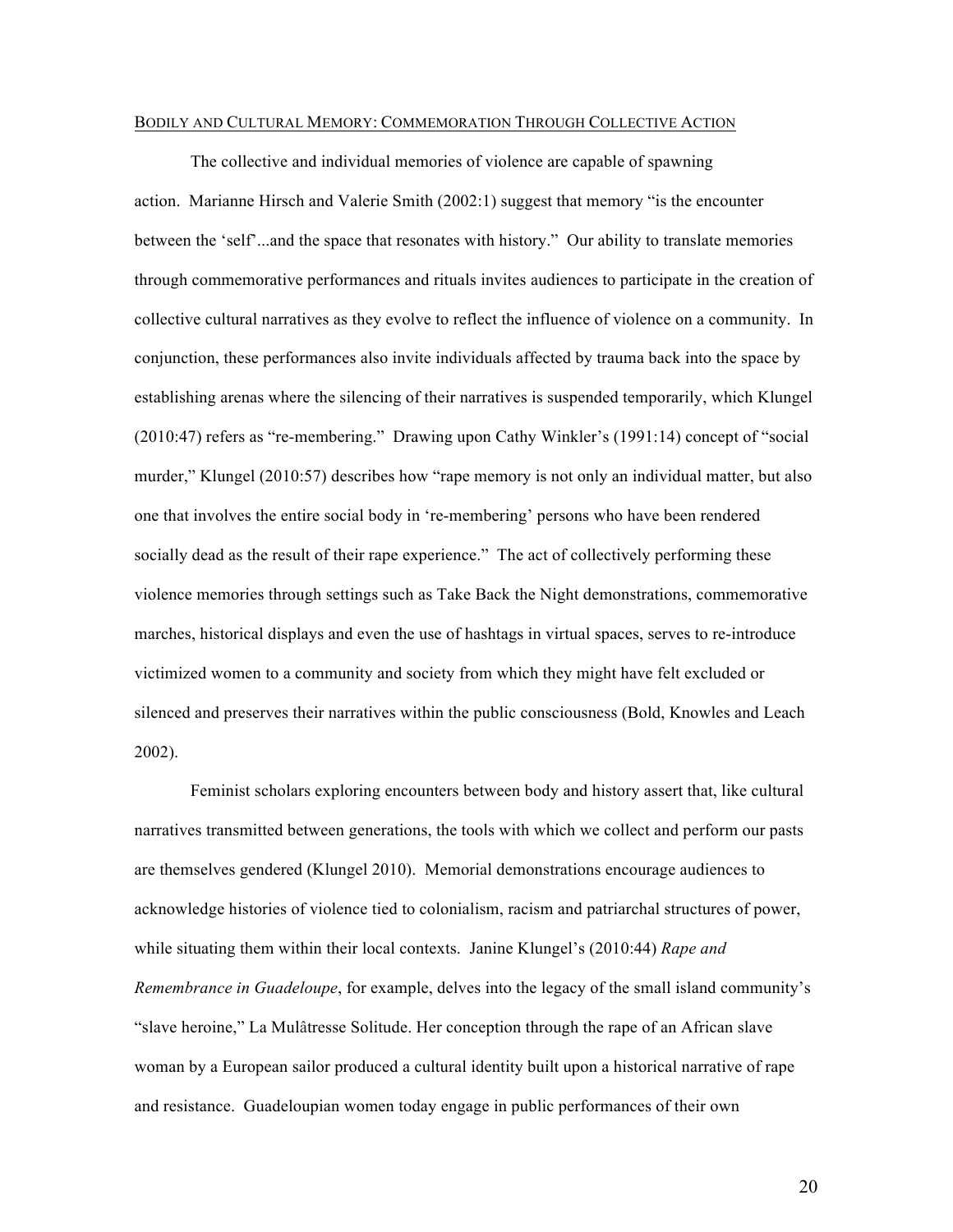experiences with rape through a ritual that is transmitted across generations as a means of what Klungel terms "national recovery" and healing through community support and by commemorating the role of rape in their cultural memory (Klungel 2010:49).

In a similar spirit in locations across North America and Europe in the 1970's, women's marches emerged as a public form of solidarity against sexual violence. Public displays of rape and resistance narratives are performed through collective movements such as *Take Back the Night* and the *Women's Memorial March* of Vancouver's Downtown Eastside. Since its inception as a memorial rally, to its re-emergence as a global non-profit organization, *Take Back the Night* encourages allies to gather after dark to reclaim spaces deemed unsafe for women and commemorate the lives of those lost to gender-based violence. The *Women's Memorial March*, held on Valentine's Day in Vancouver's Downtown Eastside (DTES) neighbourhood is an annual ritual to mourn and remember the community's missing and murdered women, many of whom are Indigenous. The event confronts the negative stereotypes associated with the area, reviving the complex histories and identities of women whose lives have been lost to violence through placebased memorial performances (Culhane 2003). Indigenous march organizers guide participants to locations where murdered women were last seen alive to commemorate their physical place within the vibrant, diverse social fabric of the DTES neighbourhood. These commemorative practices highlight processes by which individual bodily memories may transform into collective, cultural narratives through performances that draw attention to violence and allow us to explore possibilities for social and structural change.

University campuses are ideal spaces for anti-violence movements such as *Take Back the Night* and *Carry That Weight* to develop organically as college students possess a high degree of biographical availability, given the "absence of personal constraints that may increase the costs and risks of movement participation, such as full-time employment, marriage, and family responsibilities" (McAdam 1986:70). However, one of the greatest obstacles campus anti-violence activists encounter when working to promote structural change is the high turnover of students that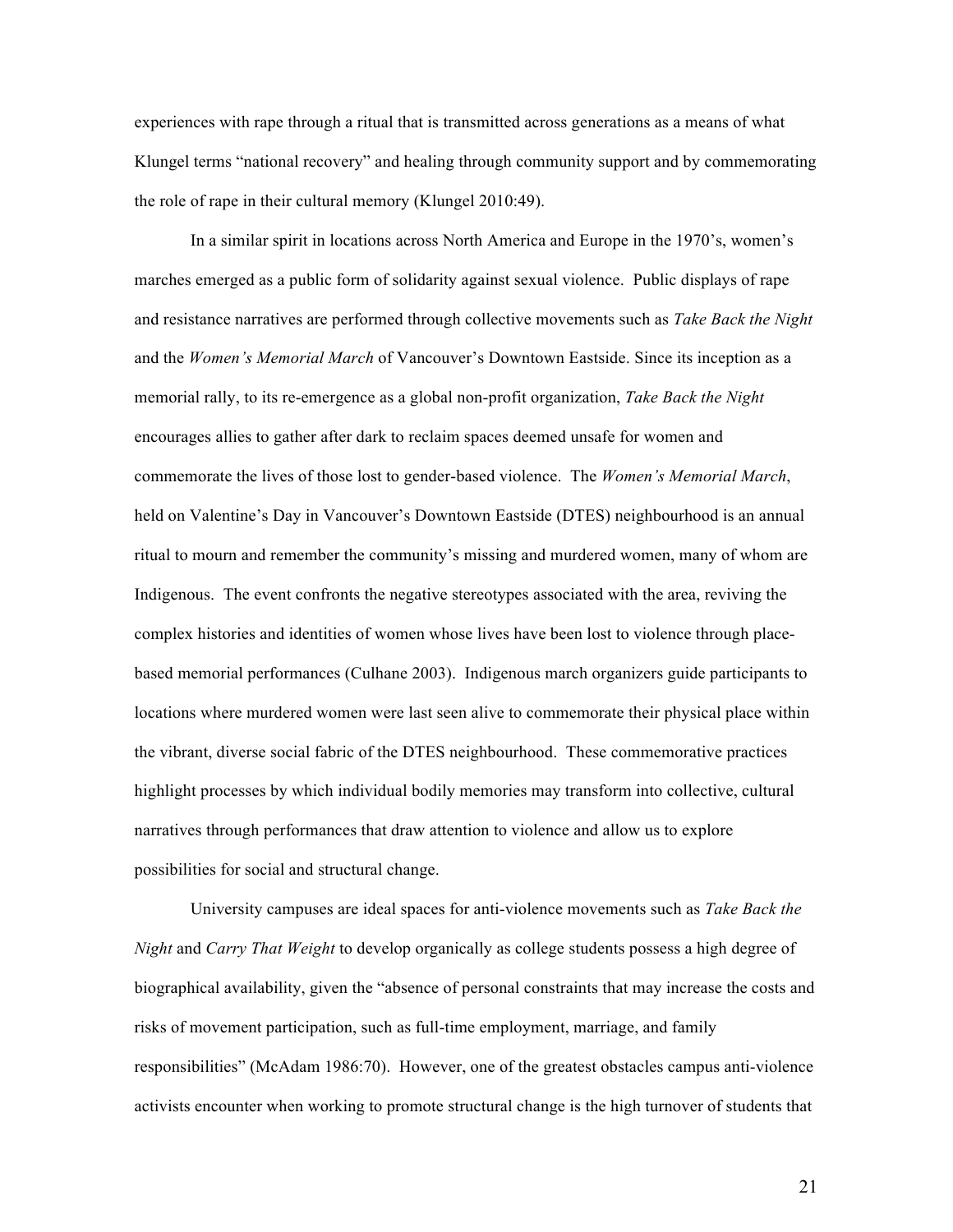ultimately effects institutional memory and presents difficulty maintaining sustained involvement. Coupled with low reporting figures and lengthy investigative processes, individual accounts of campus sexual assault and harassment are likely to be forgotten or shrouded in vague anonymity due to bureaucratic processes that protect the reputation of the institution, unless made public through collective calls for action and reform.

Social media is a powerful tool to combat forgetting that occurs due to a lack of institutional memory, procedural silencing, or cultural shaming that often accompanies sexual assault. It enables activists and bystanders to document and preserve their reactions to events on campus and to organize collectively. These living records, in the form of tweets, texts, Facebook and Instagram posts, blog submissions, etc., capture the ideological and emotional sentiments of students in the moment as a form of documentation and social remembering that is easily preserved, accessible, and transferable. They memorialize reactions to violence and amplify voices of women affected by violence that may otherwise get lost in the cacophony of frustration and outrage. As these discussions spread among campus communities and reach other areas of the academy, they highlight the important role anthropologists have in bringing previously silenced violence narratives into public spaces through ethnographic research to promote positive social change.

In what follows, I explore social media as a tool for assisting anti-violence activists in organizing collectively and translating survivor narratives into stories that may then be transmitted rapidly across broad audiences. I discuss recent sexual assault prevention social media campaigns, followed by an analysis of "networked counterpublics" as virtual spaces for amplifying survivor narratives. I then turn to the application of these campaigns in environments such as the University of British Columbia.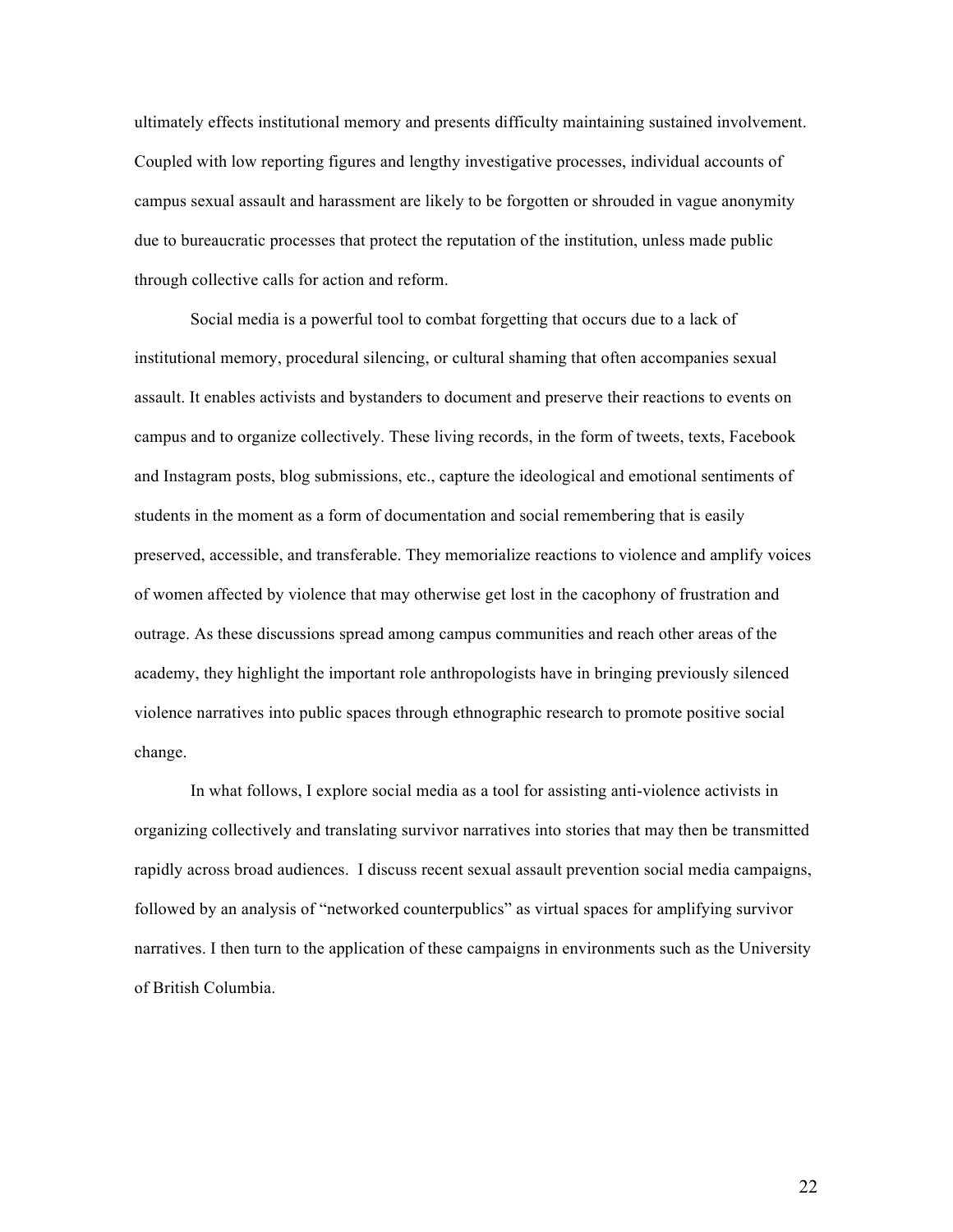# **NETWORKED FEMINISMS AND THE CROWDSOURCING OF RESILIENCE**

Gender studies researcher Finn Enke (2007:19) notes that feminist movements have historically embraced a dynamic approach to collective action, challenging barriers to inequality in academia and beyond through innovative technologies and approaches:

Self-identified feminists formed thousands of large and small organizations throughout the United States during the 1960s and 1970s; they wrote, mimeographed, and published innumerable essays, tracts, and manifestos proclaiming feminism's goals and the best strategies for attaining them. But people also enacted feminism through a dazzling array of action that was spontaneous, unattached to named organizations, and left little record in print. As much as some feminists sought to directly change structural and institutionalized inequities, even more women found ways to build lives and generate movement against the day-to-day barriers that told them to 'stay in their place.'

Enke's observations highlight the prolific innovative actions associated with feminist work at the grassroots level. Over time, these acts chip away at the entrenched, institutionalized values that have prevented women and others from obtaining equal status in society.

Recognizing this, contemporary feminist activists embrace the legacy of subversive resistance through a strategic use of social media networks, shifting power of public speech into the hands of individuals from marginalized communities. These networks allow women to reclaim what Mehreen Kasana (2014:244) terms "the Otherized body," suggesting that while social media "may not entirely uproot a society's tendency to delineate some bodies as superior to others," it does foster "a richness of space and voice for those who wish to reclaim their identities and bodies." Manuel Castells (2015) echoes these sentiments, but proposes that the power of the networked society extends even further with the potential to eclipse political regimes and institutions of violence, as observed through movements such as *Occupy Wall Street* (2011), the *Arab Spring* uprisings of 2011 and more recently, *Idle No More* (2012) and *#BlackLivesMatter*  (2013). All began as spontaneous expressions of outrage against systems of inequality and then materialized into occupations of urban space that attracted thousands of in-person participants and millions of spectators worldwide.

While the success of these contemporary movements remains subject to debate, Castells (2015:2) contends that the symbolism of networked social movements cannot be ignored: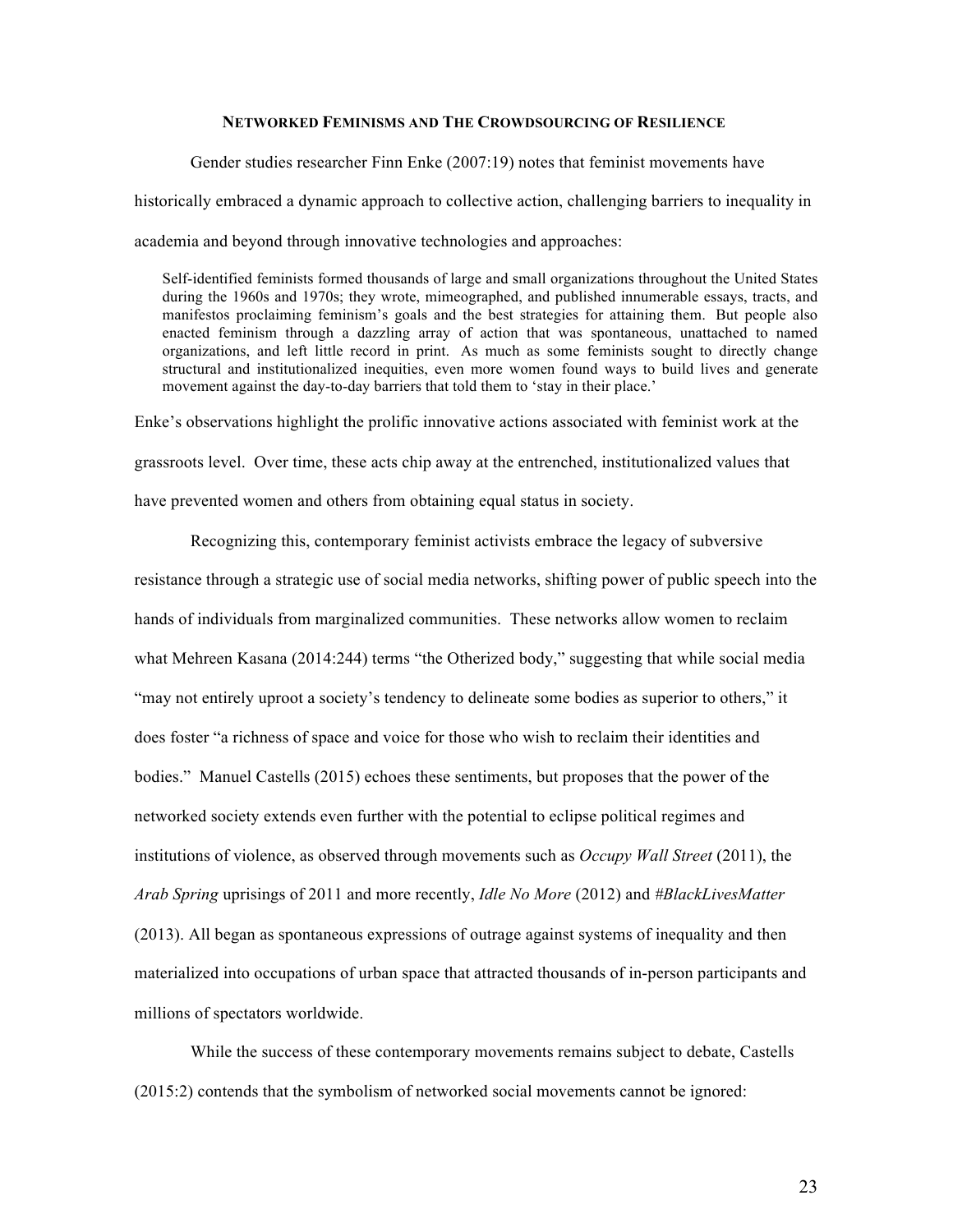By sharing sorrow and hope in the free public space of the Internet, by connecting to each other, and by envisioning projects from multiple sources of being, individuals formed networks, regardless of their personal views or organizational attachments. They came together. And their togetherness helped them overcome fear, this paralyzing emotion on which the powers that be rely in order to prosper and reproduce, by intimidation or discouragement, and when necessary by sheer violence, be it naked or institutionally enforced.

Social media, in essence, provides a public space for freedom of expression beyond conventional institutional channels. As communication technologies become more accessible, so too do the narratives of individuals vulnerable to sexual violence as users begin crafting virtual communities of resilience.

The recent attention to campus sexual assault and harassment across North America can be linked, in part, to a number of anti-violence campaigns whose social media presence has served to shift discourses about violence against women away from victim-blaming rhetoric, towards a more survivor-centric approach emphasizing collective vigilance and bystander intervention. In the United States, President Obama launched the *It's On Us Campaign to End Campus Sexual Assault*  in 2014, marking a monumental shift for both victim-survivors and administrators at institutions. In an effort to target younger Americans, particularly young men, the Obama administration collaborated with digital content creators including popular YouTube personalities Grace Helbig, Rhett McLaughlin and Charles "Link" Neal and others whose combined audience includes more than 16 million viewers worldwide (Helbig 2014, The White House 2016). Rather than alienating college males from what has long been perceived as a "women's issue," *It's On Us* summons men to participate through the mechanism of easily-sharable data that captures viewers' attention and spawns conversations about the ways societal expectations of masculinity perpetuate violence. In an effort to encourage accountability, the campaign also urges individuals to sign a pledge promising "to recognize that non-consensual sex is sexual assault; to identify situations in which sexual assault may occur; to intervene in situations where consent has not or cannot be given" and "to create an environment in which sexual assault is unacceptable and survivors are supported" (www.itsonus.org). While the full effect of the *It's On Us* campaign remains to be seen, it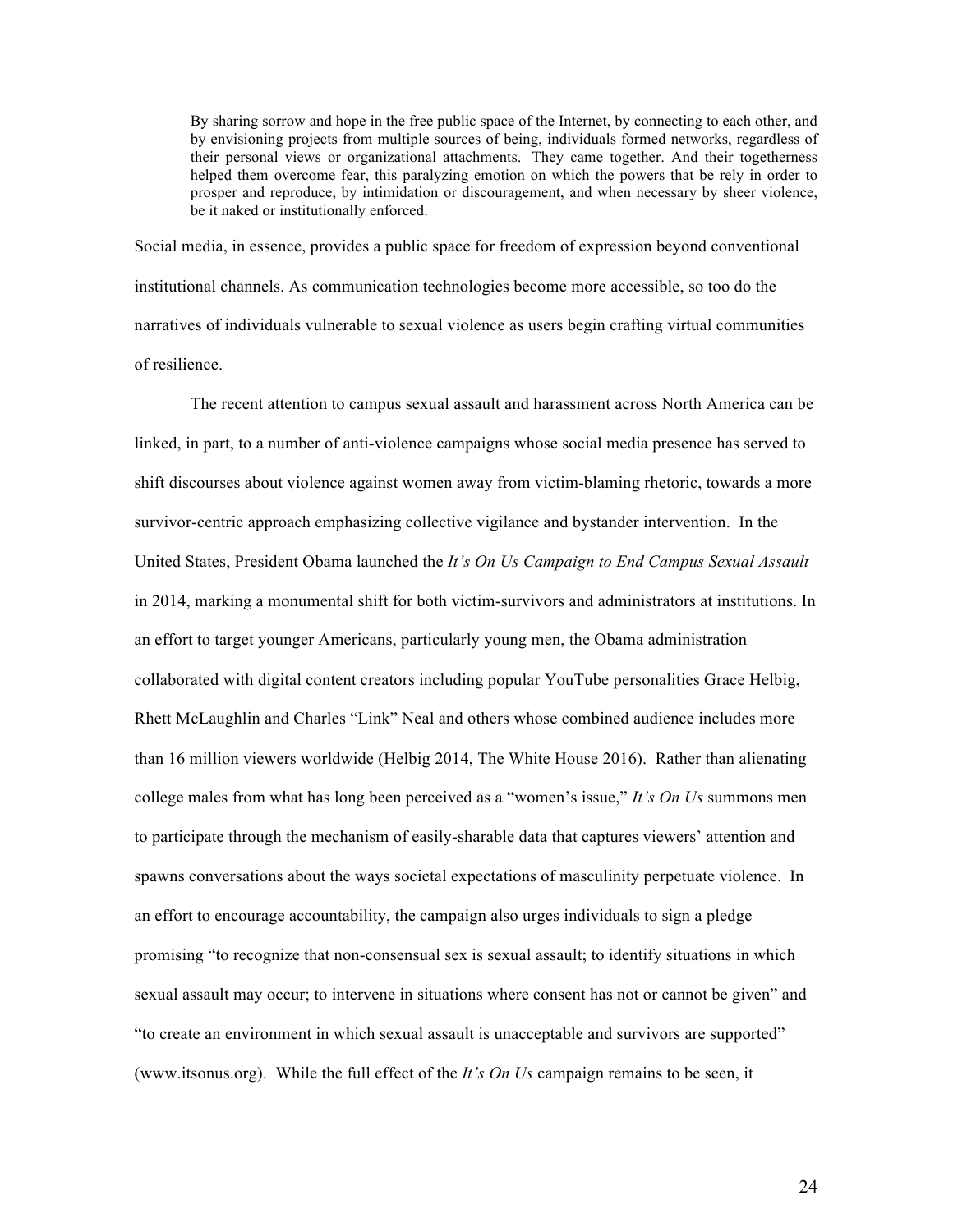maintains a sustained presence in American media, marking a hoped-for shift in Americans' willingness to address the issue of sexual violence at colleges and universities.

In contrast, feminist movements in Canada have arguably taken a more piecemeal – although no less significant – approach to promoting institutional reform for curbing sexist attitudes and behaviour. Unlike the United States, where feminist campaigns often require the attention and endorsement of celebrities or other media elites to gain traction and legitimacy, feminist organizations in Canada operate under a strength-in-numbers approach which Torontobased blogger Aalya Ahmad (2014) argues is tied to themes of national identity. "Being a feminist in Canada," she writes, "where a prevailing (and questionable) myth of national identity is that we are nice, shy, polite folks, has never really been about being 'prominent.'" Instead, Ahmad suggests Canada's young feminists are "more like the stars in the northern skies: if you don't see us, you might not be looking long or hard enough, or maybe there's something else getting in the way." Activists are utilizing social media to craft "networked counterpublics" within the Internet reserved solely for the discussion of women's issues that have often been considered taboo, including sexual violence and harassment (Mendes 2015:159).

Platforms such as Facebook, Twitter, and Instagram allow women to circumvent spatial, temporal, and financial barriers to collective organization (Kavada 2010, Fotopolou 2013). The decentralized, asynchronous dynamic of social networks means that feminist activists, working individually or collectively, can continue the effort of disseminating information and mobilizing resources pertinent to their cause around the clock regardless of their geographical location. Additionally, tools such as secret and private discussion groups on Facebook, as well as private messaging functions, allow survivors to establish protected spaces for discussing their experiences with sexual violence, sharing messages of support and hope, and cultivating strategies for resilience without fear of retaliation from abusers or institutions. As a participant and observer of some of these "underground" anti-violence campaigns, I have been inspired by the resounding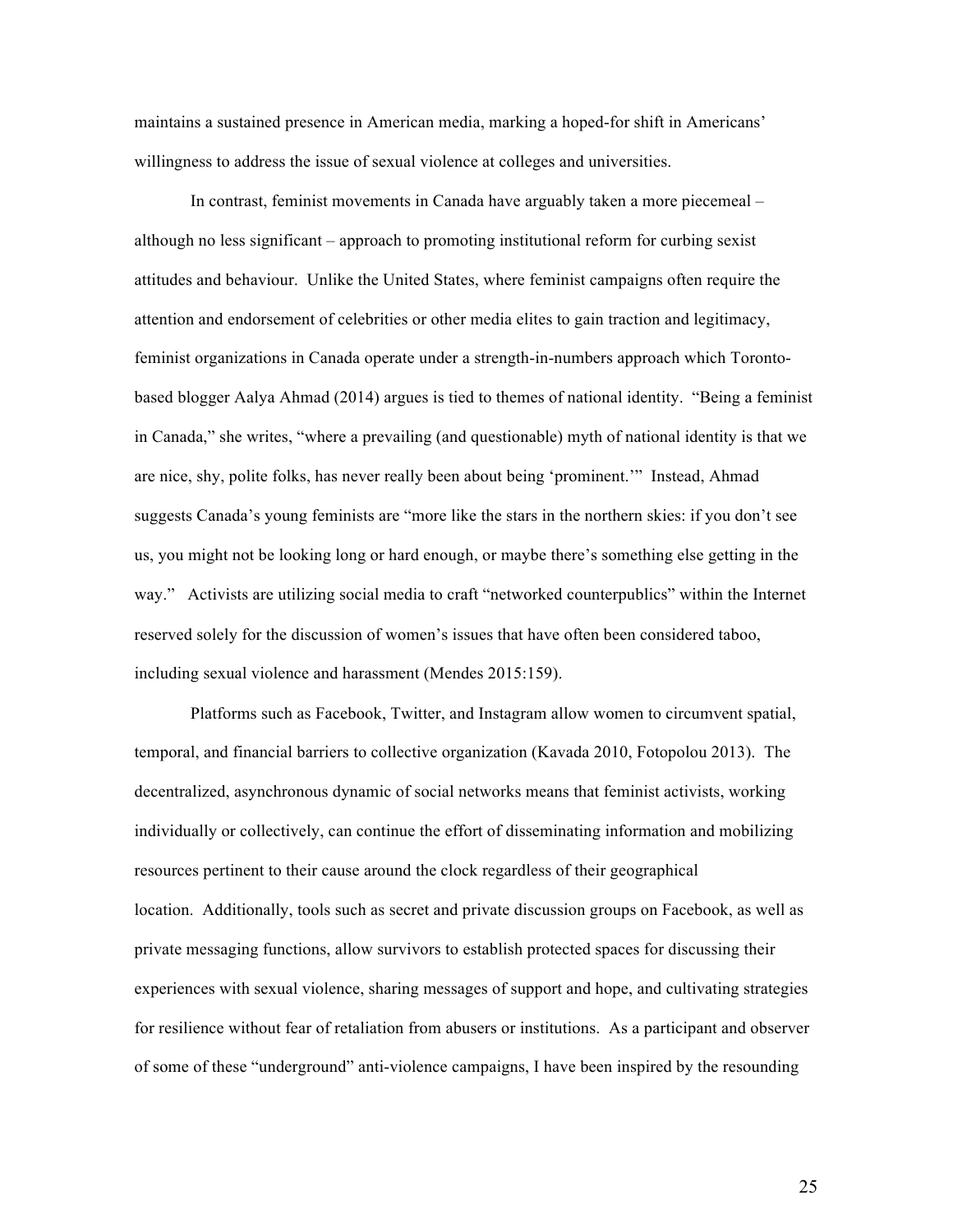commitment among young feminist activists to create virtual spaces of care and solidarity for one another, always emphasizing inclusivity, safety, and autonomy among members.

Graduate students at the University of British Columbia introduced a project under the name *Silence is Violence* (SiV) in reaction to what they perceived as institutional inadequacies to curb incidents of sexual violence and harassment on campus and, more broadly, at universities across Canada. Launched in October 2015, the campaign declares a commitment "to push back on the damaging culture of silence perpetrated at UBC's Vancouver campus" and to offer "a supportive community of people who can provide insight and perspective" on the school's sexual assault response procedures (Silence is Violence – UBC Chapter 2015). In contrast to secret messaging groups, SiV has always maintained a public presence on social media as evidenced by its accounts on Facebook, Twitter, and Tumblr, a popular blogging website.

As a graduate student in the university's Department of Anthropology, I was invited to participate in the *Silence is Violence* campaign by following the group's Facebook page. The creators were quick to designate this as a virtual safe space for anyone to discuss matters relevant to sexual assault and harassment. SiV organizers spent time crafting their digital message to followers by sharing stories and links from other feminist activists. Many of these resources focused on the issue of sexual assault at UBC specifically, while others educated readers about more general themes of sexual violence in society-- including the concept of rape culture -- as harmful for both women *and* men.

As the site amassed more followers, news spread of a documentary feature produced by the CBC's investigative program, *The Fifth Estate* that addressed the topic of campus sexual assault in Canada. While the program's premiere date was uncertain (even to the small group of UBC students featured in the documentary), SiV organizers maintained a countdown on the group's Facebook page accompanied by articles and statistics stressing the continued failure of Canadian post-secondary institutions to effectively address sexual violence (Sheehy 2012; Tamburri and Samson 2014; Senn, et al. 2014). In one instance, a member writing for the blog *FeministGrit*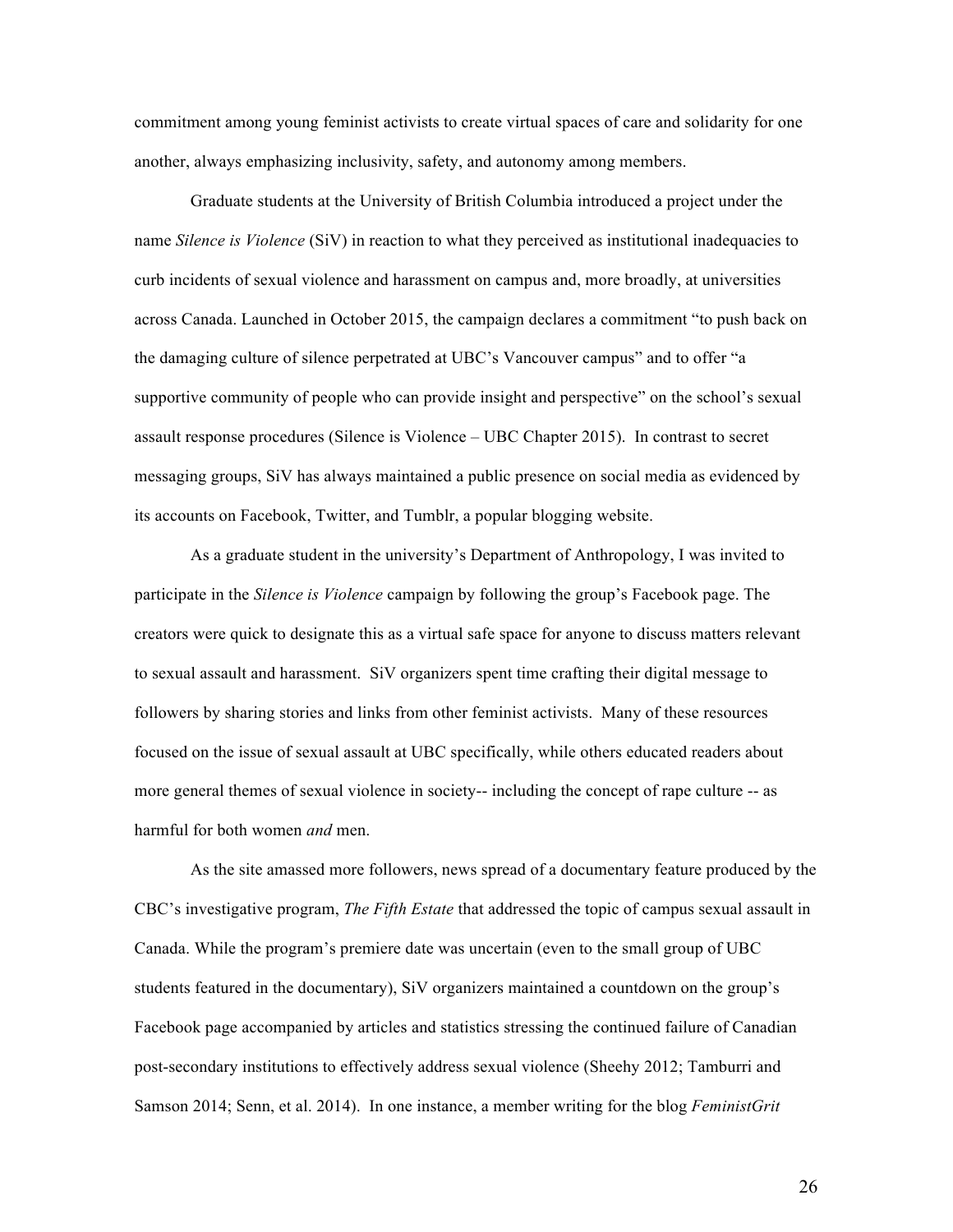crafted a post outlining discrepancies in the university's low numbers of reported assaults, primarily in the wake of the stranger sexual assaults of 2013-2014 despite reports that nearly onein-five college-aged women will experience sexual assault (Krebs, et al 2007). "There is a serious disconnect at UBC between how they want to be perceived and the actual broad understandings of assault demonstrated by those with influence over the way sexual violence is recognizable and reportable at UBC," she wrote (Thornton 2016). It was during this time that *Silence is Violence – UBC* began collaborating, exchanging, and publishing resources in conjunction with the SiV chapter at Toronto's York University (the founding SiV site from which UBCs local chapter emerged). As part of SiV York's approach, activists established a crowdfunding site to collect donations to cover the costs of victim-survivors' legal fees should they wish to file complaints against their universities.

The two student-led organizations, separated by more than 3,000 kilometres and three time zones, capitalized on the convenience and expediency of social media to coordinate strategies. Their collaborative efforts produced a resounding collective voice in the face of campus sexual assault at Canadian universities through re-tweets and engagement on each other's Facebook pages, which, in turn, lifted their campaigns' visibility in the public eye and spawned satellite groups at universities across Canada. As Kaitlynn Mendes (2015:163), in her analysis of the international SlutWalk movement suggests, this type of virtual community building "is something many feminist activists do unconsciously, and is a natural part of engaging with the web 2.0 platforms, which facilitates the sharing and circulation of content via community networks."

Coupled with the content on *Silence is Violence*, campaign organizers also draw upon other material published to "alternative" blogging websites that serve as counter-narratives to the university-sanctioned media. These virtual spaces have become increasingly valuable sites of resistance for victim-survivors and others in vulnerable positions. As Mendes (2015:159) states, feminist organizations are especially adept at establishing networked counterpublics or digital spaces for challenging the silencing structures embedded within university policies. In one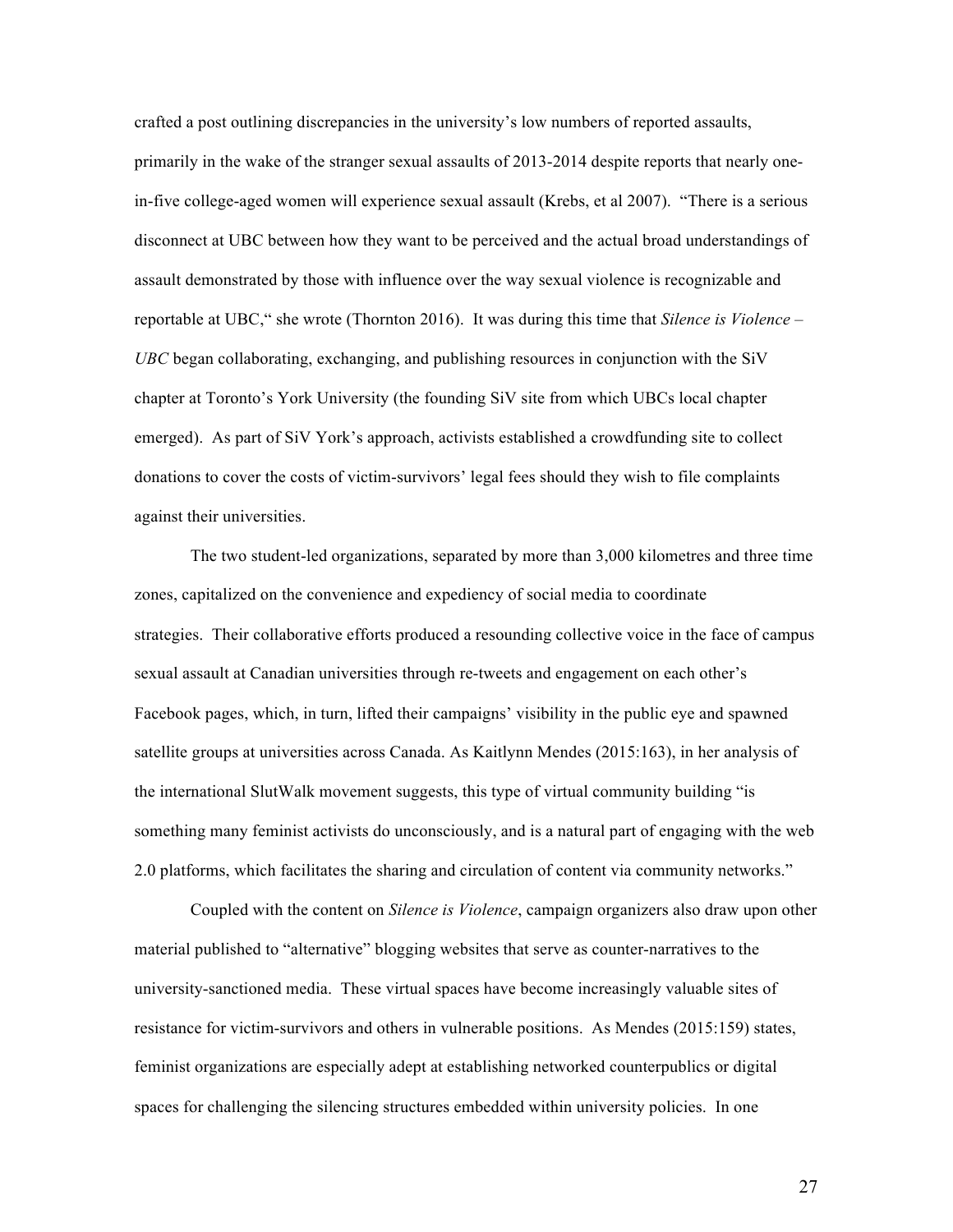example, a complainant took to the blogosphere to detail her experience with reporting a perpetrator to the administration. She wrote that administration representatives informed her "the university would not speak with [the assailant], that as an alumna (of six weeks) I had no business taking an interest in the matter, and that I should be quiet" (Kirchmeyer 2015). Other student activists have since echoed these complaints, drawing attention to the slow response of UBC personnel to investigate multiple reports of sexual misconduct by a male graduate student towards women living in an on-campus residence. Among the complaints by student activists was the failure to appoint graduate student representatives to the school's Non-Academic Misconduct Committee, the only body assigned to address allegations of misconduct beyond the classroom (Mayor 2015).

Another resource SiV-UBC utilized frequently was *The Talon*, a blog that designates itself as "UBC's Alternative Student Press," publishing articles covering topics from decolonization to queer issues. A quick search of the "feminism" tag produced dozens, if not hundreds, of articles penned by student activist collectives and individuals (some of whom are anonymous), that reflect the many faces of contemporary intersectional feminism (Anonymous 2016, 2014; Burning 2015; Concerned Graduate Students at the Institute for Gender, Race, Sexuality, and Social Justice Research 2015; Fukumoto 2015; Krause 2015). The sheer volume of essays imbued with passion, vulnerability, and outrage suggests *The Talon* serves as an alternative platform for students seeking support and solidarity from others at UBC who have had similar experiences.

In conjunction with *Silence is Violence*, *Women Against Violence Against Women* (WAVAW), a Vancouver-based non-profit organization, launched a Feminist Frosh Week event at universities across the lower mainland in 2016 as a mechanism for countering traditional Frosh Week activities that too often lead to incidents of sexual assault and harassment. This event includes: a "Take Back the Campus" march; postering campaigns with sexual assault fact sheets; workshops on bystander intervention; and, conferences with feminist scholars and anti-violence activists that are free and open to the public. Coupled with SiV-UBC's consciousness-raising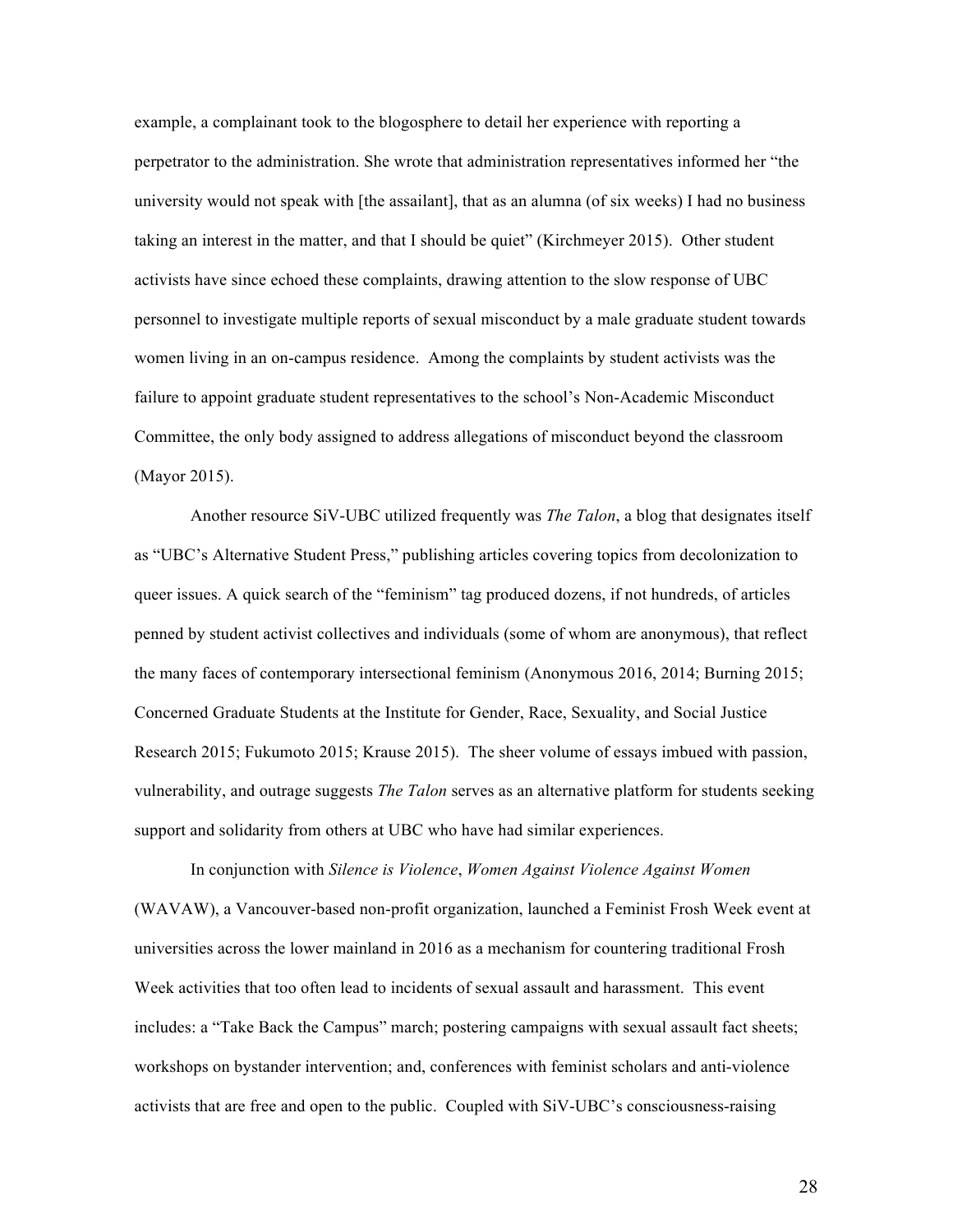efforts, the events help to channel the enthusiasm of online activists into tangible, on-the-ground efforts that help make social change a reality.

With the ability to transcend spatial and temporal barriers via tweet or blog post, the dynamic approach facilitates what I refer to as the crowdsourcing of resilience -- a process by which sexual assault victim-survivors and anti-violence activists form virtual communities, develop initiatives for policy reform, and enact social change in the face of institutional obstacles. Castells' (2010:508) exploration of the growth of the networked society further supports this notion. He argues individuals are increasingly structuring their lives around the sharing of information "because of the convergence of historical evolution and technological change" resulting in a cultural shift in social engagement and configuration. The flows of communication connect us to loved ones and strangers, in our own homes and across the globe, allowing us to foster sustained, meaningful relationships and organize collectively regardless of geographic, cultural or environmental constraints. The trajectory of social media-based movements at UBC that emerged through *Silence is Violence*, *The Talon*, and WAVAW demonstrates a continued commitment to innovation and inclusion by challenging traditional flows of power and influence.

Whether or not networked feminism has reached its full potential in curbing violence against women, the movement utilizes new media technologies in arming survivors with tools to share their stories to supportive, chosen audiences and, in turn, resist the silence and shame that surrounds acts of sexual harassment and assault. Analyzing public memorials commemorating victims and survivors of sexual violence, researchers at the University of Guelph suggest that uniquely feminist spaces (including virtual communities), combat the process of social forgetting, actively producing cultural counter-memories that return authority over one's experience back into the hands of survivors. With these narratives, we may further develop digital networks for amassing resilience narratives, raising the voices of those on the front lines of sexual assault prevention while also recognizing and addressing the unique needs of victim-survivors.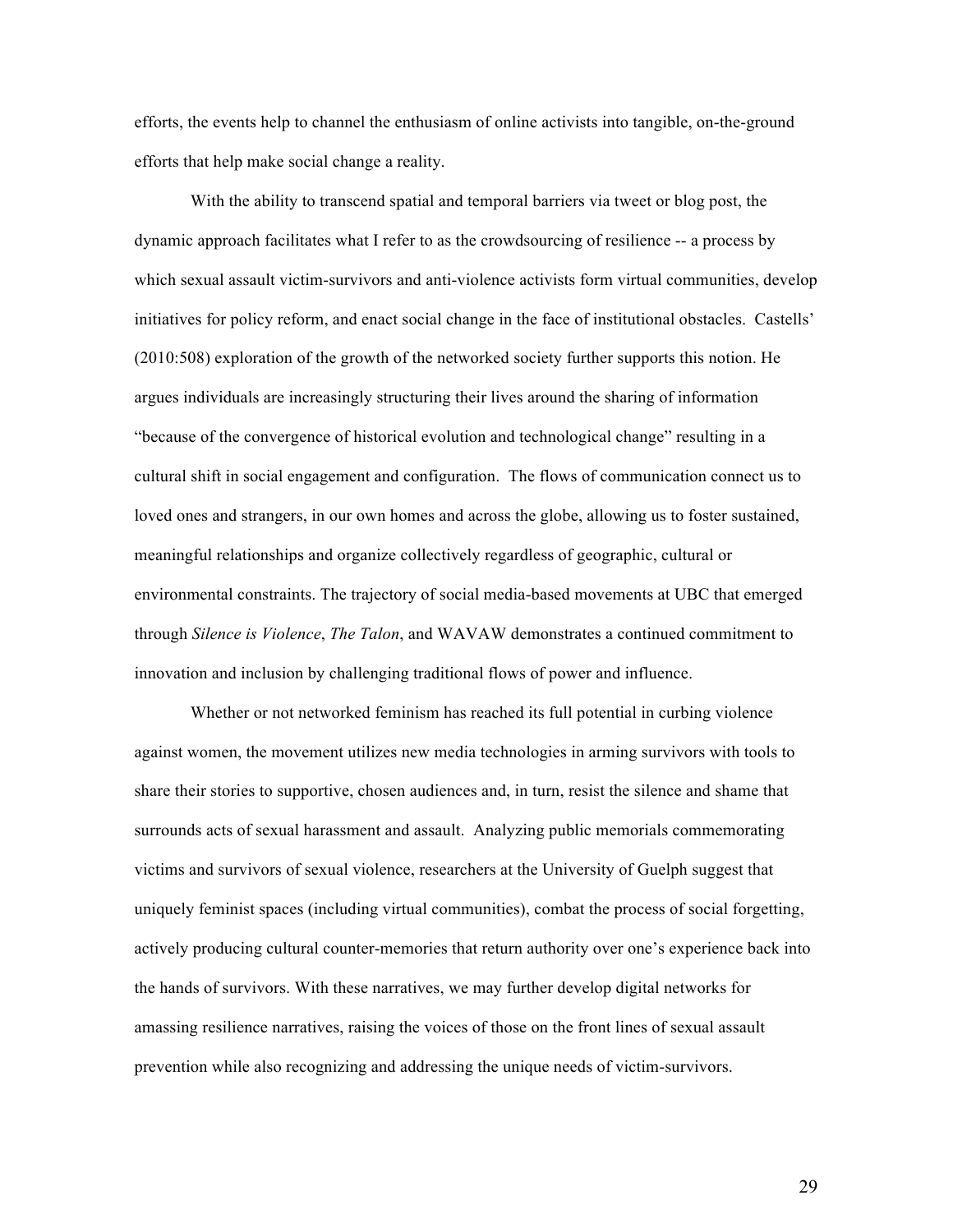## **TRADITIONAL MEDIA AND THE ROLE OF THE SURVIVOR NARRATIVE**

One cool evening in late October 2013, I embarked on my usual walk from the Anthropology building on the Pacific edge of UBC's campus towards the school's central bus terminal. A thick ocean fog cast dark shadows over the campus grounds. Suddenly my path was interrupted by a blinding light, in front of which stood the silhouette of a man holding a small pad of paper. The contrast between the spotlight and its darkened surroundings left me startled and disoriented until I recalled that our campus was now crawling with journalists and reporters in the wake of the stranger sexual assaults. I skirted by the news crew, hoping to stay out of frame. Cognizant that they were not yet broadcasting live, the reporter turned and approached me.

"Excuse me, ma'am, mind if I ask if you carry a whistle with you?" "A whistle?" "Yes, a rape whistle. Like on your keys or in your bag?" "No, I'm sorry. I don't have one of those."

The reporter uttered a quick "thank you," then moved on to a woman walking behind me. When she too responded "No," he proceeded down the line of students snaking their way to the bus stop, careful to approach only women, until he located a female student with a bright pink whistle attached to her key ring. I felt a tinge of fear in the air that night brought on by the series of violent stranger sexual assaults that seemed to be escalating in frequency and severity. The peaceful campus, known for its sweeping ocean views, lush rainforest, and laidback student culture, was now consumed with the hunt for a perpetrator whose face appeared in police sketches broadcast on nightly news programs across the country (Bailey and Bradshaw 2013; Hume 2016; The Huffington Post B.C. 2013).

Much of the media's response focused on the trepidation that spread quickly among the Vancouver campus community as fliers stating: "Don't walk alone" covered the walls of hallways, classrooms, and dormitories. Administrators, working closely with the local RCMP detachment, advised women to travel in groups, be aware of their surroundings, and utilize the university's security devices, including a volunteer companion service for students walking alone, emergency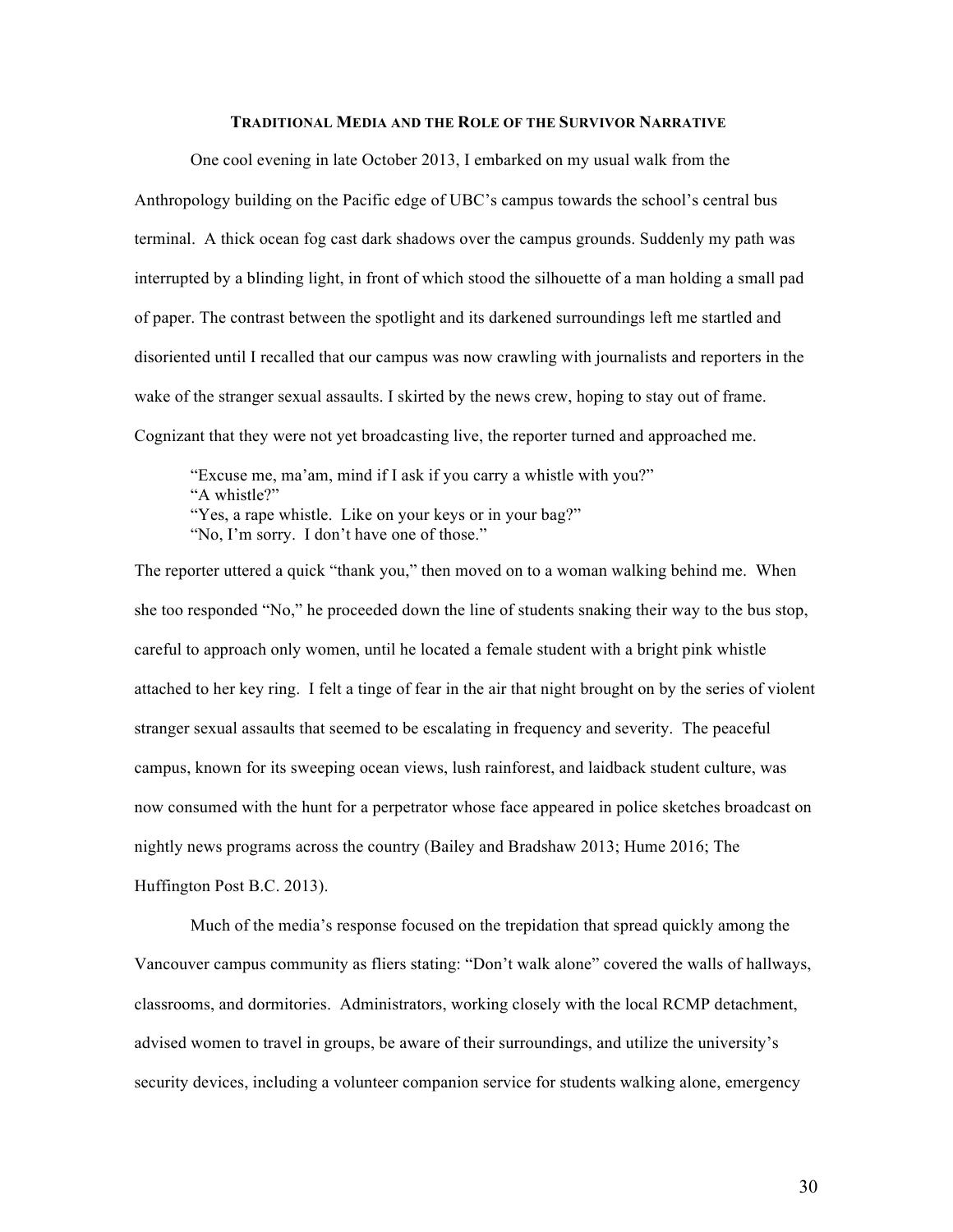phones, and rape whistles, if necessary. In the weeks following, I grew accustomed to dodging news vans and reporters stationed around UBC and even entertained the thought of how many newscasts I had unknowingly appeared in while walking to class.

More importantly, the sudden media focus on the Point Grey campus placed university representatives in the spotlight, encouraging them to respond to the institution's public relations dilemma and sparking conversations about the need to promote "consent culture" on campus. Consent culture refers to a pragmatic shift within contemporary feminist practice to move away from the traditional "no means no" approach to sexual assault prevention. Instead, consent culture promotes enthusiastic and affirmative consent before engaging in sex that is referred to as the "yes means yes" model. The phrase also applies to institutions that have acknowledged the presence of rape culture within their communities and addressed issues of gender-based violence with survivorcentred policies, such as responding to claims promptly and avoiding victim-blaming rhetoric.

The scrutiny of the press between September, when the FROSH Week chants occurred and November, when the campus community was still grappling with the stranger sexual assaults, placed UBC officials under a microscope and encouraged them to adopt a number of safety measures; notably, an increase in RCMP officers patrolling the campus at night, brighter light fixtures, improved landscaping, the repair of broken or out-dated blue emergency phones, and rape whistles placed at the front desk of most student residence buildings (The University of British Columbia 2013). While these decisions may have cooled some of the immediate concern, they represented little beyond a surface-level attempt at tackling sexual assault at UBC. The 400 hectare campus, surrounded by sprawling forests on three sides and ocean beaches on the other, provides a stunning backdrop for campus life but may in fact be hindering prevention efforts as the campus's RCMP force cannot possibly patrol the entire area. The intense focus on the series of "prowler" attacks in 2013 did little to confront the much more likely event of a woman being sexually assaulted by a friend or acquaintance – a fact that would later capture national attention with the *Silence is Violence* movement. What many student activists were demanding, in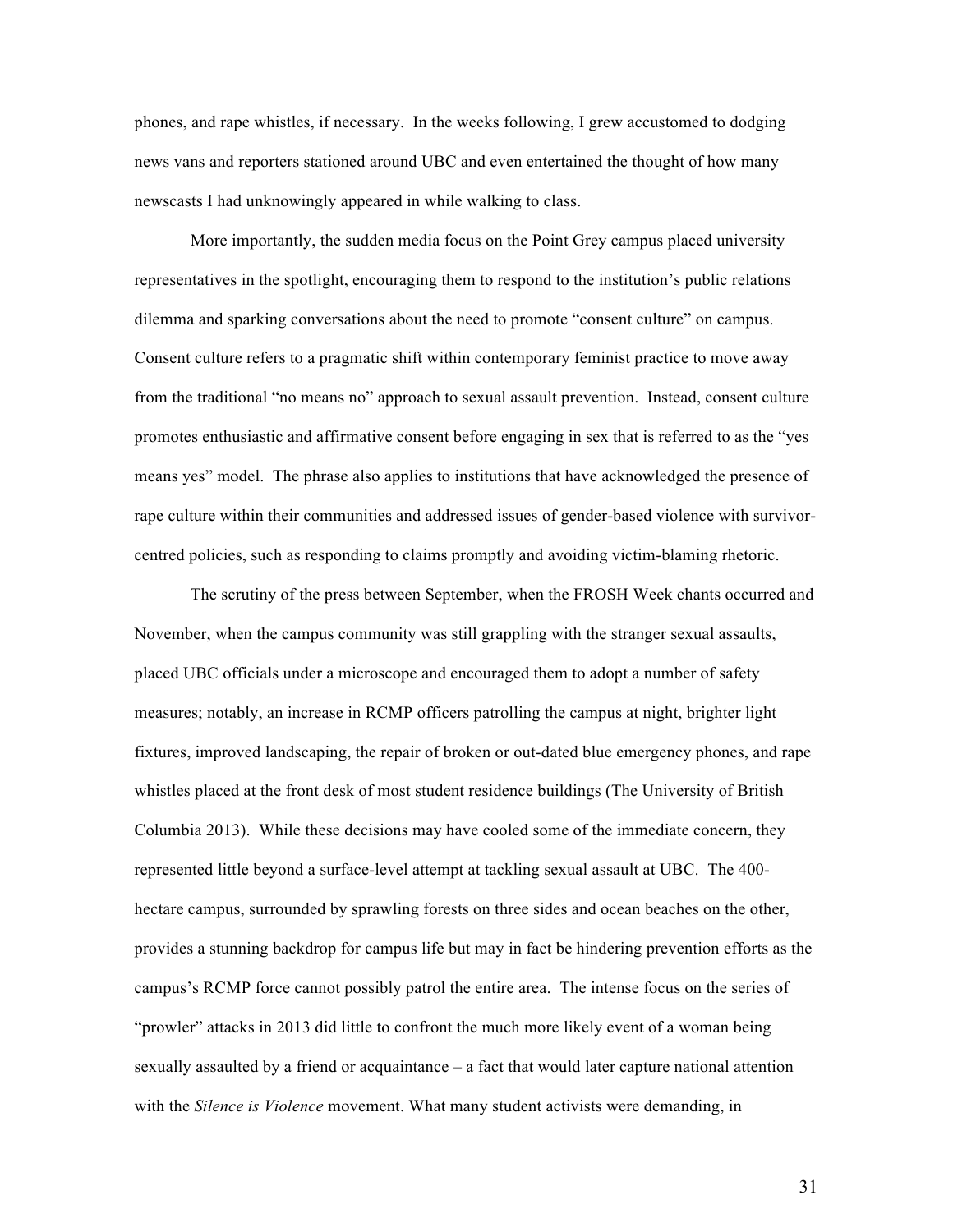comparison, was a bottom-up approach to sexual assault education and prevention that incorporates young men into the conversation to discuss the reasons why rape culture persists and ways they can be involved in the process of creating a consent culture.

It was this institutional response, which many saw as too little too late, that prompted six female UBC graduate students to collaborate with the CBC's *The Fifth Estate* on the production of an hour-long documentary investigating the university's process for addressing complaints of sexual assault and harassment. Branded as *School of Secrets*, the feature followed four female graduate students in the wake of a year-and-a-half long battle with UBC administrators. At the time, a male Ph.D. student living in a graduate residence community was alleged to be a serial perpetrator of sexual misconduct. Of the four graduate students featured in the documentary, three became prominent voices in the UBC *Silence is Violence* campaign, drawing on the group's established social networks to garner publicity for the premiere of the documentary.

Just prior to *School of Secrets* aired, the members of *Silence is Violence*-*UBC* organized a press conference "concerning systemic failures at UBC in relation to reports of sexual assault and harassment that put students at risk" (CBC News 2015). Word of the press conference spread via social media and SiV supporters flocked to the small meeting room in the university's Student Union building to support the women featured in the documentary. As television media crews readied their cameras, adjusted their lights and tested their microphones, I joined a group of SiV activists (including students, faculty and alumni) huddled in a nearby hallway. Black t-shirts printed with the organization's logo were handed out quickly. We stood pressed against the walls of the narrow hallway, speaking only in hushed voices for fear of missing important instructions from the organizers. We found ourselves overwhelmed by the lenses of nearly a dozen cameras pointed towards a table with three empty seats, but readied ourselves for the onslaught of questions. Some members eased their nervous energy by pacing and rehearsing their response if asked to comment while others stood silently holding hands. As the three women featured in the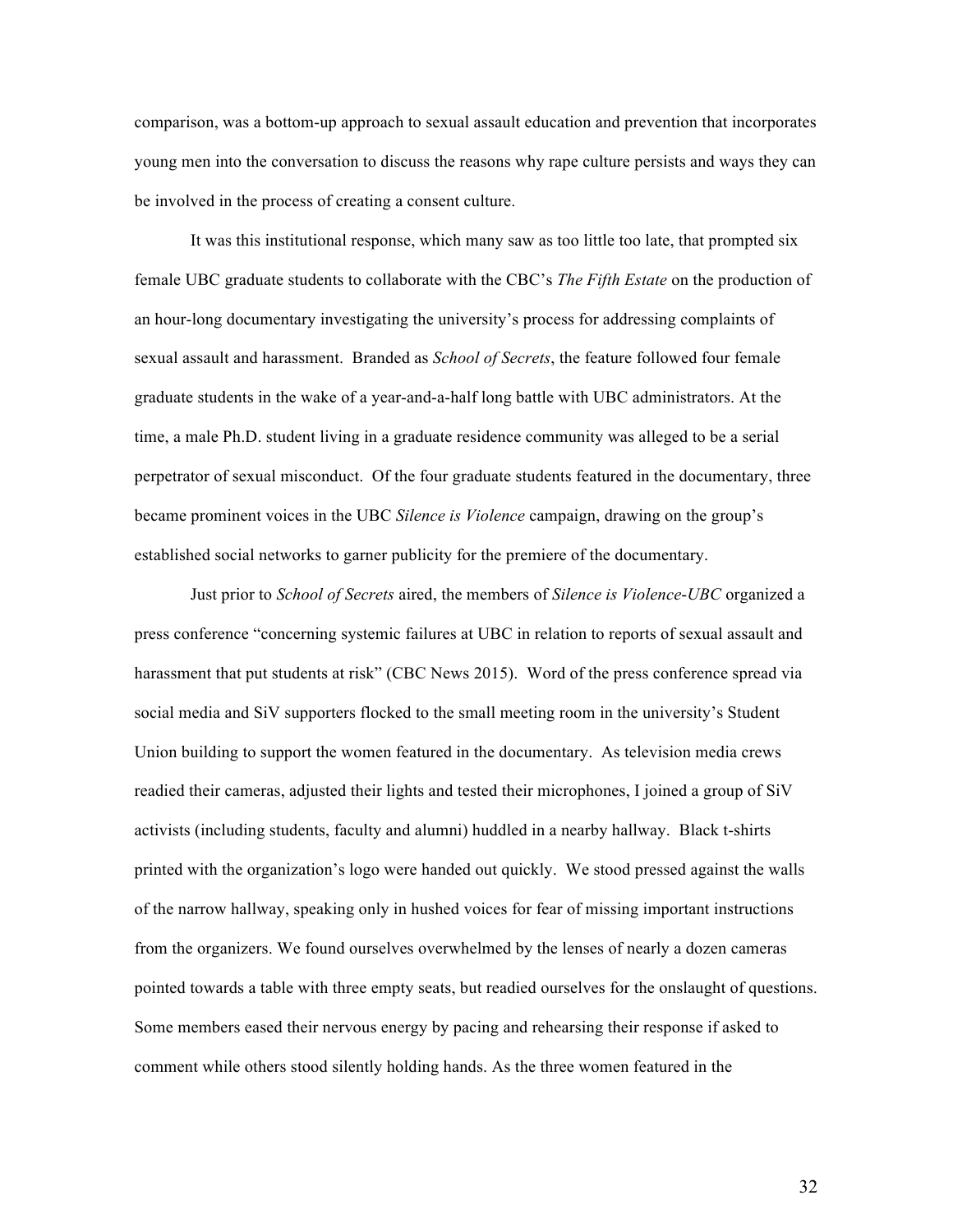documentary readied themselves to take their seats, we were invited to stand behind in a display of solidarity with all survivors of sexual assault at UBC.

Without notice, the cameras turned on and the press conference began before we could enter the room. We stood, gathered in the hallways, puzzled as to whether we should interrupt our friends' opening statements to join them in front of the cameras or, simply sneak in as discreetly as possible to observe quietly from the back. One SiV member entered the room, tiptoed around the wall of cameras and reporters, and settled for an empty space along a back wall. The rest of us followed suit, careful not to make too much noise with our heavy coats and backpacks and within minutes the room had swelled to capacity. As the three women discussed the documentary, their discouraging experiences with UBC administrators, and their aims for preventing further incidents of sexual harassment and assault, it became clear that the victims and survivors of sexual violence at UBC were finally receiving the message "we hear you," from the community at large.

Demands were made for the university to draft a comprehensive sexual assault response plan to prevent future acts of violence and to develop a campus culture that ensures all students feel supported when reporting incidents of sexual misconduct. A campus culture of this nature would inform survivors of their options for reporting, inspiring confidence in the institutional process through swift and transparent investigations while also providing survivors the means for emotional and academic support. The influence of *School of Secrets* and other investigative media into the UBC sexual assault cases can be observed by the nation-wide response the documentary spurred. The program thrust the issue of campus sexual assault beyond the hushed conference rooms of the university and into viewers' homes where they could connect with the survivors' narratives more personally. While traditional media may not engender the same immediate engagement as new media platforms, the events at UBC demonstrate the significance of print media and television in transmitting detailed narratives of survivors' experiences to the broader public. This may, in turn, inspire more individuals to research campus sexual assault and its effects on university communities, producing greater demands for transparency of support procedures and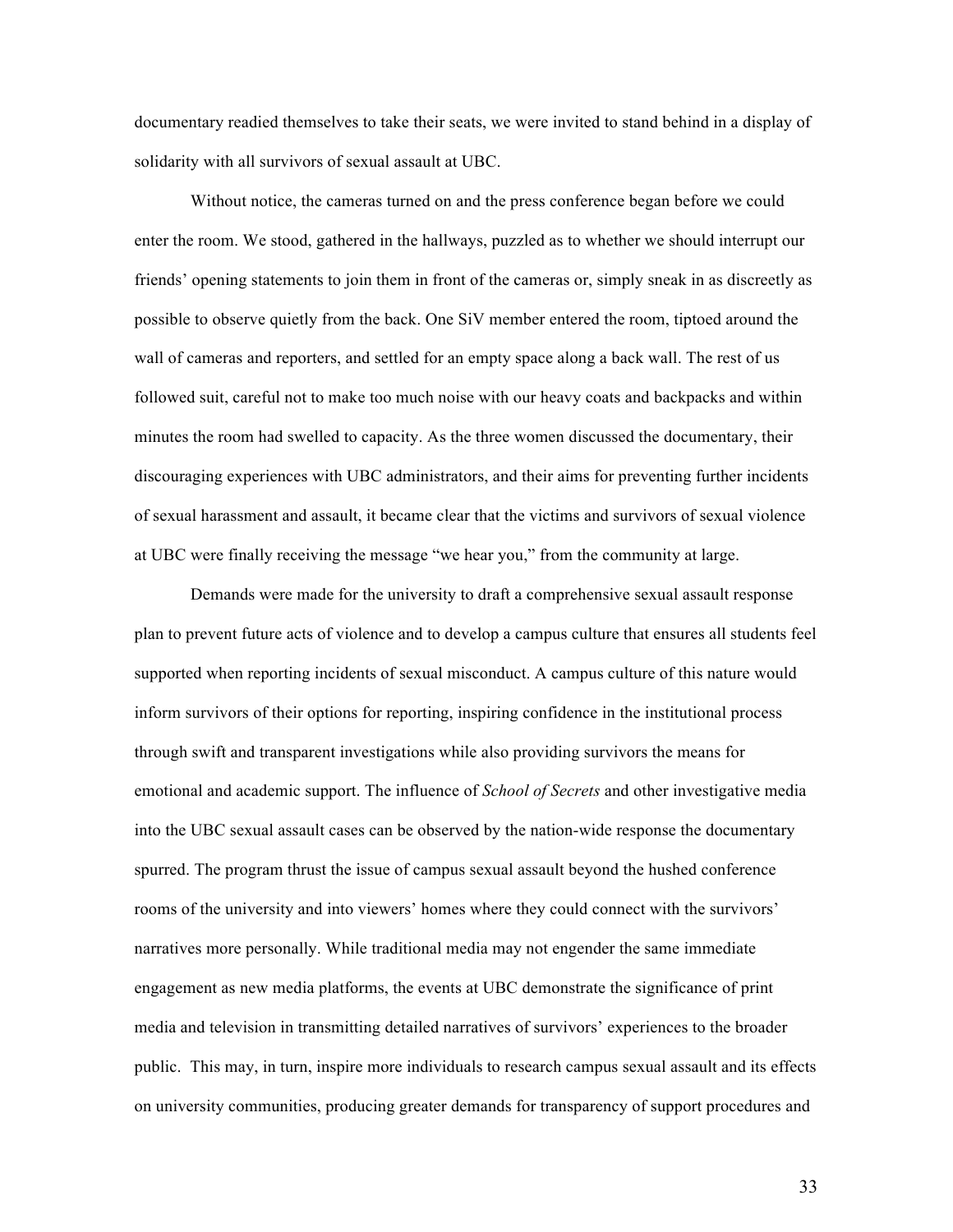accountability to protect students' safety among institutions and increased support for victims and survivors.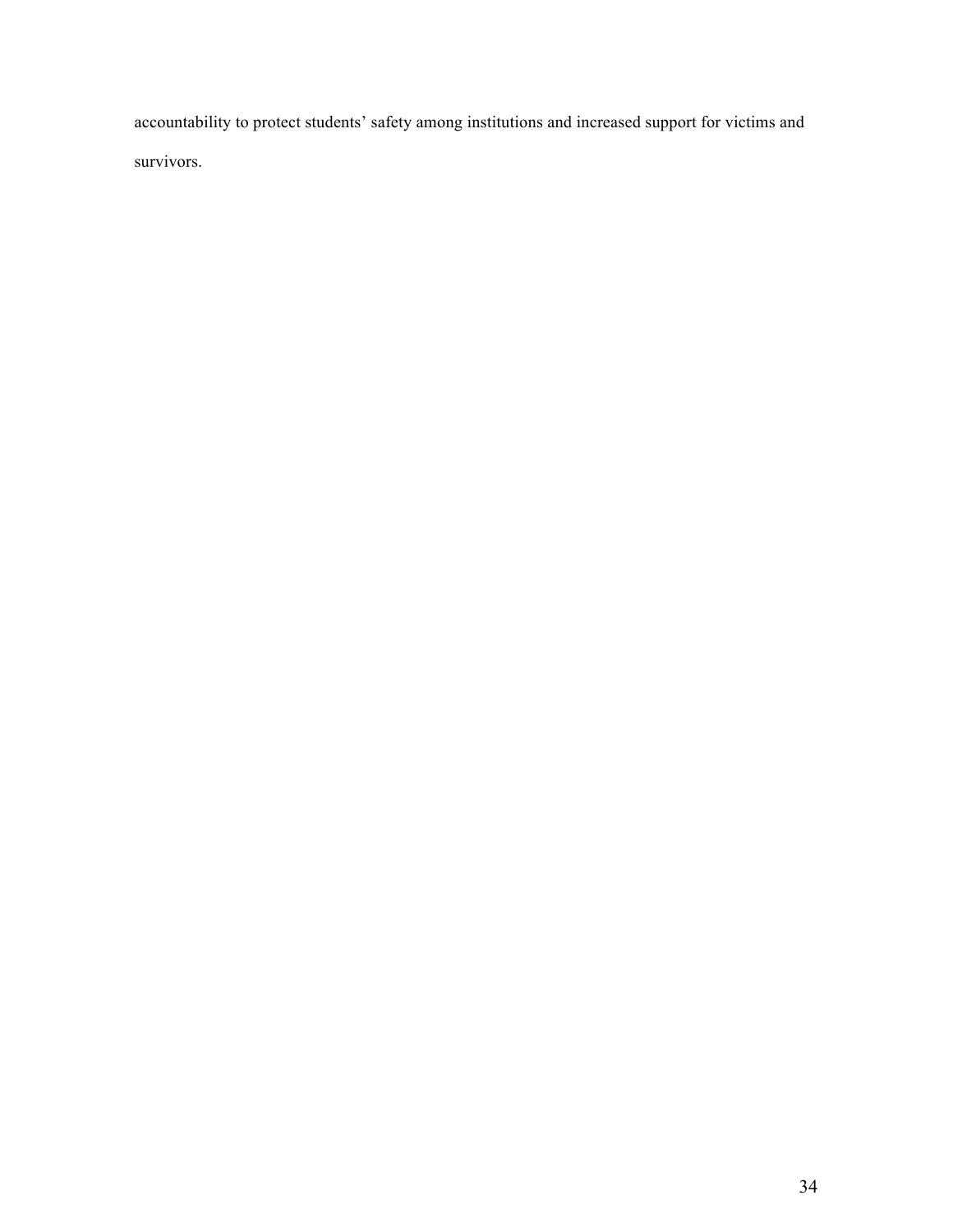#### **CONCLUSION**

Since the *School of Secrets* documentary aired, the University of British Columbia has enacted a number of significant institutional reforms to better respond to the unique needs of survivors in accordance with provincial legislation and shifting sociocultural attitudes towards sexual harassment and assault. British Columbia Bill 23-2016: *Sexual Violence and Misconduct Policy Act* requires all post-secondary institutions establish and implement sexual misconduct policies that "address sexual misconduct, including sexual misconduct prevention and responses to sexual misconduct" (Legislative Assembly of British Columbia 2016). In accordance with Bill 23, the UBC Board of Governors established a number of committees to consult with students and community members on the adoption of a comprehensive, sexual misconduct response policy. These groups, such as the University Sexual Assault Panel and the Steering Committee on Sexual Assault, combined the institutional expertise of campus administrators with the on-the-ground knowledge of student representatives to gain a bottom-up perspective of sexual harassment and assault at UBC.

On April 13, 2017, the UBC Board of Governors announced the implementation of *Policy #131: Sexual Assault and Other Sexual Misconduct. Policy #131* marks a substantial move towards victim-centred sexual assault response policies at the university, utilizing feminist language such as *rape culture* to acknowledge gender-based violence in Canadian society. As section 1.3 states:

UBC is committed to providing comprehensive and inclusive Sexual Misconduct education, prevention, and response initiatives. Through these initiatives, UBC is committed to countering rape culture, a term that describes broader social attitudes about gender, sex and sexuality that normalize Sexual Misconduct and undermine equality (The University of British Columbia Board of Governors 2017:1).

The policy also recognizes the distinct challenges the university setting presents survivors, noting that "the university is a unique environment, in which power imbalances are inherent. These factors, along with an individual's personal history, impact individual experiences of Sexual Misconduct, the ability to access supports, and choices with regard to recourse" (The University of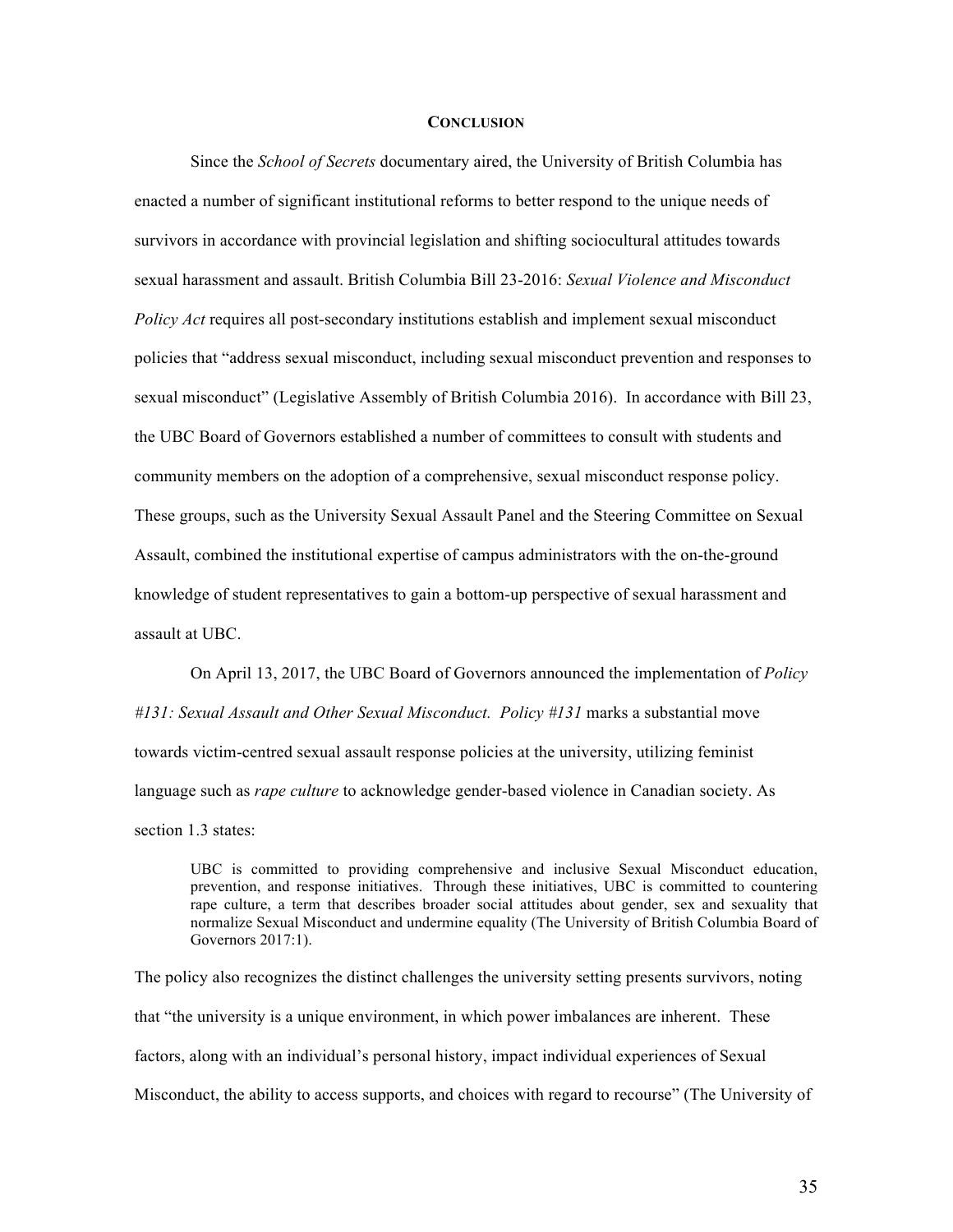British Columbia Board of Governors 2017:1). Beyond the ideological shifts are mandates for the establishment of a Sexual Violence Prevention and Response Office on both the UBC Vancouver and Okanagan campuses, with designated Directors of Investigation to serve as liaisons for students not wanting to report directly to the RCMP.

One question that often emerges in discussions of violence and campus culture is why so few college students report incidents of sexual assault and harassment to the police, particularly at institutions such as UBC that are equipped with their own RCMP detachments. Veronyka J. James and Daniel R. Lee (2015:2451) outline a number of factors conveyed by surveyed sexual assault survivors on campus. Students are cautious to approach law enforcement for a number of reasons: fear of being blamed for the assault, worries of retaliation or reprisal from the perpetrator (or others), feelings of shame and/or guilt, questioning the nature of the assault and whether it is "serious enough" to warrant an official investigation, and concerns that law enforcement officers are biased against victims and will not prosecute claims appropriately (see also Canadian Department of Justice 2015; Fisher, Daigle, Cullen and Turner 2003; Karjane, Fisher, and Cullen 2005; Lizotte 1985). Police investigations are often lengthy, disruptive to the victim-survivor's daily life, and may provoke unwanted attention from the public. As one UBC student (Anonymous 2014) recounts:

I didn't want to report. I didn't want to report because my rapist existed in so many of my social and academic circles. I imagined that the devastation caused by a court trial would destroy our tight-knit community and cause me to be alienated. What if no one believed me? What if I went through all the trauma of engaging with the racist, sexist, oppressive court system and he went unconvicted like 99% of rapists? What if his popular status, like that of [Canadian musician and former CBC radio broadcaster] Jian Ghomeshi, called people to support him and silence me? What if people assumed it could explain my queerness? What if people used it against me in feminist discourse? What if it discredited me in job prospects? What if I had to relive the ordeal over and over again?

This young woman's description details the many ways rape culture permeates victim-survivors' decision-making processes and impedes their prospects of reporting. She demonstrates the fixation on questions of *"What if?"* that often accompany survivor narratives, a manifestation of the oppressive attitudes bound within the concept of rape culture that convince women they alone are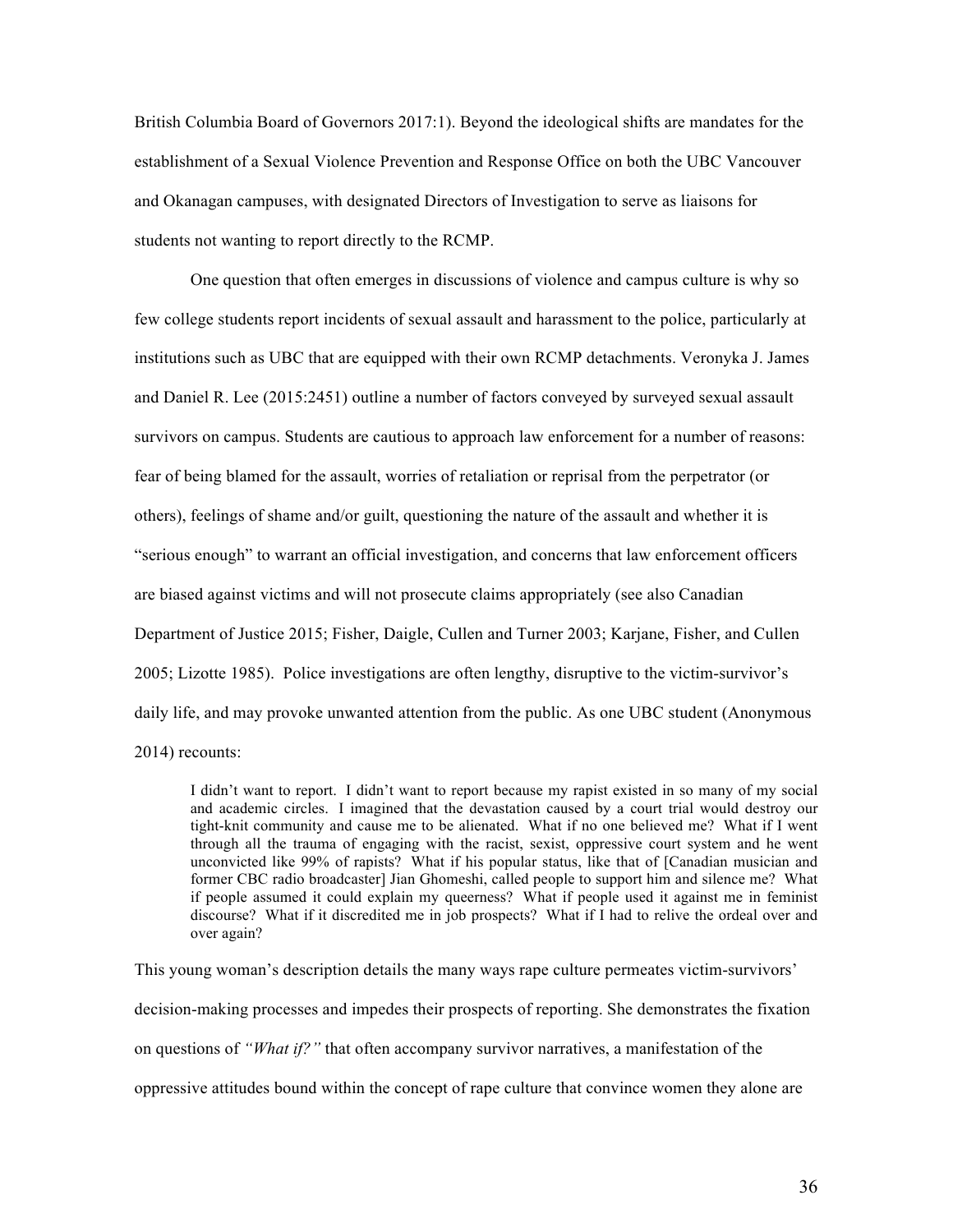responsible for acts of violence against their bodies and that reporting these incidents to authorities will do more harm than good. Further compounded with low prosecution rates of just five percent of reported rape cases resulting in felony convictions, many victim-survivors already burdened by the physical and emotional symptoms of their assault may determine that the risks associated with pursuing an investigation with the criminal justice system far outweigh the benefits (Rape, Abuse, and Incest National Network 2013).

The significance of networked feminism therefore lies in its ability to circumvent traditional channels for reporting by providing victim-survivors a platform to tell their stories, receive immediate support and validation, and raise awareness of the prevalence of gender-based violence in their communities. Recent collective demands to move away from policy-only reporting, where victim-survivors may feel intimidated or ignored, has resulted in a shift towards more trauma-informed models for university investigations recognizing signs of investigator bias and how violence affects memory and behaviour. Access to more communication networks means greater opportunities for women (and men) to share information about violent individuals, connect with audiences willing to listen to their complaints and, most importantly, believe them instead of place blame.

The *#MeToo* social media movement, launched informally in October 2017 in the wake of sexual abuse allegations against several high-profile men in Hollywood, continues to demonstrate the extent to which sexual assault and harassment goes unreported alongside the digital feminist activism of *#YesAllWomen* and *#SilenceIsViolence*. Women, responding on Twitter, Facebook, and Instagram cited incidents ranging from catcalls and male co-workers cracking lewd jokes at the office to painful accounts of violent sexual abuse. What about *#MeToo* sets it apart from previous digital anti-violence campaigns? One answer lies in its strength-in-numbers approach, challenging the tendency towards victim-blaming rhetoric among "he said, she said" cases of single accusers. As psychologist Nichola Raihani suggests, "the sheer number of stories may overcome our natural tendency for disbelief," asserting that "our 'just world' psychology finds it fairly easy to cast doubt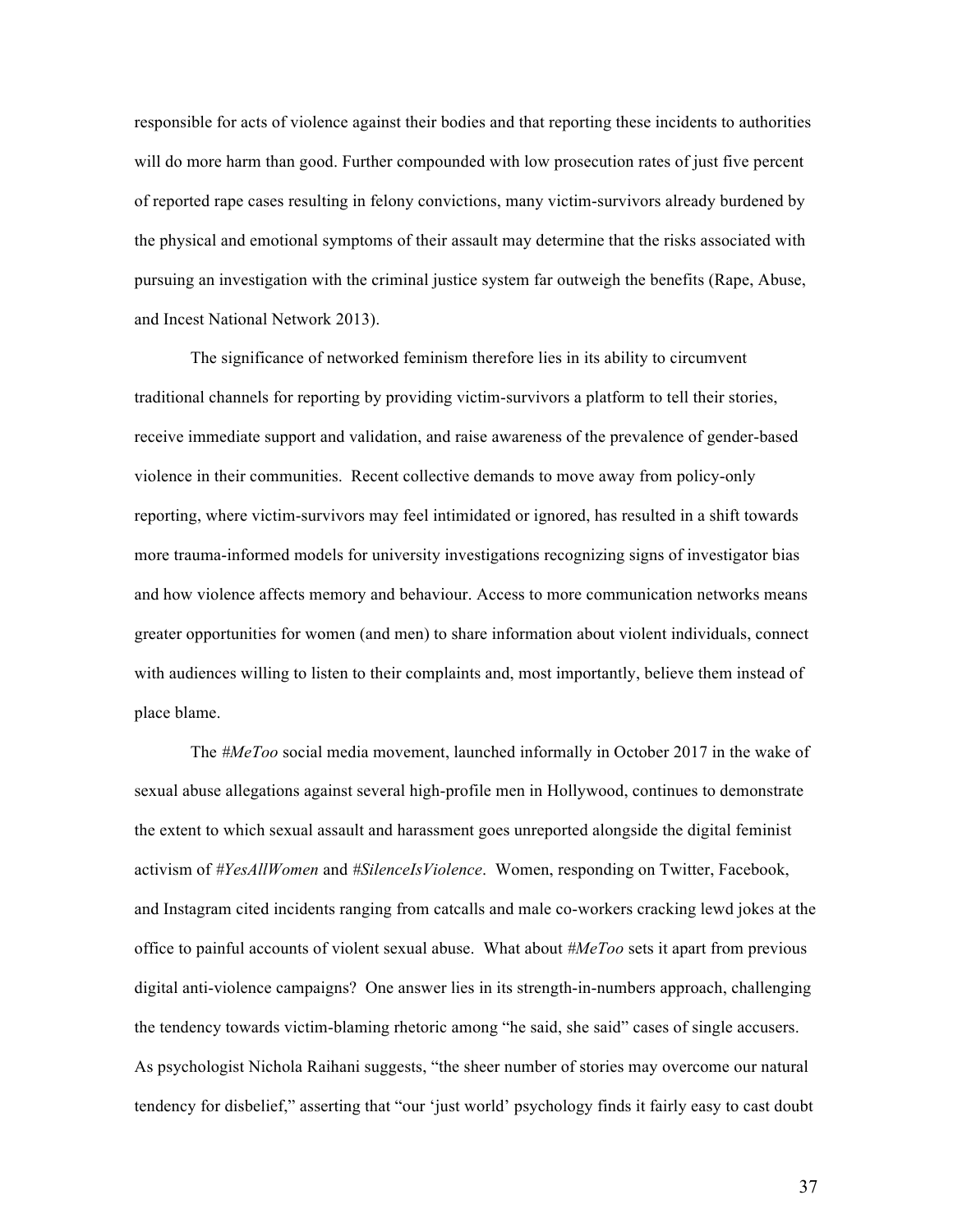on one individual but struggles to do so when confronted with many all saying the same thing" (Raihani 2017:24). This safety in numbers approach lends legitimacy to victim-survivors' accounts and ideally provides protection should abusers retaliate or pursue legal action. Additionally, the growing number of women in positions of power may contribute to victim-survivors feeling more emboldened to speak out knowing they have allies, be it in politics or the workplace, who will listen to their concerns and who, in fact, may likely also share their concerns.

Combined, the anti-violence campaigns of *#RapeCultureIsWhen*, *#SilenceIsViolence*, and *#MeToo* point to a shift in feminist discourse and social movement organization that connects women around the globe in digital counterpublics where they can speak openly about their experiences, gather immediate support and guidance, and own their violence narratives without shame. In doing so, they craft a virtual memorial honouring diverse displays of resistance that can inform future generations of anti-violence activists. These conversations direct us towards an evolving understanding of how individuals are choosing to exert agency and demonstrate resilience in the context of violence. Digital media, in all of its complexities, is just one of the many tools activists may now utilize to cultivate resources and support for their campaigns and, in turn, amplify the voices of victim-survivors whose experiences and knowledge were previously overlooked. It serves to connect a vast network of women who, if unable to access safe spaces for healing and support in their own communities, can craft this in digital spaces.

Despite the startling statistics of sexual and gender-based violence at university campuses, hope lies in the stories of young women like those featured in *School of Secrets* whose personal traumas and experiences with structural inequality fuel a commitment to reforming institutional policies on a local level. Along with feminist organizations, such efforts spur the strategy discussions and legislation required to curb campus sexual assault at both the provincial and federal levels. Hope lies in the work of women like Zerlina Maxwell, Cynthia Keppley Mahmood, and Eva Moreno who use their unique positionalities as writers, researchers, and social commentators to challenge cultural and institutional shaming and silencing of victim-survivors and instead cast a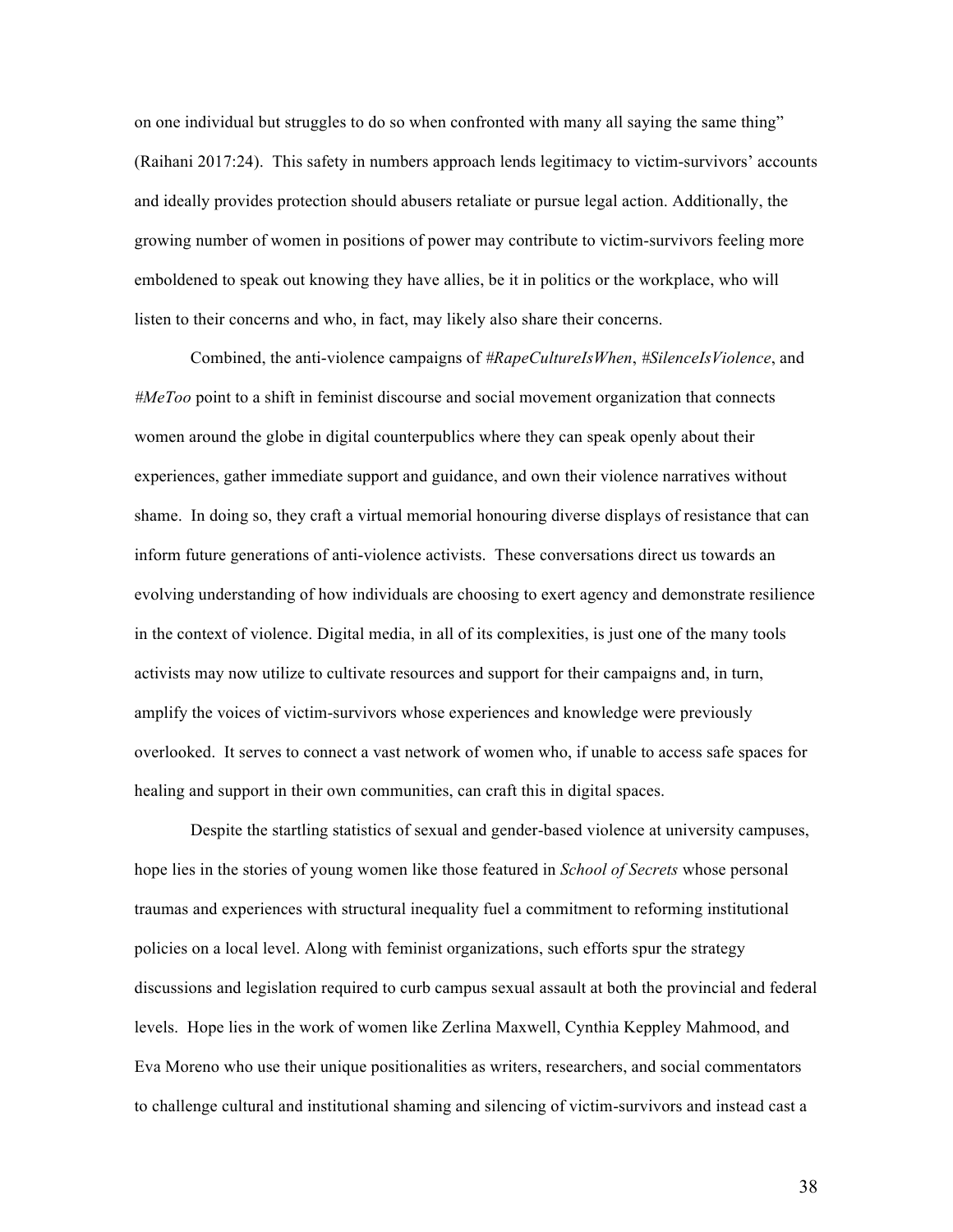magnifying glass on the many ways violence permeates our daily lives. And hope resides in the heart of every victim-survivor, many of whom will remain anonymous or unknown, whose act of surviving is itself a profound act of resistance.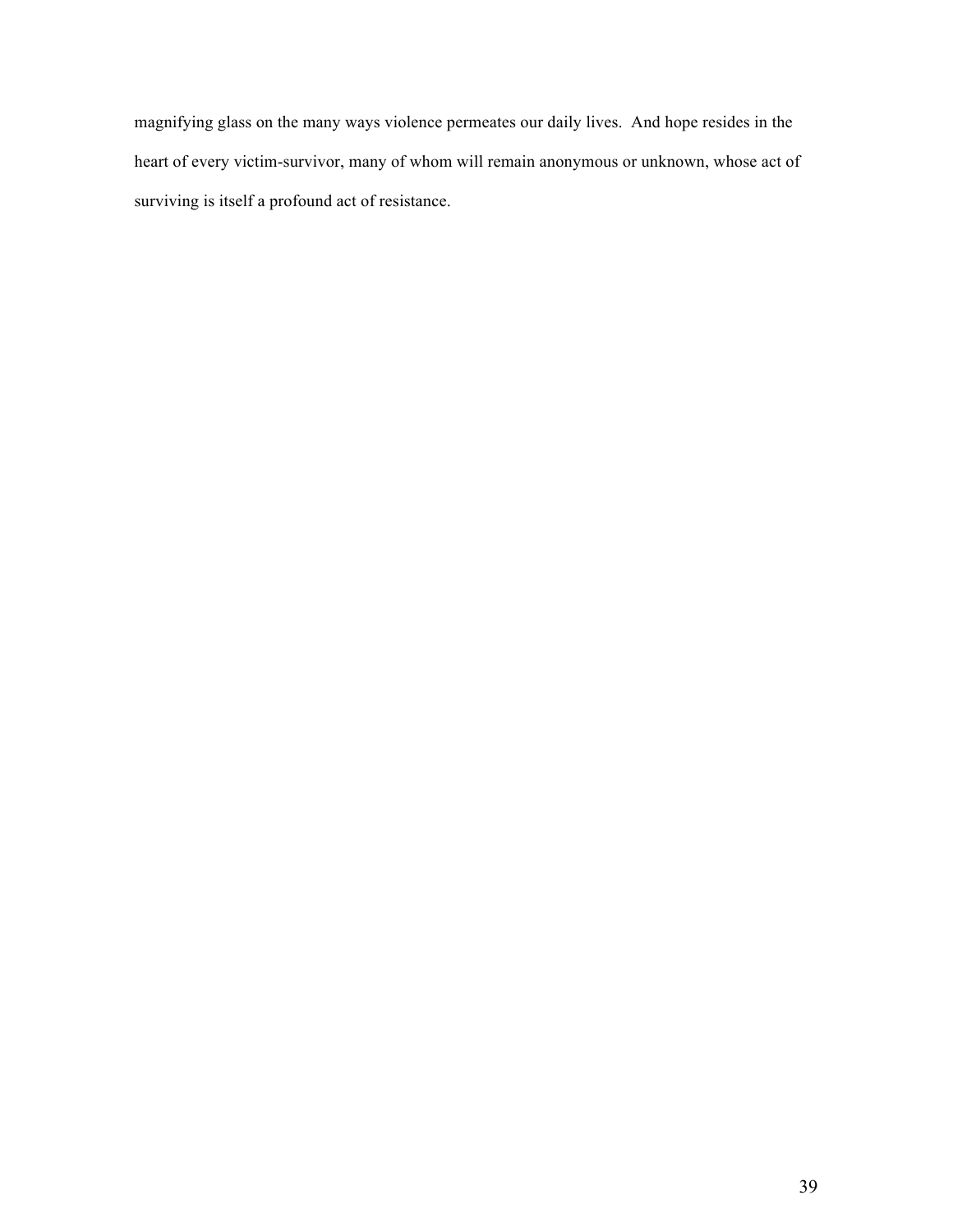## **BIBLIOGRAPHY**

Abu-Lughod, Lila

1990 Can There Be a Feminist Ethnography?. Women and Performance: A Journal of Feminist Theory 5(1):7-27.

1993 Writing Women's Worlds: Bedouin Stories. Berkeley: University of California Press.1998 Remaking Women: Feminism and Modernity in the Middle East. Princeton, NJ: Princeton University Press.

Ahmad, Aalya

2014 Dear Toronto Star, Canada's Prominent Young Feminists are Everywhere. Elle Beaver, October 2. http://ellebeaver.com/2014/10/02/dear-toronto-star-canadas-prominent-youngfeminists-are-everywhere.

Anonymous

2014 Why I Didn't Report. The Talon, November 17. thetalon.ca/why-i-didnt-report. Anonymous

2016 If There's a Reason: A Letter From a Survivor to the Campus Sexual Misconduct Debacle. The Talon, March 21. http://thetalon.ca/if-theres-a-reason-a-letter-from-a-survivor-of-thecampus-sexual-misconduct-debacle.

Argenti, Nicolas and Katharina Schramm

2010 Introduction. In Remembering Violence: Anthropological Perspectives on Intergenerational Transmission. Pp. 1-42. Nicolas Argenti and Katharina Schramm, eds. New York: Berghahn Books.

Aydin, Ciano

2017 How to Forget the Unforgettable? On Collective Trauma, Cultural Identity, and Mnemotechnologies. Identity: An International Journal of Theory and Research 17(3):125- 137.

Bailey, Ian and James Bradshaw

2013 UBC Facing Security Crisis in Shadow of Sex Attacks. The Globe and Mail, November 2. http://www.theglobeandmail.com/news/british-columbia/in-the-dark/article15231312.

Bayliff, Claudia

2015 Raped or "Seduced"?: How Language Helps Shape Our Response to Sexual Violence. National Judicial Education Program Webinar Series.

https://www.legalmomentum.org/resources/raped-or-seduced-how-language-helps-shapeour-response-sexual-violence.

Behar, Ruth

1996 The Vulnerable Observer: Anthropology That Breaks Your Heart. Boston: Beacon Press. Berliner, David C.

2005 The Abuses of Memory: Reflections on the Boom of Memory in Anthropology. Anthropological Quarterly 78(1):197-211.

Bigam, Sarah

2013 Increased Patrols of UBC In Light of Recent Sexual Assaults. The Ubyssey, October 20. http://old.ubyssey.ca/news/ubc-patrols-235.

Boellstorf, Tom, Bonnie Nardi, Celia Pearce and T.L. Taylor

2012 Ethnography And Virtual Worlds: A Handbook of Method. Princeton: Princeton University Press.

Bold, Christine, Ric Knowles and Belinda Leach

2002. "National Countermemories: Feminist Memorializing and Cultural Countermemory: The

Case of Marianne's Park." Signs: Journal of Women in Culture and Society 28(1):125-148. Bourdieu, Pierre

1991 Language and Symbolic Power. Trans. Gino Raymond and Matthew Adamson. Cambridge, MA: Harvard University Press.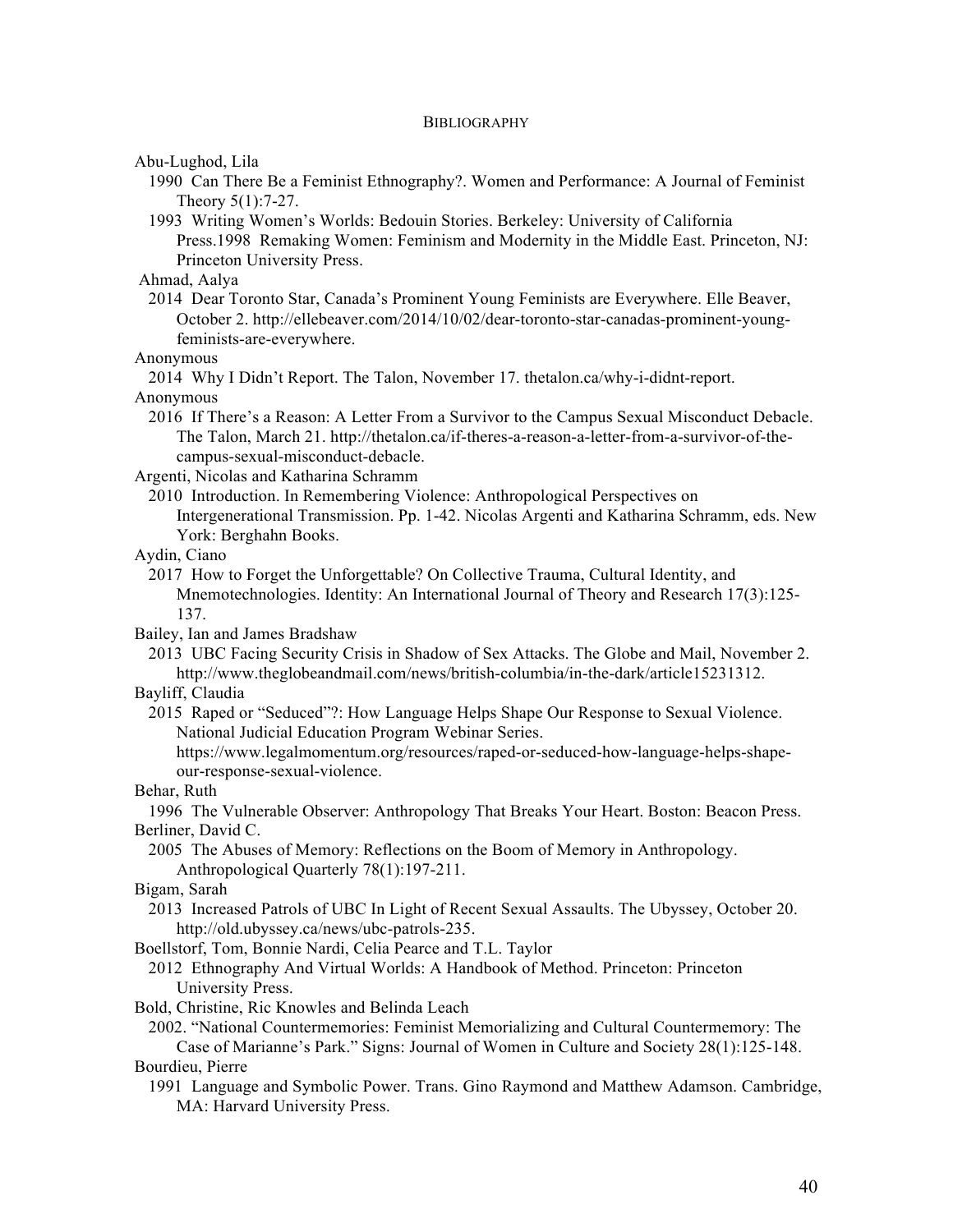Bourdieu, Pierre and Loïc J.D. Wacquant

1992 Language, Gender and Symbolic Violence. In An Invitation to Reflexive Sociology. Chicago: University of Chicago Press.

Bourgois, Robyn Sanderson

2014 Warrior Women: Indigenous Women's Anti-Violence Engagement With the Canadian State (Doctoral dissertation). Toronto: The University of Toronto Department of Social Justice Education.

Brennan, Shannon and Andrea Taylor-Butts

2008a. "Sexual Assault in Canada. Sexual Assault in Canada." Ottawa: Canadian Centre for Justice Statistics. http://www.statcan.gc.ca/pub/85f0033m/85f0033m2008019-eng.htm

2008b "Sexual Assault in Canada 2004 and 2007." Canadian Centre for Justice Statistics Profile Series. Ottawa: Canadian Centre for Justice Statistics, (2008). 1-20.

#### Burning, Francine

2015 I Am Still Here: Reflections on #AmINext. The Talon, February 14. http://thetalon.ca/iam-still-here-reflections-on-aminext.

Campbell, Rebecca, Sharon M. Wasco, Courtney E. Ahrens, Tracy Sefl and Holly E. Barnes 2001 Preventing the "Second Rape": Rape Survivors' Experiences with Community Service Providers. Journal of Interpersonal Violence 16(12):1239-1259.

Canadian Department of Justice

2015 Characteristics of Crimes of Sexual Assault and Its Victims. Bill C-46: Records Applications Post-Mills, A Case Law Review, January 1. http://www.justice.gc.ca/eng/rppr/csj-sjc/ccs-ajc/rr06\_vic2/p3\_4.html.

# Canadian Centre for Justice Statistics

1999 Sexual Offenses in Canada. Juristat 23(6).

CBC News

- 2013a RCMP Release Sketch of Suspect in UBC Sex Assaults 2013, November 5. http://www.cbc.ca/news/canada/british-columbia/rcmp-release-sketch-of-suspect-in-ubc-sexassaults-1.2415564.
- 2013b UBC Investigates Frosh Students' Pro-Rape Chant, September 7.
	- www.cbc.ca/news/canada/british-columbia/ubc-investigates-frosh-students-pro-rape-chant-1.1699589
- 2015 UBC Students Hope to Hold School to Account On Sex Assault Claims, November 21. http://www.cbc.ca/news/canada/british-columbia/ubc-student-sexual-assault-complaints-1.3329766.

Charmaz, Kathy

1994 Views From the Margins: Voices, Silences, and Suffering. Qualitative Research in Psychology 5(1):7-18.

Cole, Sally and Lynne Phillips

1995 The Work and Politics of Feminist Ethnography: An Introduction. In Ethnographic Feminisms: Essays in Anthropology, eds. Sally Cole, Lynne Phillips, 1-16. Ottawa, ON: Carleton University Press.

College Humor

2015 What If Bears Killed One in Five People? YouTube video, 2:25. Posted [November 2015]. www.youtube.com/watch?v=LNVFPkmZTQ4.

Collins, Patricia Hill

1990 Black Feminist Thought: Knowledge, Consciousness and the Politics of Empowerment. New York: Routledge.

Collins, Samuel Gerald, Matthew Slover Durington, Glenn Daniels, Natalie Demyan, David Rico, Julian Beckles, and Cara Heasley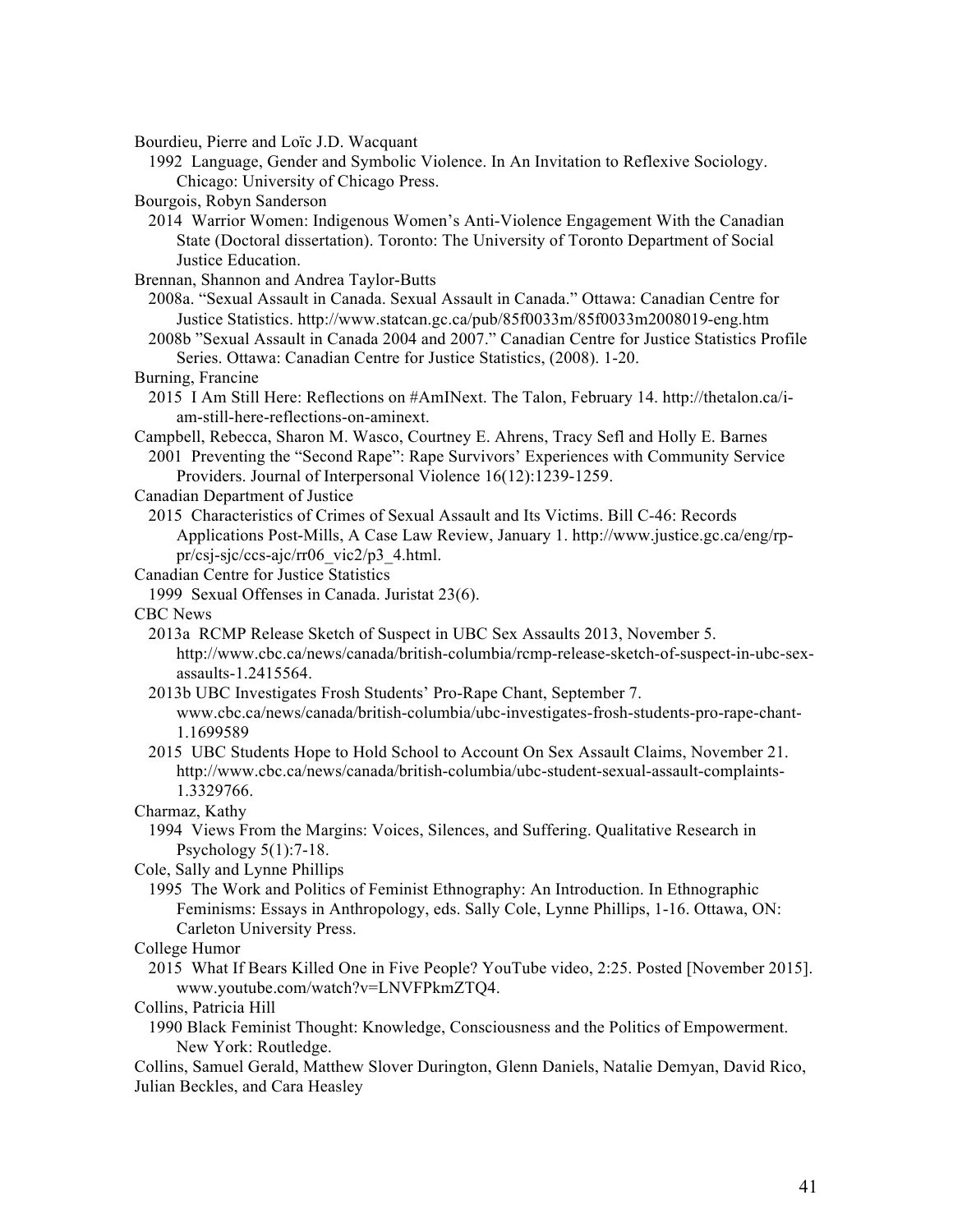- 2013 Tagging Culture: Building a Public Anthropology Through Social Media. Human Organization 72(4):358-368.
- Commerce Undergraduate Society
	- 2013 Commerce Undergraduate Society Statement Regarding Sauder FROSH 2013. Vancouver: The Ubyssey, September 6. http://ubyssey.ca/wp-content/uploads/2013/09/Commerce-Undergraduate-Society-Statement-re-Sauder-FROSH-2013.pdf.

Concerned Graduate Students at the Institute for Gender, Race, Sexuality, and Social Justice Research

2015 Public Statement on Campus (Un)Safety. The Talon, December 11.

http://thetalon.ca/public-statement-on-campus-unsafety.

- Cook-Gumperz, Jenny
	- 2011 Entextualizing Institutional Memories: Retelling the Academic Story. Text & Talk 31(4):429-446.
- Dara Culhane
	- 2003 "Their Spirits Live within Us: Aboriginal Women in Downtown Eastside Vancouver Emerging into Visibility." The American Indian Quarterly 27(2): 593-606.
- Das, Veena
	- 1994 Modernity and Biography: Women's Lives in Contemporary India. Thesis Eleven 39: 52- 62.
	- 1997 Language and Body: Transactions in the Construction of Pain. In Social Suffering. Arthur Kleinman, Veena Das, and Margaret M. Lock, eds. Pp. 67-91. Berkeley: University of California Press.

# David, Ashley

2015 Carry That Weight Together. Women in Higher Education 24(1):3-5.

Duggan, Maeve.

2015 Mobile Messaging and Social Media 2015: 36% of Smartphone Owners Use Messaging Apps, While 17% Use Apps That Automatically Delete Messages. Pew Research Center, August 19. http://www.pewinternet.org/2015/08/19/the-demographics-of-social-media-users.

## Durkheim, Emile

1984[1893] The Division of Labour in Society. W.D. Halls, trans. New York: Macmillan Farmer, Paul

2004 An Anthropology of Structural Violence. Current Anthropology 45(3):305-325.

- 2009 On Suffering and Structural Violence: A View from Below. Race/Ethnicity:
- Multidisciplinary Global Contexts 3(1):11-28.
- Feeney, Nolan

2015 The Most Powerful #YesAllWomen Tweets. Time Magazine, May 25. http://time.com/114043/yesallwomen-hashtag-santa-barbara-shooting.

Fisher, Bonnie S., Leah E. Daigle, Francis T. Cullen and Michael G. Turner

2003 Reporting Sexual Victimization to the Police and Others: Results From a National-Level Study of College Women. Criminal Justice and Behavior 30:6-38.

## Fotopolou, Aristea

2013 Digital and Networked by Default? Women's Organizations and the Social Imaginary of Networked Feminism. New Media & Society 1-17

Foucault, Michele

1977 Language, Counter-Memory, Practice. Ithaca, NY: Cornell University Press.

1978 The History of Sexuality. New York: Pantheon Books.

Fukumoto, Laura

2015 Clearing the Fog: A Retrospective on Lessons Learned From Campus Activism. The Talon, January 25. http://thetalon.ca/clearing-the-fog-a-retrospective-on-lessons-learned-fromcampus-activism.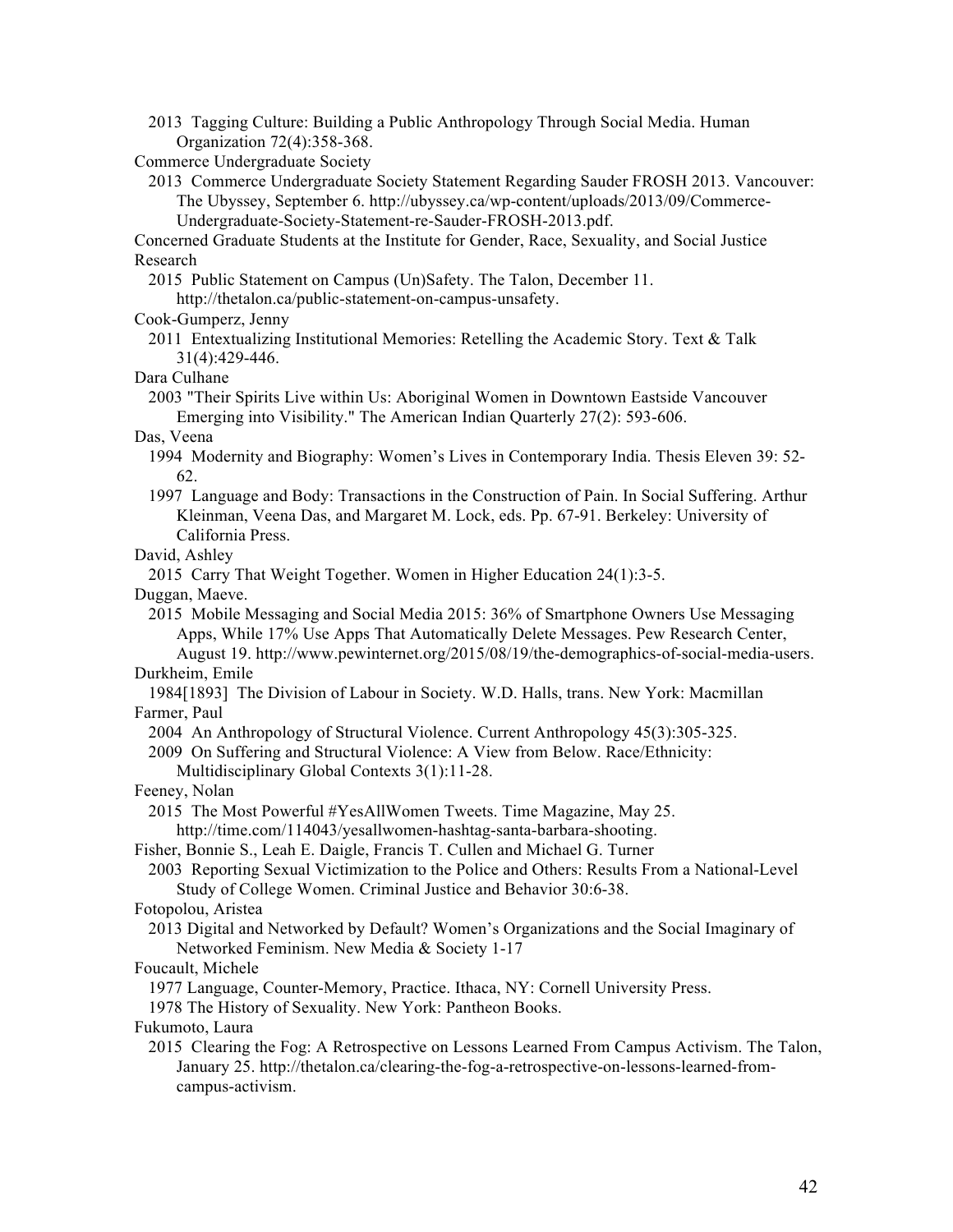Gartner, Rosemary and Macmillan, Ross

- 1995 The effect of victim-offender relationship on reporting crimes of violence against women. Canadian Journal of Criminology, 37(3), 393-429.
- Geertz, Clifford
- 1973 The Interpretation of Cultures: Selected Essays. New York: Basic Books.

Guckenheimer, Debra

2008 Rape Culture. In Encyclopedia of Interpersonal Violence. Claire M. Renzetti and Jeffrey L. Edleson, eds. Thousand Oaks: SAGE Publications.

# Grey, Sam

- 2004 Decolonising Feminism: Aboriginal Women and the Global 'Sisterhood'. Enweyin: The Way we Speak VIII : 9-22.
- Helbig, Grace
	- 2014 "SaturDiary: Back to the White House." Filmed [September 2014]. YouTube video, 7:25. Posted [September 2014]. www.youtube.com/watch?v=IfG8ySBupkI.
- hooks, bell
- 1982 Ain't I a Woman?: Black Women and Feminism. Boston: South End Press.
- Hume, Mark
	- 2016 Latest Violent Assault Sends Shock Waves Through UBC. The Globe and Mail, March 28. http://www.theglobeandmail.com/news/british-columbia/latest-violent-assault-sends-shockwaves-through-ubc/article29412861.
- Insights West
	- 2013 Your Insights on Social Media in BC. April 18. www.insightswest.com/news/yourinsights-on-social-media-in-bc.
- James, Veronyka J. and Daniel R. Lee
	- 2015 Through the Looking Glass: Exploring How College Students' Perceptions of the Police Influence Sexual Assault Victimization Reporting. Journal of Interpersonal Violence 30(14):2447-2469.

Kane, Laura

- 2016a Former UBC Student Pans New Policy for Sexual Assault. The Globe and Mail, June 7. http://www.theglobeandmail.com/news/british-columbia/ubc-unveils-draft-sexual-assaultpolicy-in-wake-of-complaints/article30336804.
- 2016b Sexual Assault Policies Lacking at Most Canadian Universities, Say Students. CBC News, March 7. www.cbc.ca/news/canada/british-columbia/canadian-universities-sex-assaultpolicies-1.3479314.
- 2016c UBC Alumna Files Complaint With Human-Rights Tribunal. The Globe and Mail, March 31. http://www.theglobeandmail.com/news/british-columbia/ubc-alumna-files-complaintwith-human-rights-tribunal/article29490069.
- 2016d University of B.C. Unveils Draft Sexual Assault Policy in Wake of Complaints. CBC News, June 7. http://www.cbc.ca/news/canada/british-columbia/ubc-sexual-assault-policy-1.3621262
- Karjane, Heather M., Bonnie S. Fisher, and Francis T. Cullen

2005 Sexual Assault on Campus: What Colleges and Universities are Doing About It. Washington, DC: United States Department of Justice, National Institute of Justice.

Kasana, Mehreen

2014 Feminisms and the Social Media Sphere. Women's Studies Quarterly 42(3/4):236-249). Kavada, Anastasia

2010 Activism Transforms Digital: The Social Movement Perspective. In Digital Activism Decoded: The New Mechanics of Change. Mary Joyce, ed. Pp. 101-118. New York: International Debate Education Association.

Kirchmeyer, Glynnis

2015 www.silenceisviolence.ca/initiatives/silence-is-violence-at-ubc/.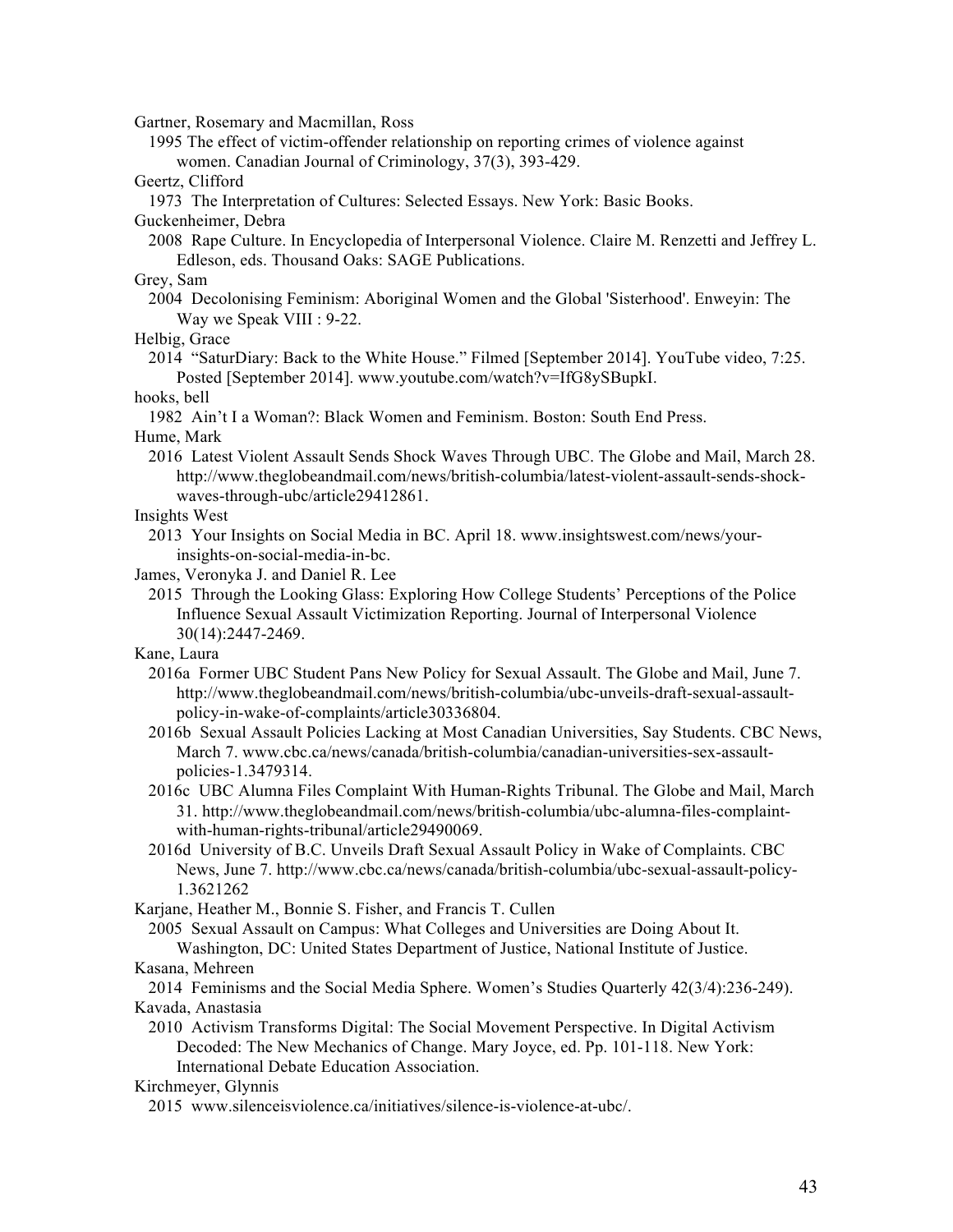Klungel, Janine

- 2010 Rape and Remembrance in Guadeloupe. In Remembering Violence: Anthropological Perspectives on Intergenerational Trauma. Nicolas Argenti and Katharina Schramm, eds. Pp. 43-62. New York: Berghahn Books.
- 2016 Speaking Blood: Metaphoric Expressions of Sexual Violence in a Guadeloupian Family. In Violence Expressed: An Anthropological Approach. Marie Six-Hohenbalken and Narina Weiss, eds. Pp.129-146. London: Routledge.
- Krause, Paul
	- 2015 The Enduring Silence of UBC's 'Hunting Ground.' The Talon, March 31. thetalon.ca/theenduring-silence-of-ubcs-hunting-ground.

Krebs, Christopher P., Christine H. Lindquist, Tara D. Warner, Bonnie S. Fisher, and Sandra L. Martin

2007 The Campus Sexual Assault (CSA) Study: Final Report. Retrieved from the National Criminal Justice Reference Service: www.ncjrs.gov/pdffiles1/nij/grants/221153.pdf.

```
Legislative Assembly of British Columbia
```
2016 Bill C-23: Sexual Violence and Misconduct Policy Act. 1st Reading June 17, 2016, 40th Parliament, 5th session. Retrieved from the Parliament of Canada website: https://www.leg.bc.ca/parliamentary-business/legislation-debates-proceedings/40thparliament/5th-session/bills/first-reading/gov23-1.

Linder, Chris, Jess S. Myers, Colleen Riggle and Marvette Lacy

2016 From Margins to Mainstream: Social Media as a Tool for Campus Sexual Violence Activism. Journal of Diversity of Higher Education 9(3):231-244.

Linke, Uli

2015 Anthropology of Collective Memory. In International Encyclopedia of the Social and Behavioral Sciences, James D. Wright, ed. Pp. 181-187. Atlanta: Elsevier Publishers.

- Lizotte, Alan J.
	- 1985 The Uniqueness of Rape: Reporting Assaultive Violence to the Police. Crime and Delinquency 31:169-190.
- Lorde, Audre
	- 1984 Age, Race, Class, and Sex: Women Redefining Difference. In Sister Outsider: Essays and Speeches. Audre Lorde, ed. Pp. 114-124. Berkeley: Crossing Press.

## Mahmood, Cynthia Keppley

2012 Anthropology From the Bones: A Memoir of Fieldwork, Survival and Commitment. In Ethnographic Fieldwork: An Anthropological Reader. Antonius C.G.M. Robben and Jeffrey A. Sluka, eds. Pp. 274-282. Oxford: Wiley-Blackwell.

Marshall, Patricia

1991 Sexual Abuse Involving Breach of Trust: A Barrier to Equality in the Administration of Justice. Canadian Women's Studies Journal 11(4):73-77.

Marx, Karl

1848 [1977] The Communist Manifesto. In Karl Marx Selected Writings. David McLellan, ed. Oxford: Oxford University Press.

Masten, Davis and Tim Plowman

2003 Digital Ethnography: The Next Wave in Understanding the Consumer Experience. Design Management Journal 14(2):75-81.

Mayor, Lisa.

2015 UBC 'Abandoned' Women Who Reported Sexual Assaults. CBC News. November 20. www.cbc.ca/news/canada/ubc-sexual-assaults-complaints-expulsion-1.3328368.

McAdam, Doug

1986. Recruitment to High-Risk Activism: The Case of Freedom Summer. American Journal of Sociology 92(1):64-90.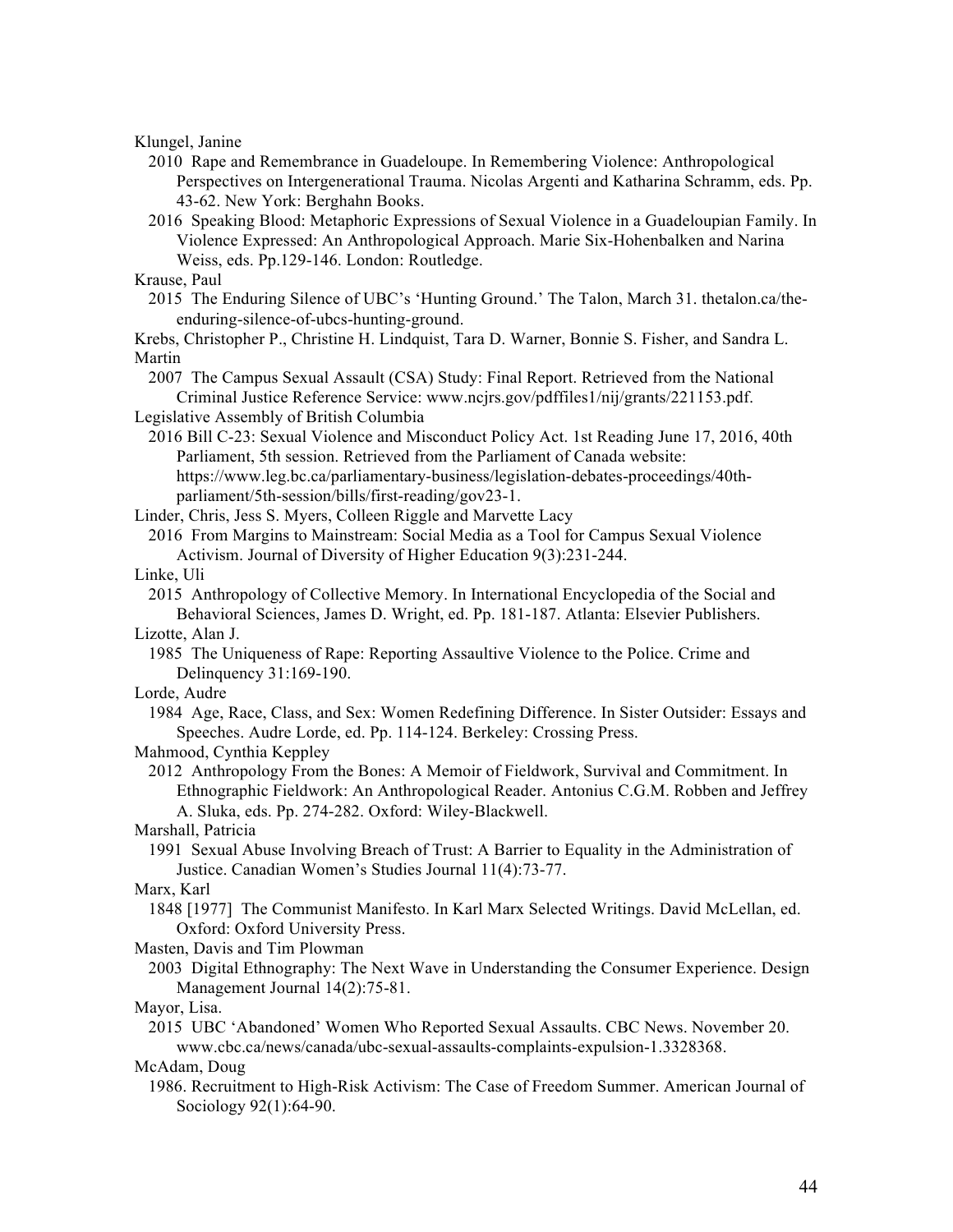McClaurin, Irma

2001 Black Feminist Anthropology: Theory, Politics, Praxis, and Poetics.

Mendes, Kaitlynn

2015 SlutWalk: Feminism, Activism and Media. London: Palgrave Macmillan.

Meneley, Anne and Donna Young

2005 Auto-Ethnographies: The Anthropology of Academic Practices. Toronto: University of Toronto Press.

Milano, Alyssa.

2015. Twitter Post. October 15, 4:21 PM.

https://twitter.com/Alyssa\_Milano/status/919659438700670976/photo/1.

Mills, C. Wright

1956 The Power Elite. Oxford: Oxford University Press.

Misztal, Barbara A.

2003 Theories of Social Remembering. Philadelphia: Open University Press.

Mitra, Shiyoni

2015 'It Takes Six People to Make a Mattress Feel Light…': Materializing Pain in Carry That Weight and Sexual Assault Activism. Contemporary Theatre Review 25(3):386-400.

## Moreno, Eva

1995 Rape in the Field: Reflections From a Survivor. In Taboo: Sex, Identity, and Erotic Subjectivity in Anthropological Fieldwork. Don Kulick and Margaret Willson, eds. Pp. 219- 250. London: Routledge.

- Murthy, Dhiraj
	- 2012 Towards a Sociological Understanding of Social Media: Theorizing Twitter. Sociology 46(6):1059-1073.
- Nader, Laura

1972 Up The Anthropologist: Perspectives Gained by Studying Up. In Reinventing Anthropology. Dell Hymes, ed. Pp. 284-311. New York: Pantheon Books.

Oehme, Karen, Nat Stern, and Annelise Mennicke

2015 A Deficiency in Addressing Campus Sexual Assault: The Lack of Women Law Enforcement Officers. Harvard Journal of Law and Gender 38(2):337-372.

- Office of the Information and Privacy Commissioner for British Columbia
	- 2015 Guide to Access and Privacy Protection under FIPPA. Victoria: Office of the Information and Privacy Commissioner for British Columbia.
- Peternelj-Taylor, Cindy
	- 2015 Patient, Victim, or Survivor: Does Language Matter?: A Conversation with Claudia Bayliff. Journal of Forensic Nursing 11(2):63-65.

Pink, Sarah and John Postill

2012 Social Media Ethnography: The Digital Researcher in a Messy Web. Media International Australia 145:223-134.

Price, Joshua M.

- 2012 Structural Violence: Hidden Brutality in the Lives of Women. Albany: State University of New York Press.
- Raihani, Nichola

2017 Safety in Numbers. New Scientist 236 (3149). 24-25.

- Rape, Abuse and Incest National Network
	- 2013 The Criminal Justice System: Statistics. https://www.rainn.org/statistics/criminal-justicesystem.

Renzetti, Elizabeth

2014 Why Women Who Are Sexually Assaulted Remain Silent. The Globe and Mail, October 31. http://www.theglobeandmail.com/news/national/why-women-who-are-sexuallyassaulted-remain-silent/article21414605.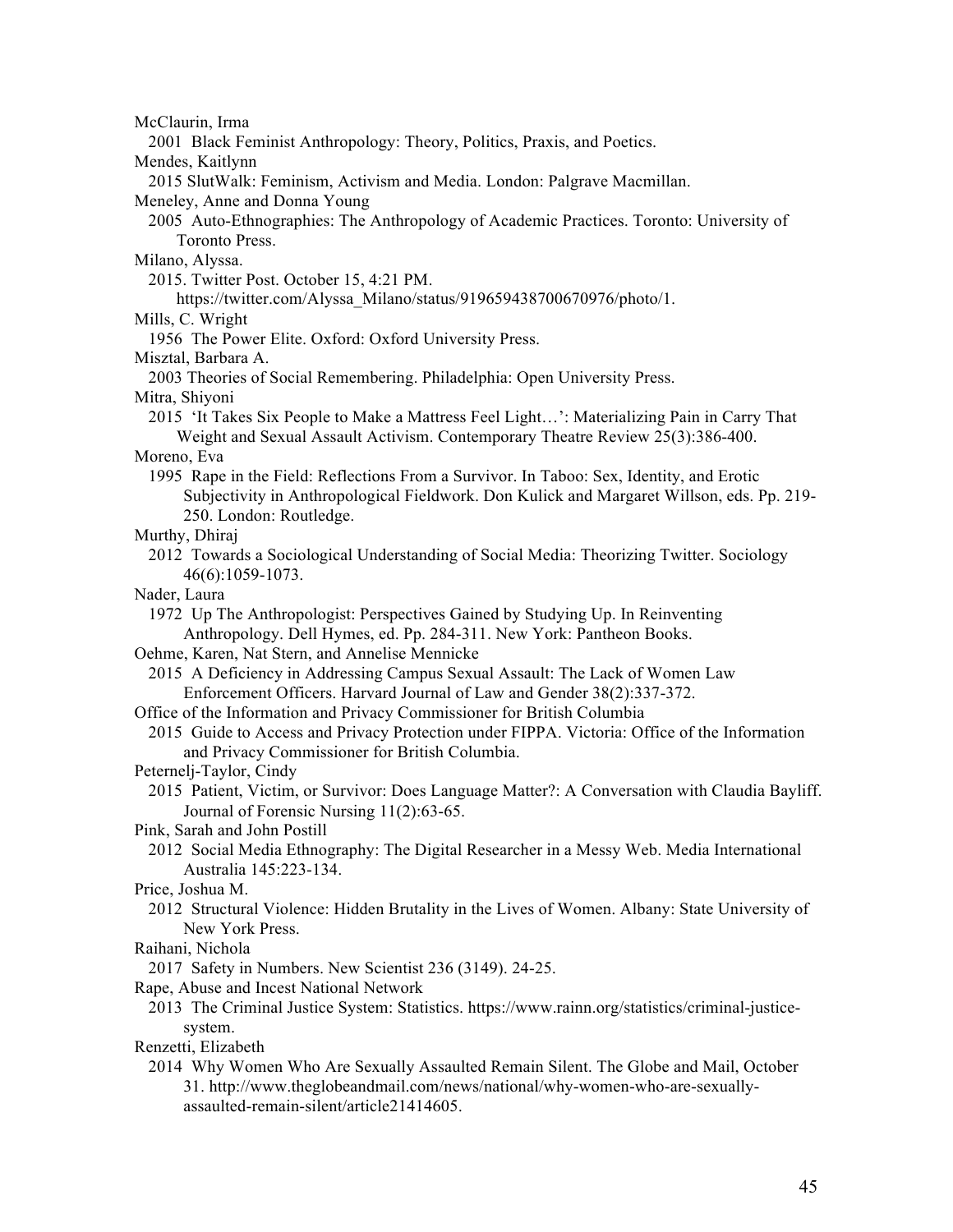Roberts, Dorothy E.

1994 Rape, Violence and Women's Autonomy. Chicago-Kent Law Review 69:359-388.

Rosenfeld, Arlo

2013 N is for No Consent!: Sauder First Years Led in Offensive Chant. The Ubyssey, September 6. http://old.ubyssey.ca/news/sauder-chant-325.

Said, Edward

1978 Orientalism. New York: Pantheon Books.

Sanday, Peggy Reeves

- 1981 Female Power and Male Dominance: On the Origins of Sexual Inequality. New York: Cambridge University Press.
- [1990] 2007 Fraternity Gang Rape: Sex, Brotherhood, and Privilege on Campus. New York: NYU Press.
- 1996 A Woman Scorned: Acquaintance Rape on Trial. California: University of California Press.
- 1996 Rape-Prone Versus Rape-Free Campus Cultures. Violence Against Women 2(2):191-208.
- 2008 Men Doing Anthropology of Women: Packing and Unpacking Gender. Men and Masculinities 11(2):206-210.

Sawa, Timothy and Lori Ward

- 2015 Canadian Campuses Lack U.S.-Style Transparency on Sex Assault Reports. CBC News, February 11. http://www.cbc.ca/news/canada/canadian-campuses-lack-u-s-styletransparency-on-sex-assault-reports.
- Senn, Charlene Y., Misha Eliasziw, Paula C. Barata, Wilfreda E. Thurston, Ian R. Newby-Clark, H. Lorraine Radtke, Karen L. Hobden, and SARE Study Team

2014 Sexual Violence in the Lives of First-Year University Women in Canada: No Improvements in the 21st Century. BMC Women's Health 14(1):135-142.

- 
- Sheehy, Elizabeth
	- 2012 Sexual Assault in Canada: Law, Legal Practice and Women's Activism. Ottawa: University of Ottawa Press.

Silence is Violence – UBC Chapter

2015 Accessed December 14, 2015. www.facebook.com/ubcsiv.

Sinha, Marie

2013 Measuring Violence Against Women: Statistical Trends. Ottawa: Canadian Centre for Justice Statistics. http://www.statcan.gc.ca/pub/85-002-x/2013001/article/11766-eng.pdf.

Smith, Dorothy E.

1992 Sociology From Women's Perspective: A Reaffirmation. Sociological Theory 10(1):88- 98.

Statistics Canada

2013 Canadian Internet Use Survey, 2012. November 26. www.statcan.gc.ca/dailyquotidien/131126/dq131126d-eng.htm.

Tamburri, Rosanna and Natalie Samson

2014 Ending Sexual Violence on Campus. University Affairs, October 20.

www.universityaffairs.ca/features/feature-article/ending-sexual-violence-campus.

The Canadian Press

2015 Justin Trudeau's 'Because It's 2015' Comment Gets International Media Attention. The Huffington Post Canada, November 5. www.huffingtonpost.ca/2015/11/05/justin-trudeau-sbecause-it-s-2015-comment-gets-international-media-attention\_n\_8480104.html.

The Huffington Post B.C.

2013 UBC Sex Assaults Put Students on High Alert. October 21.

http://www.huffingtonpost.ca/2013/10/21/ubc-sex-assault\_n\_4136457.html.

- The University of British Columbia
	- 2012 Sauder School of Business Strategic Plan Summary. January. www.sauder.ubc.ca/~/media/Files/Faculty%20Research/sauder-strategy-2012.ashx.